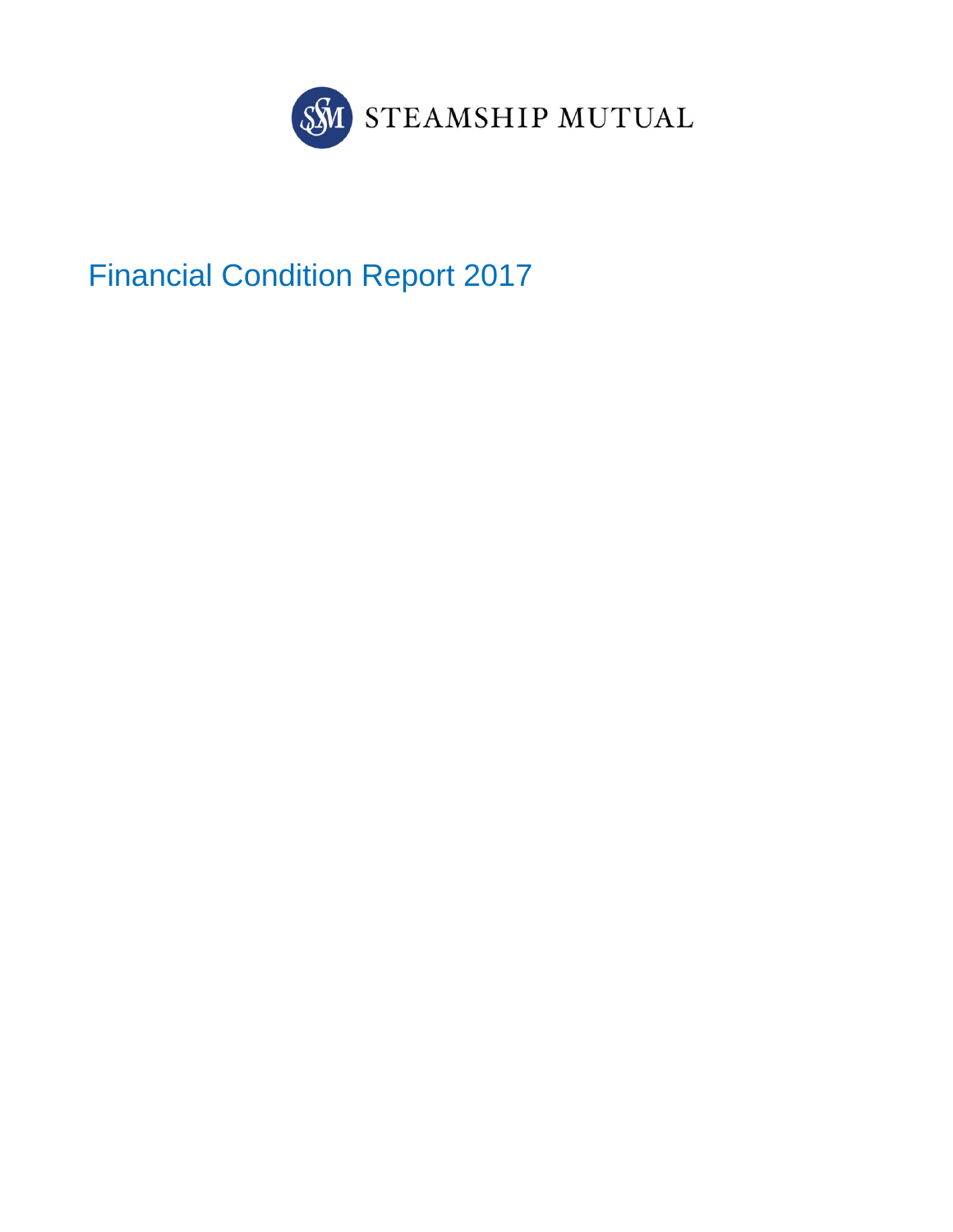## **Contents**

## **Introduction**

## **Executive Summary**

#### **Statement of Directors' Responsibilities**

## **A. Business & Performance**

- A.1 Business
- A.2 Performance
- A.3 Investment Performance
- A.4 Performance of other activities
- A.5 Other information

#### **B. System of Governance**

- B.1 General information on the system of governance
- B.2 Fit and proper requirements
- B.3 Risk management system
- B.4 Internal control system
- B.5 Internal audit function
- B.6 Actuarial function
- B.7 Outsourcing
- B.8 Other information

## **C. Risk Profile**

- C.1 Insurance risk
- C.2 Market risk
- C.3 Credit risk
- C.4 Liquidity risk
- C.5 Operational risk
- C.6 Other material risks
- C.7 Other information Stress and sensitivity tests

## **D. Valuation for Solvency Purposes**

- D.1 Assets
- D.2 Technical provisions
- D.3 Any other information

## **E. Capital Management**

## E.1 Own funds

- E.2 Solvency Capital Requirement and Minimum Capital Requirement
- E.3 Use of Duration based equity risk sub-module in the calculation of SCR
- E.4 Difference between Standard Formula and any Internal Model used
- E.5 Non-compliance with the Minimum Capital Requirement and non-compliance with the Solvency Capital Requirement

## **Appendix:**

- 1 Governance Map
- 2 SMUA Quantitative Reporting Templates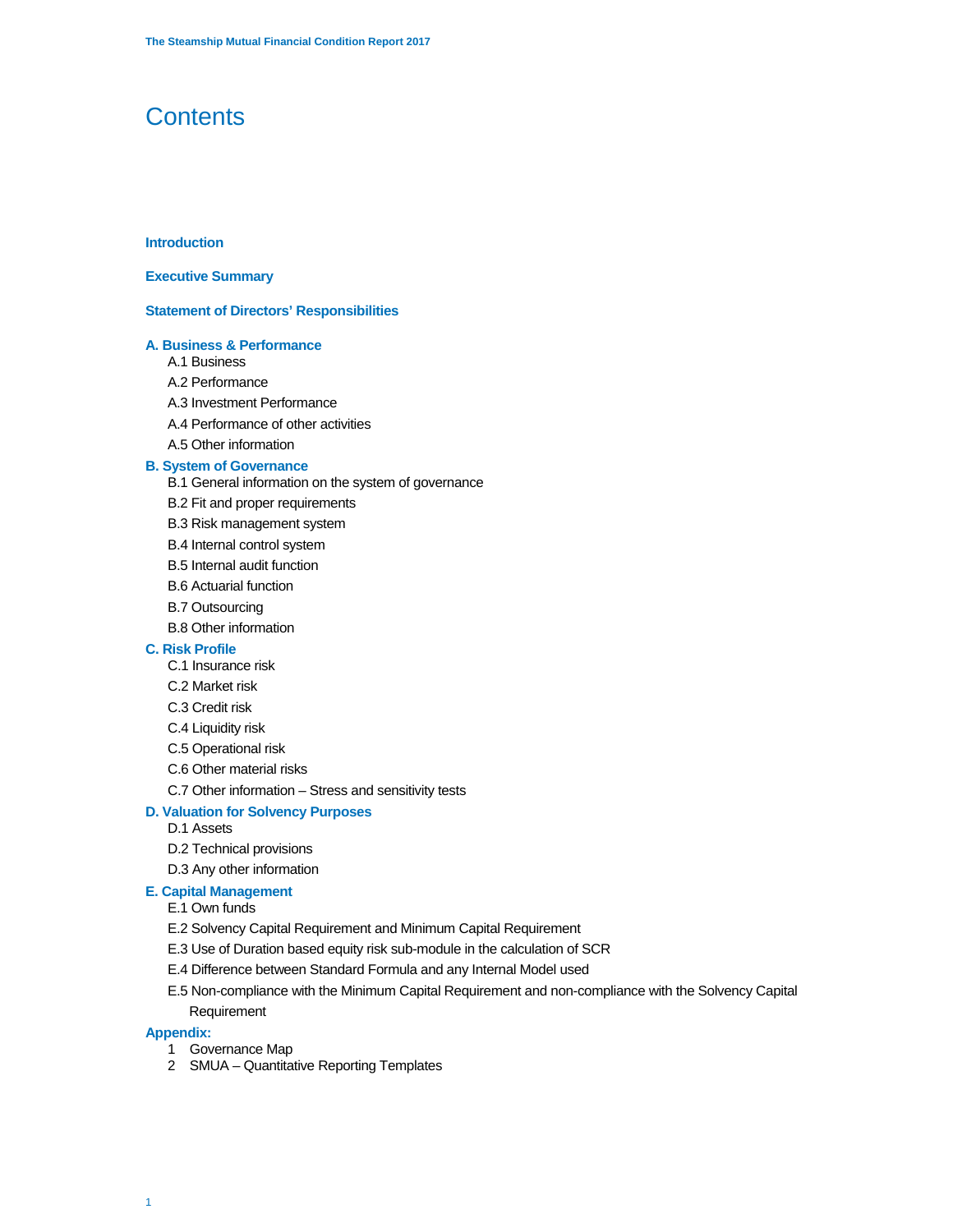## Introduction

The structure of the Financial Condition Report (FCR) follows the requirements of the Bermuda Monetary Authority's Insurance (Public Disclosure) Rules 2015 and those of the Solvency II regulations.

This is the first FCR that publishes the solvency positions of the Steamship regulatory group and each entity within that group as at 20 February 2017. Its purpose is to provide Members, their Brokers and other interested parties with an understanding of the risks taken by the Club and the capital that is maintained to protect against the consequences of those risks materialising.

| <b>Definitions</b><br><b>Steamship</b> | A collective term covering Steamship Mutual Underwriting Association Limited (SMUA), The<br>Steamship Mutual Underwriting Association (Bermuda) Limited (SMUAB) and The<br>Steamship Mutual Trust (SMUAT) subject to regulatory capital requirements, individually and<br>collectively to the extent applicable in regulations. |
|----------------------------------------|---------------------------------------------------------------------------------------------------------------------------------------------------------------------------------------------------------------------------------------------------------------------------------------------------------------------------------|
| <b>Regulators</b>                      | The Prudential Regulation Authority (PRA), the Financial Conduct Authority (FCA), the<br>Bermuda Monetary Authority (BMA) and the European Insurance & Occupational Pensions<br>Authority (EIOPA).                                                                                                                              |

## **Regulatory terminology**

| <b>Term</b>                      | <b>BMA</b>                                               | <b>PRA / EIOPA</b>                                     |
|----------------------------------|----------------------------------------------------------|--------------------------------------------------------|
| Public disclosure document       | (FCR) Financial Condition Report                         | (SFCR) Solvency & Financial Condition<br>Report        |
| <b>Regulatory Group</b><br>Level | (GSSA) Group Solvency Self-Assessment                    | (Group ORSA) Group Own Risk and<br>Solvency Assessment |
| Solo entity level                | (CISSA) Commercial Insurers' Solvency<br>Self-Assessment | (ORSA) Own Risk and Solvency<br>Assessment             |
| Standard formula                 | (BSCR) Bermuda Solvency Capital<br>Requirement           | (SCR) Solvency Capital Requirement                     |
| Minimum capital requirement      | (MSM) Minimum Solvency Margin                            | (MCR) Minimum Capital Requirement                      |
| Capital resources                | <b>Available Statutory Capital &amp; Surplus</b>         | Own Funds                                              |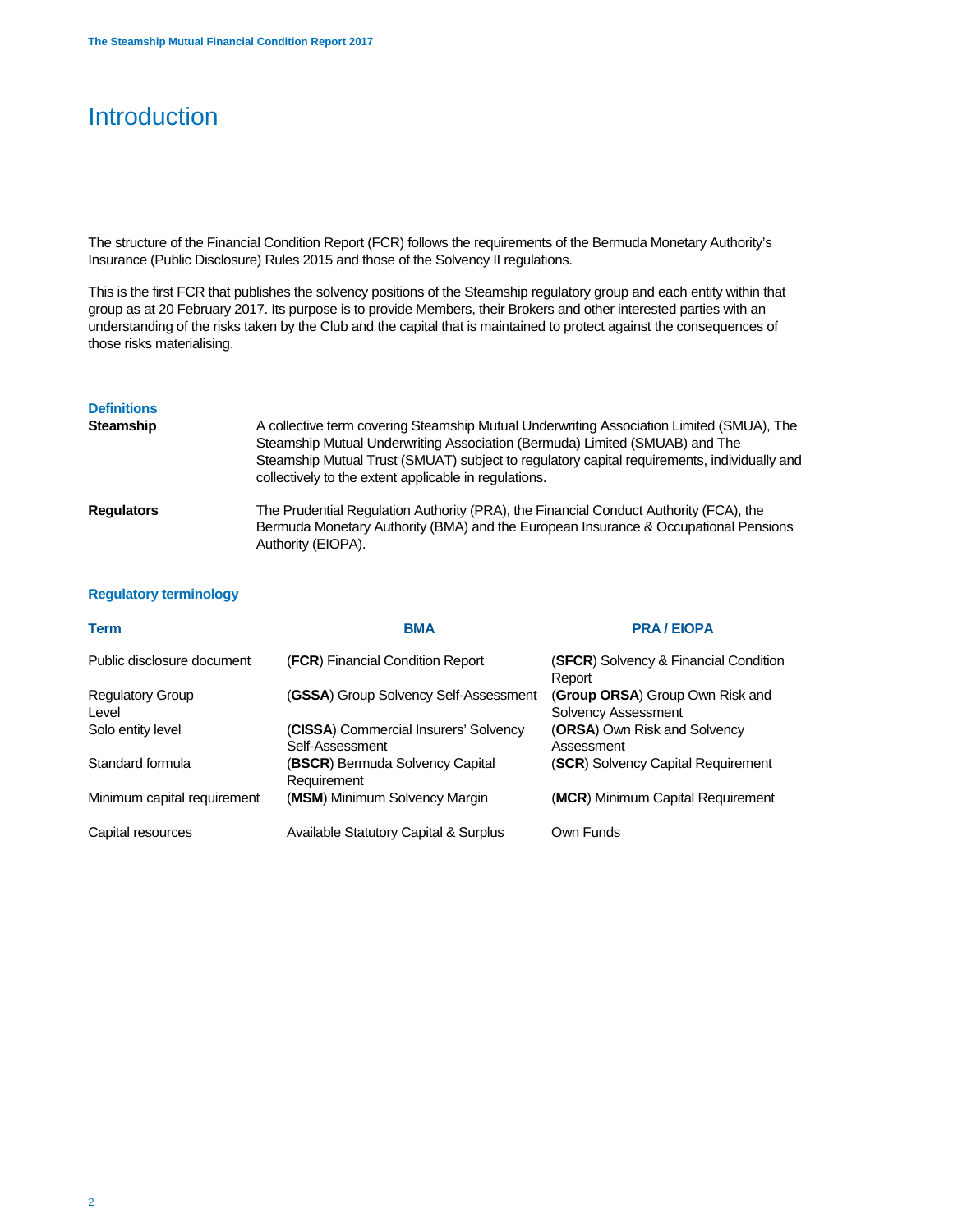## Executive Summary

The Club manages its overall capital resources to maintain a financial strength rating of A from Standard & Poor's. In practice this is a higher capital requirement than is set by regulators. The Club also ensures that capital resources of individual Steamship companies are more than sufficient to meet the requirements set by local regulators.

The Solvency II system of regulation came into force on 1 January 2016. Under 'Pillar 3' of the Solvency II regime insurers are now required to publish an annual Solvency and Financial Condition Report (SFCR) to the market. The aim of this report is to enable readers to understand the amount and type of risk taken by an insurer, as reflected in its capital requirement, and to compare this with the amount and type of capital resources which the insurer has available to protect itself against those risks.

Under Solvency II Steamship Mutual is considered to be a regulatory group comprising Steamship Mutual Underwriting Association Limited, The Steamship Mutual Underwriting Association (Bermuda) Limited and The Steamship Mutual Trust. The supervisor for this group is the Bermuda Monetary Authority (BMA) and so Steamship calculates its group solvency capital requirement using the BMA's standard formula.

## **At 20 February 2017 Steamship had a group capital requirement of US\$227.3 million and total capital resources of US\$610.9 million. The solvency ratio was therefore 269%.**

The following table shows the solvency positions of the Group and each entity in the Group.

| <b>US\$000</b>                            | Entity | Group   | <b>SMUAT</b> | <b>SMUAB</b> | <b>SMUA</b> |
|-------------------------------------------|--------|---------|--------------|--------------|-------------|
| <b>Capital resources</b>                  |        | 610,887 | 327.950      | 115.364      | 141,508     |
| <b>Solvency Capital Requirement (SCR)</b> |        | 227,268 | 114.686      | 16.752       | 76,511      |
| <b>Solvency Ratio</b>                     |        | 269%    | 286%         | 689%         | 185%        |

The following tables show the components of the group capital requirement and capital resources:

| <b>US\$000</b>                          | Group      |
|-----------------------------------------|------------|
| Underwriting risks                      | 292,252    |
| Counterparty default risks              | 5,971      |
| Market risks                            | 68,264     |
| Operational risks                       | 26,996     |
|                                         | 393,483    |
| Diversification between risk categories | (166, 215) |
| Capital requirement                     | 227,268    |

Consistent with the aims of a mutual insurer the majority of the capital requirement derives from underwriting risk. Market risk relates to the investments held by Steamship and reflects a conservative investment strategy.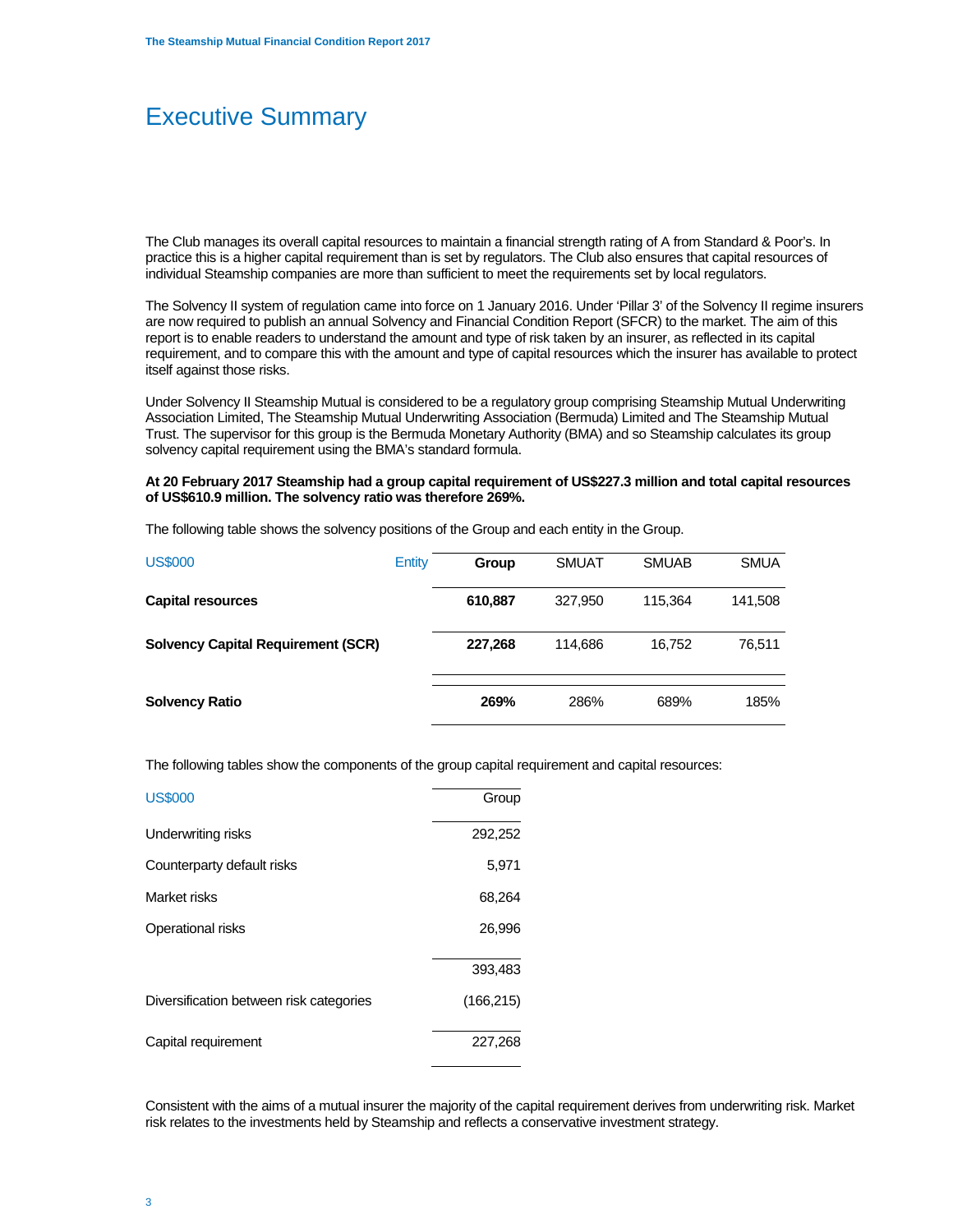## Executive Summary

| <b>US\$000</b>                                      | Group   |
|-----------------------------------------------------|---------|
| Tier 1 capital - Free reserves on Solvency II basis | 504,595 |
| Tier 2 capital                                      |         |
| Steamship Hydra Cell                                | 34,757  |
| Allowance for ability to make additional calls      | 71,535  |
| Capital resources                                   | 610,887 |

Tier 1 capital refers to resources which are on the balance sheet and are generally available to meet risks throughout the business. Tier 2 capital relates to resources which are either only available to meet particular risks or are additional funds that can raised if required. Tier 2 capital can be used to make up a maximum of 50% of the SCR.

Solvency II requires that combined free reserves in the financial statements of US\$510.3 million be restated on an 'economic' basis. The main adjustments required are to the provision for outstanding claims where any prudence in provisions is removed, leaving a 'best or most likely estimate' of cost, a discount is then applied to reflect the time value of money and finally a 'risk margin' is added using a standard calculation. The aim of this adjustment is to make claim provisions and therefore free reserves more comparable across insurers.

Part of the capital held in the Steamship Hydra cell, US\$34.8 million, is considered to be only available to meet risks arising in the Hydra cell and is hence classified as Tier 2.

The regulator recognises that the Club can increase capital resources by making additional premium calls under its rules. Following an application to the regulator an allowance of US\$71.5 million has been approved as Tier 2 capital.

#### **Outlook for 2017**

The shipping market continues to be depressed with subdued economic growth and overcapacity representing major headwinds for the Club's Members.

Steamship continues to perform strongly due to recent low levels of claims and improvements in the projected ultimate cost of claims on prior years.

The macro-economic background for 2017 remains challenging. As the process of the UK leaving the EU commences this year we anticipate continued uncertainty and elsewhere political instability is also likely to result in a subdued economic environment.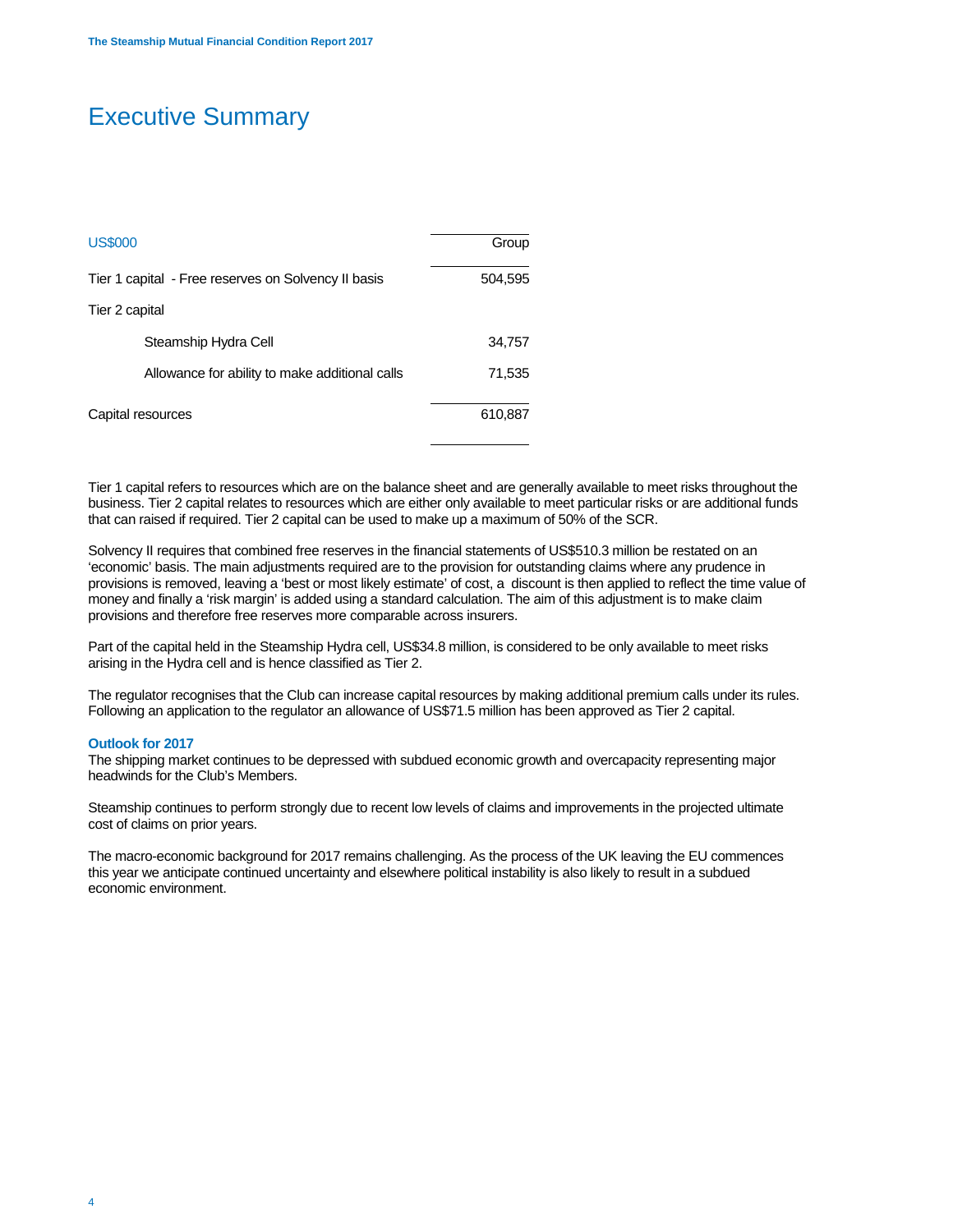## Statement of Directors' Responsibilities

#### **Statement of Directors' Responsibilities**

The Directors are responsible for preparing the Financial Condition Report (FCR) in accordance with the BMA's Insurance (Public Disclosure) Rules 2015, the PRA rules and Solvency II Regulations.

Each of the Directors, confirms that, to the best of their knowledge:

(a) throughout the financial year in question, the Group and its solo insurance undertakings have complied in all material respects with the requirements of the BMA and PRA rules and applicable Solvency II regulations; and

(b) it is reasonable to believe that, at the date of the publication of the Financial Condition Report (FCR), the Group and its solo insurance undertakings continue so to comply, and will continue so to comply in future.

The FCR has been authorised for issue by the Directors on 24 July 2017.

By Order of the Board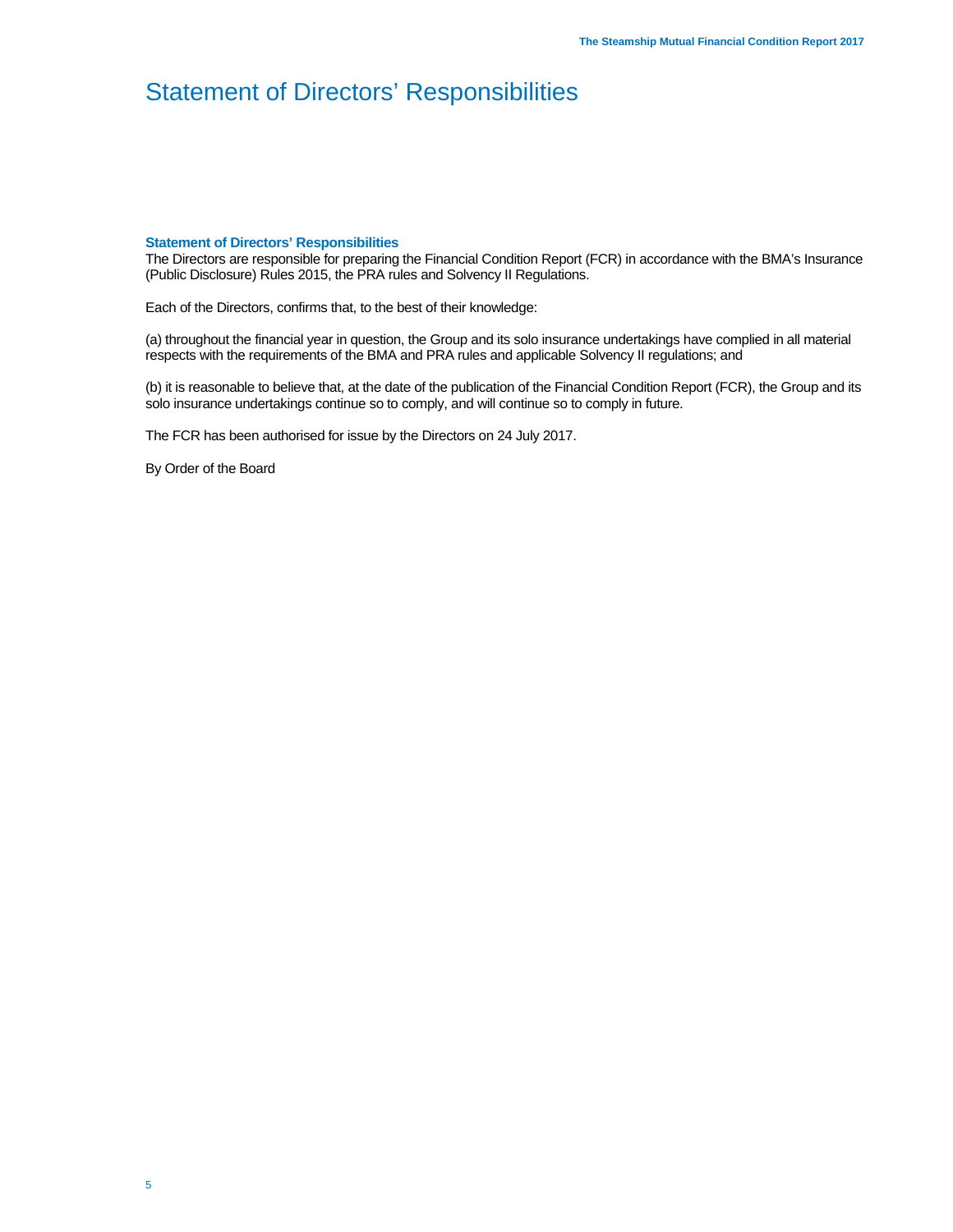#### **A.1 Business**

Steamship is a mutual Protection and Indemnity Association, otherwise known as a P&I Club, which operates as a nonprofit making organisation providing cover for its shipowner and charterer Members against third party liabilities arising from the use and operation of ships.

The Club covers a wide range of liabilities, including loss of life and personal injury to crew, passengers and others on board, cargo loss and damage, pollution by oil and other hazardous substances, wreck removal, collision and damage to property. The Club also provides a wide range of services to its Members (policyholders) on claims handling, legal issues and loss prevention, and plays a leading role in coordinating the response to, and management of, maritime casualties involving Members' vessels.

Steamship is one of the largest and most diverse P&I Clubs in the world, and is a member of the International Group of P&I Clubs participating in the International Group Pool.

The thirteen principal underwriting associations which comprise the International Group collectively provide liability cover for shipowners which own approximately 90% of the world's ocean-going ships.

The Group Clubs provide cost-effective insurance to shipowners through a claims-sharing 'Pool' and collective purchase of the International Group excess loss reinsurance programme. These two arrangements provide a mechanism for sharing claims in excess of US\$ 10 million up to, currently, approximately US\$ 7.75 billion. The policy year of all P&I Clubs commences at noon Greenwich Mean Time on 20<sup>th</sup> February.

Three core agreements underpin the governance and functioning of the International Group, namely the Group Constitution, the International Group Agreement and the Pooling Agreement. More details on these agreements can be found on the International Group's website at http://www.igpandi.org.

Steamship's strategy is to be the best provider of the full range of marine protection and indemnity (P&I) and related insurances, on the mutual principle, delivering both first class service and security at a reasonable cost. Principles that underpin this strategy are:

- 1. advocacy of the principle of mutuality and the benefits of this for shipowners across the whole range of their insurance needs;
- 2. provision of technical expertise and a dedication to problem solving for the members;
- 3. a belief in the benefit of a diverse membership by geographical area and vessel type;
- 4. a prudent approach to investment policy resulting in financial security and stability; and
- 5. pre-eminence in loss prevention initiatives.

Guided by a clearly defined risk appetite statement, risk management is key to Steamship's strategy: diversification of members and vessels to reduce concentration of risk; a prudent investment approach focused on stable, secure returns, constraining market risk; a focus on loss prevention initiatives aiming to limit losses to members and reduce claims; and an internal culture that is sensitive to the requirements of risk management.

Steamship's strategy is to carefully grow its business organically, admitting new Members with high quality operations and a willingness to pay the premium required by the risk exposure which their business brings to Steamship.

Steamship's business model is therefore to maintain a sharp focus on serving its members and to have a well diversified portfolio by trade and geographical location.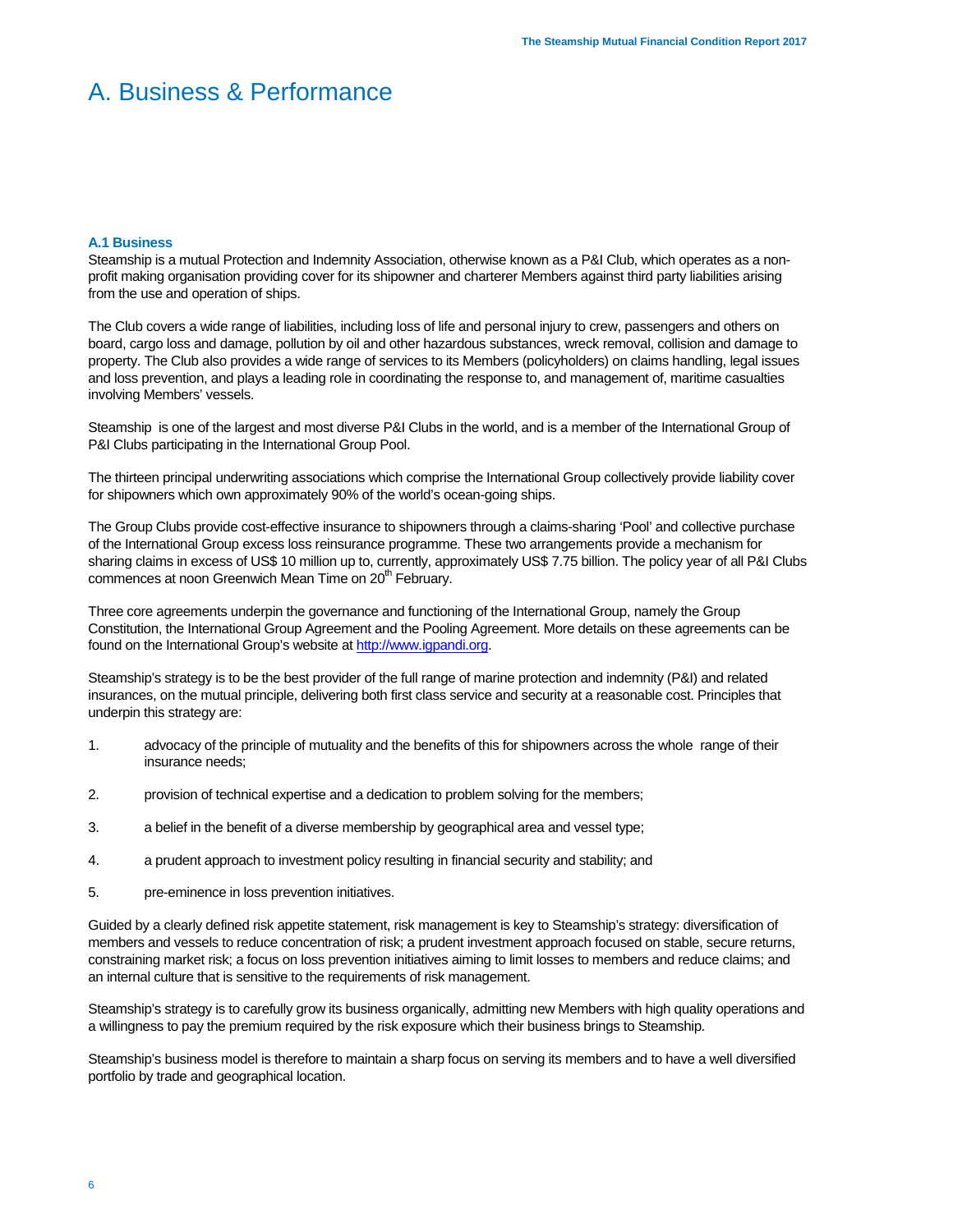The Boards have appointed Managers who are responsible for the day to day handling of underwriting, claims and the administration of the Club's business in accordance with the policies laid down by the Directors. The Managers have operations in London, Bermuda, Hong Kong, Rio de Janeiro and Piraeus.

The diagram below depicts the corporate structure which came into effect in February 2015.

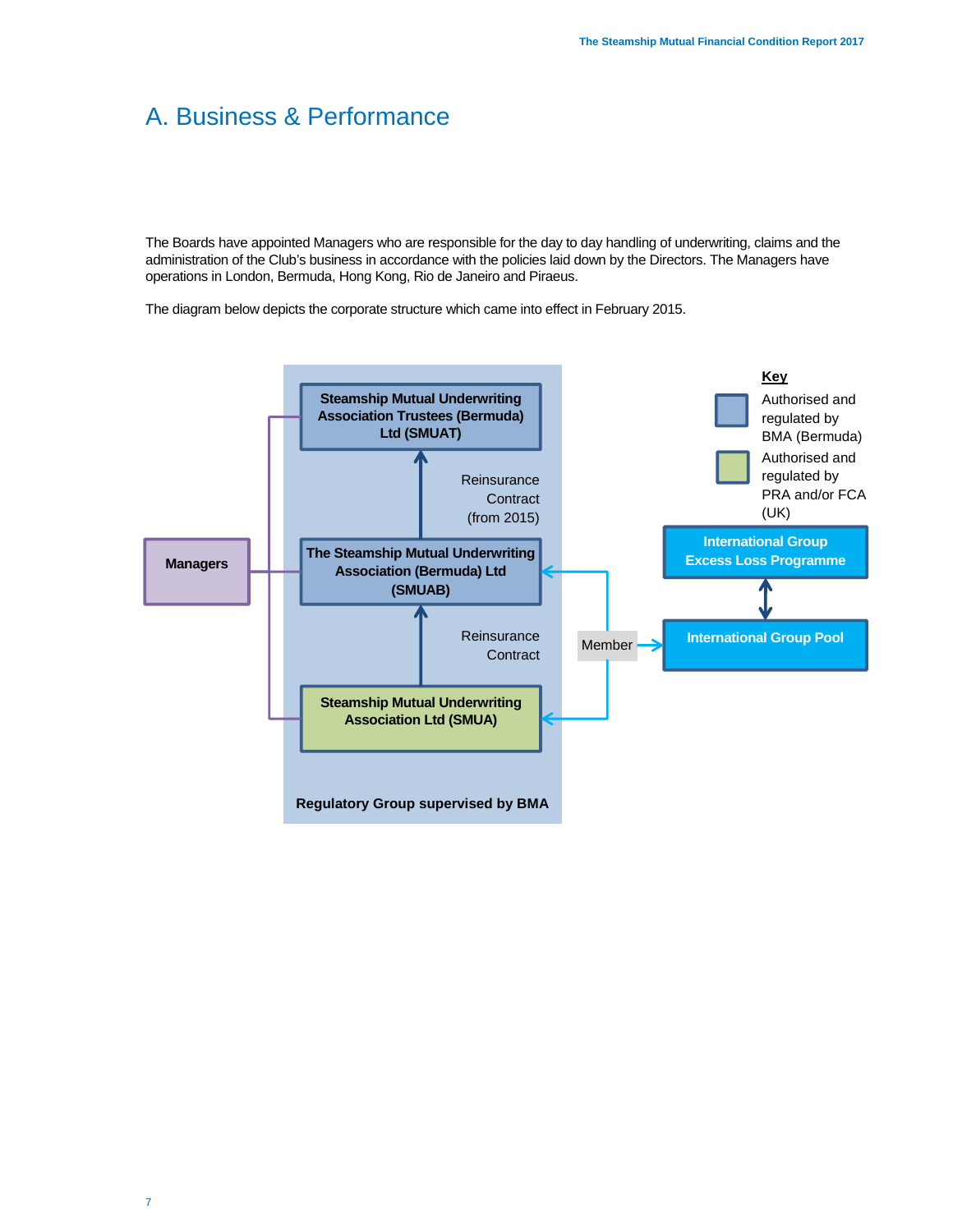#### **Steamship Mutual Underwriting Association Limited**

Steamship Mutual Underwriting Association Limited (SMUA) was incorporated in the United Kingdom on 16 October 1909 and registered in England and Wales. SMUA is limited by guarantee and does not have share capital as it is owned by its Members (policyholders). The Members of SMUA comprise its Directors, SMUAB, shipowners and other entities who have ships insured by SMUA.

The day to day operations of the Association are managed by Steamship P&I Management LLP (SPIM) and therefore the Association does not have any employees. The Association is governed by a Board comprising a non-executive Chairman, five non-executive directors and two members of SPIM. The Board mainly consists of representatives of the Members.

The Association is regulated by the PRA and the FCA. Both the PRA and the FCA operate a risk-based approach to supervision, which places emphasis on the need for regulated firms to have in place robust risk management frameworks. The PRA is the lead supervisor for the purposes of Solvency II regulation.

## **The Steamship Mutual Underwriting Association (Bermuda) Limited**

The Steamship Mutual Underwriting Association (Bermuda) Limited (SMUAB) was established by an Act of the Parliament in Bermuda on 24 June 1974 and began underwriting with effect from 20 February 1975. SMUAB is also limited by guarantee and does not have share capital as it is owned by its Members (policyholders). The members of SMUAB comprise its Directors, shipowners and all members of SMUA.

The operations of the Association are managed by Steamship Mutual Management (Bermuda) Limited and therefore the Association does not have any employees. The Association is governed by a Board comprising a non-executive Chairman, 26 non-executive directors incorporating two Directors of the Manager's London representatives. The Board mainly consists of representatives of the Members.

Following the February 2015 restructure SMUAB ceased writing direct business but continued to operate as a reinsurer of SMUA.

The Association is supervised by the BMA and is classified as a 'Class 3A insurer' (Solvency II equivalent).

## **Steamship Mutual Trust**

The Steamship Mutual Trust and its Corporate Trustee, The Steamship Mutual Underwriting Association Trustees (Bermuda) Limited (SMUAT) were established on 11 March 1983 in Bermuda.

SMUAT is a registered insurer under Bermudian law, and this enables the Trust to act as an independent insurer for the benefit of the beneficiaries set out in the Trust Deed. These are, in addition to a number of named charities, all the Members for the time being of SMUAB.

SMUAT is governed by a Board comprising a non-executive Chairman and five non-executive directors including the Chairmen of SMUA and SMUAB in an ex-officio capacity.

The operations of the Trust are managed by Hamilton Investment Management Limited and therefore the Trust and SMUAT do not have any employees. The Trust through SMUAT is supervised by the Bermuda Monetary Authority and is classified as a 'Class 3A insurer' (Solvency II equivalent).

Each year commencing 20 February the Trust enters into a reinsurance contract with SMUAB for the reinsurance of all risks accepted.

Following the implementation of Solvency II rules from 1 January 2016, the BMA became the supervisor of the regulatory group with SMUAT being named as the 'Designated Insurer' (and hence lead insurer) for group supervision purposes.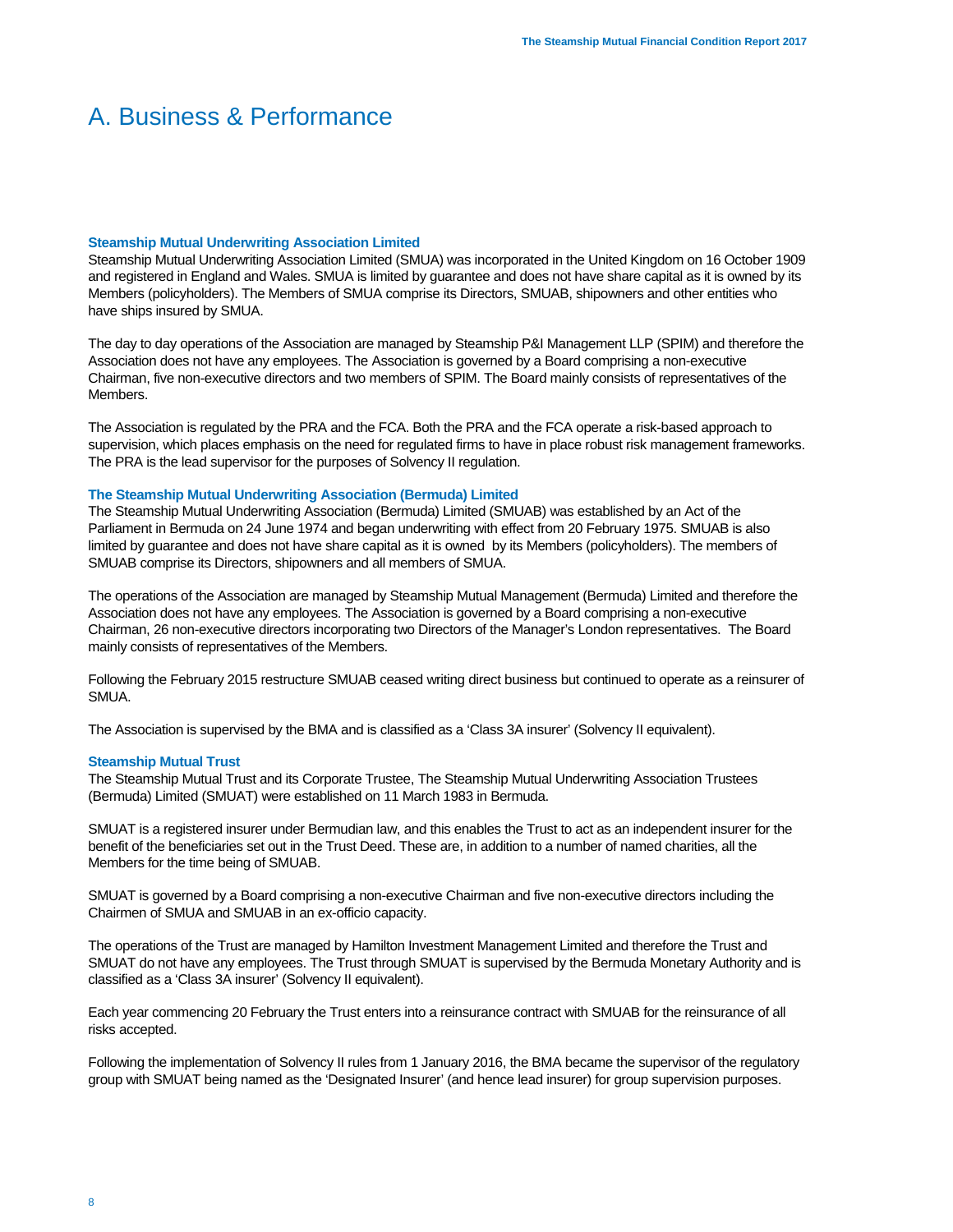Steamship's registered offices and principal places of business and the contact details of its external auditors and supervisory authorities are shown below:

## **The Steamship Mutual Underwriting Association Trustees (Bermuda) Limited** Registered Office **Managers** Managers **External Auditors** Group Supervisory Authority

Clarendon House 2 Church Street Hamilton HM 11 Bermuda

Hamilton Investment Management Limited Washington Mall II PO Box HM 601 Hamilton HM CX Bermuda +1 441 295 4502

Deloitte LLP Hill House 1 Little New Street London EC4A 3TR +44 (0)20 7936 3000

Bermuda Monetary Authority BMA House 43 Victoria Street Hamilton Bermuda +1 441 295 5278

## **The Steamship Mutual Underwriting Association (Bermuda) Limited** Registered Office **Managers** Managers **External Auditors** Supervisory Authority

Clarendon House 2 Church Street Hamilton HM 11 Bermuda Steamship Mutual Management (Bermuda) Limited Washington Mall II PO Box HM 601 Hamilton HM CX Bermuda +1 441 295 4502 Deloitte LLP Hill House 1 Little New Street London EC4A 3TR +44 (0)20 7936 3000 Bermuda Monetary Authority BMA House 43 Victoria Street **Hamilton Bermuda** +1 441 295 5278

## **Steamship Mutual Underwriting Association Limited**

Registered Office **Managers** Managers **External Auditors** Supervisory Authority

Aquatical House 39 Bell Lane London E1 7LU

Steamship P&I Management LLP Aquatical House 39 Bell Lane London E1 7LU +44 (0)20 7247 5490

Managers' London Representative Steamship Insurance Management Services Limited Aquatical House 39 Bell Lane London E1 7LU +44 (0)20 7247 5490

Deloitte LLP Hill House 1 Little New Street London EC4A 3TR +44 (0)20 7936 3000

Prudential Regulation Authority 20 Moorgate London EC2R 6DA +44 (0) 20 7601 4444

Financial Conduct Authority 25 The North Colonnade London E14 5HS +44(0)207 066 1000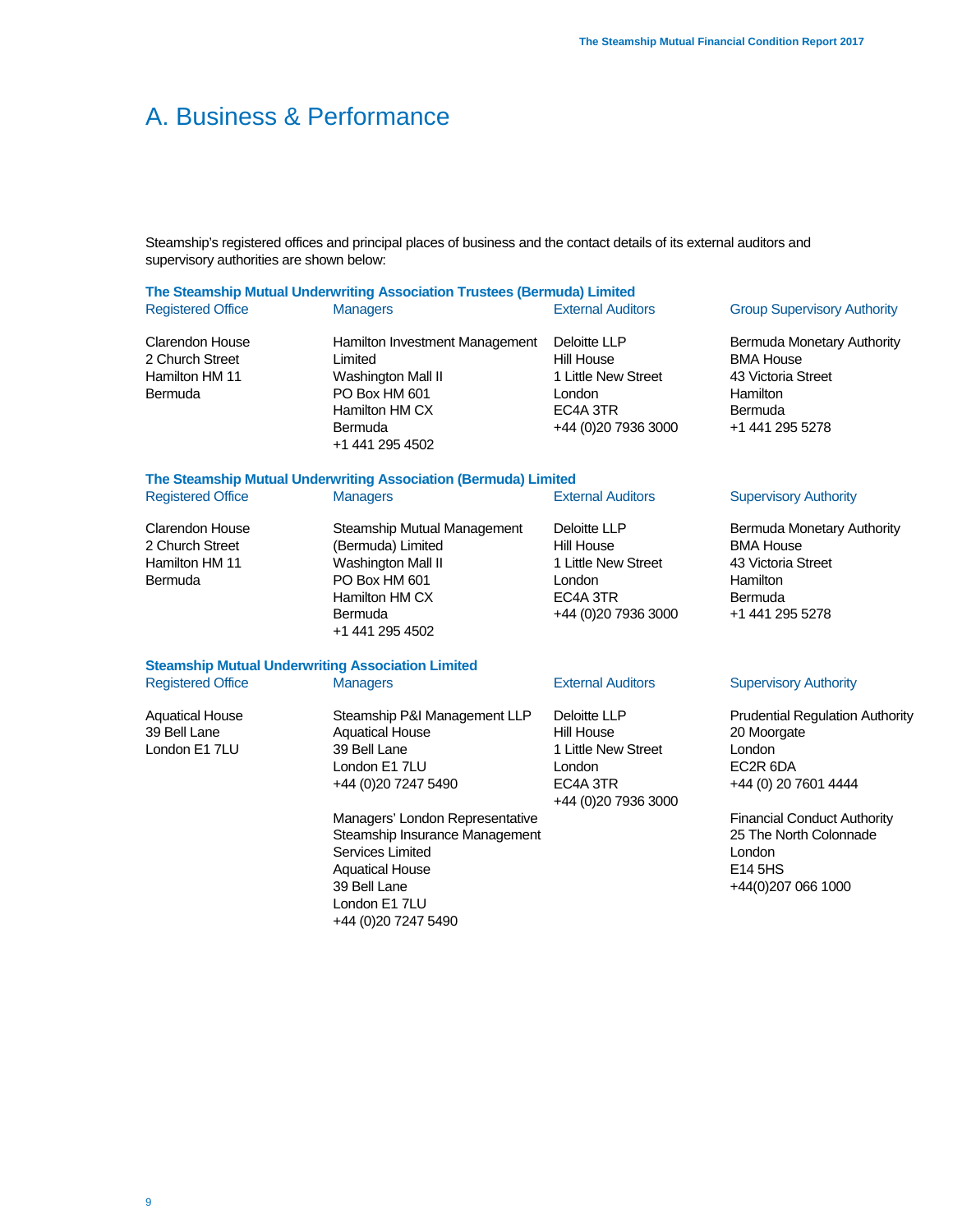Steamship writes insurance internationally. The largest markets by premium are shown in the table below.

|                                                 | 2017           | 2016           |
|-------------------------------------------------|----------------|----------------|
| <b>Gross premium written by Member location</b> | <b>US\$000</b> | <b>US\$000</b> |
| United States of America                        | 103,249        | 121,598        |
| South Korea                                     | 21,434         | 25,910         |
| Germany                                         | 18,881         | 24,162         |
| <b>Netherlands</b>                              | 15,752         | 14,617         |
| Brazil                                          | 15,005         | 17,749         |
| Hong Kong                                       | 12,337         | 15,377         |
| Taiwan                                          | 11,728         | 13,556         |
| Italy                                           | 11,129         | 11,557         |
| Cyprus                                          | 10,179         | 11,410         |
| India                                           | 9,912          | 11,821         |
| United Kingdom                                  | 9,360          | 9,426          |
| China                                           | 8,302          | 10,152         |
| Chile                                           | 7,760          | 9,089          |
| Other countries                                 | 50,614         | 53,905         |
|                                                 | 305,642        | 350,329        |

Gross premium, excluding the return of US\$25.8 million, decreased by US\$18.9 million or 5.4% to US\$331.4 million reflecting reduced Excess Loss reinsurance premium, increased premium churn, increased lay ups and reductions in premium agreed at renewal.

## **A.2 Performance**

Steamship performed very strongly for a third year in succession in 2016/17 with free reserves increasing by US\$70.0 million to US\$510.3 million. This follows the two previous years which saw increases of US\$64 million and US\$75 million respectively. The combined ratio was 83.5% which follows the two previous years' combined ratios of 76% and 83% compared to a target of less than 100% on a rolling three year basis.

> \* Net of US\$26 million return of premium to members





**Combined Ratio**

## **Free Reserves (US\$ Millions)**

## 10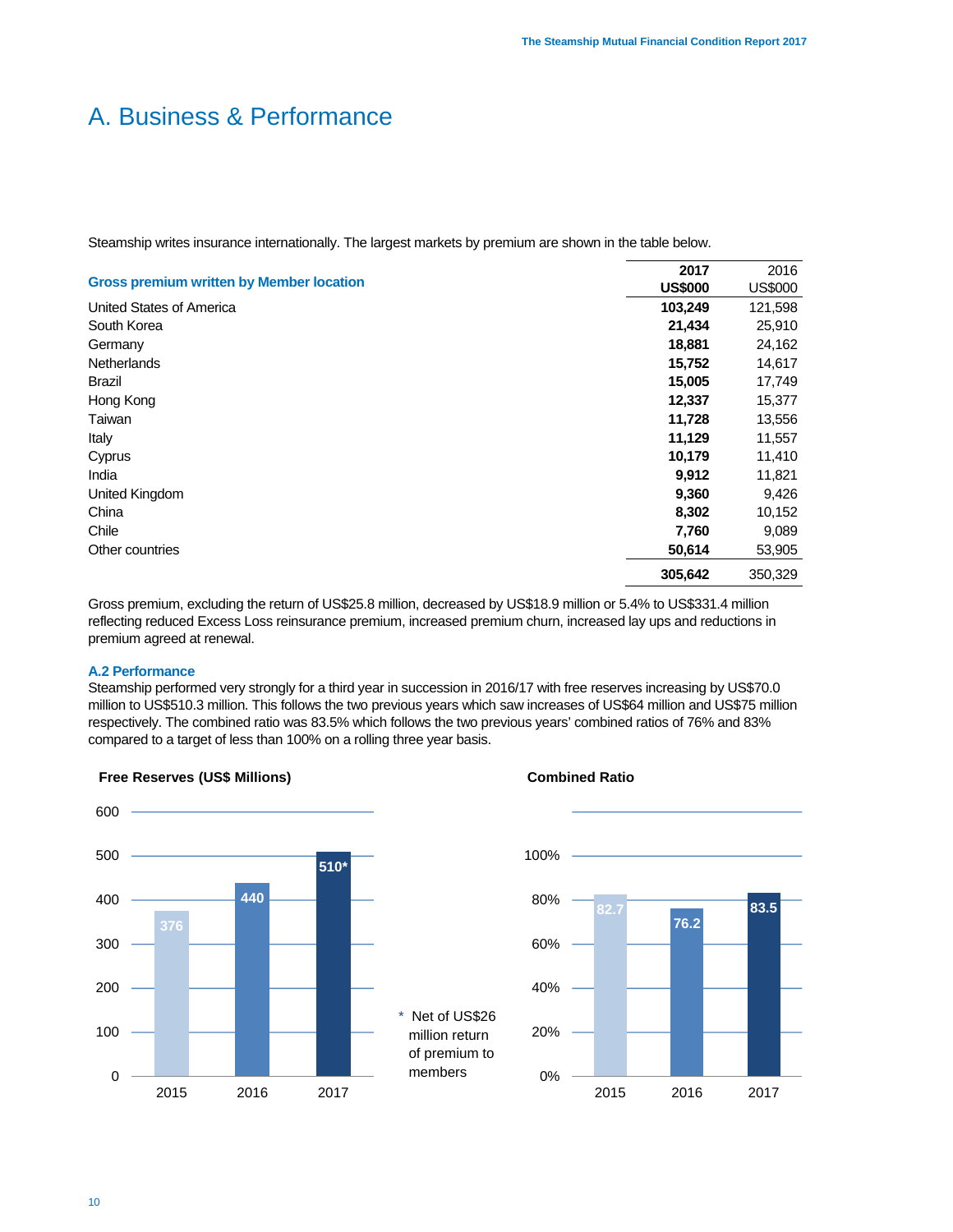The combined ratio gave rise to an underwriting surplus of US\$41.2 million which was driven by an exceptionally low level of retained and Pool claims in the 2016/17 policy year.

For the 2016/17 policy year, when compared to the preceding year, the Club experienced a similar number of claims in the layers below US\$250,000 but the average cost of such claims was nearly 20% lower. Conversely the number of larger claims was even lower than was experienced last year but their average cost was similar to the average of recent policy years. Overall net estimated claims, including IBNR provision and after reinsurance recoveries, were US\$188.6 million or 14.7% below the figure for the 2015/16 policy year at the same point.

Prior policy years continued to develop favourably and broadly in line with the Board's expectations.

More information about the performance of Steamship can be found in the Management Highlights, in particular in the Chairman of the Board's Introduction on pages 2 to 3 or in the Report & Accounts of the individual entities.

## **2017 Renewal**

The Board decided that, for a third successive year, no general increase was to be applied at renewal. Including the projected value of higher deductibles and other changes in terms, premium for owned entries fell by 1.7% on a like for like basis.

## **Tonnage**

The level of entered tonnage grew by 8.5%, 11.9 million gross tons at renewal, much of which came from chartered vessels, and the overall total entered tonnage rose to 151.3 million gross tons (84.6 million gross tons of owned business and 66.7 million gross tons of chartered business).

## **Capital Strength**

In October of this year, as part of its annual overall review of projected capital requirements and capital resources the Board will consider another return of premium to Members and the level of release calls.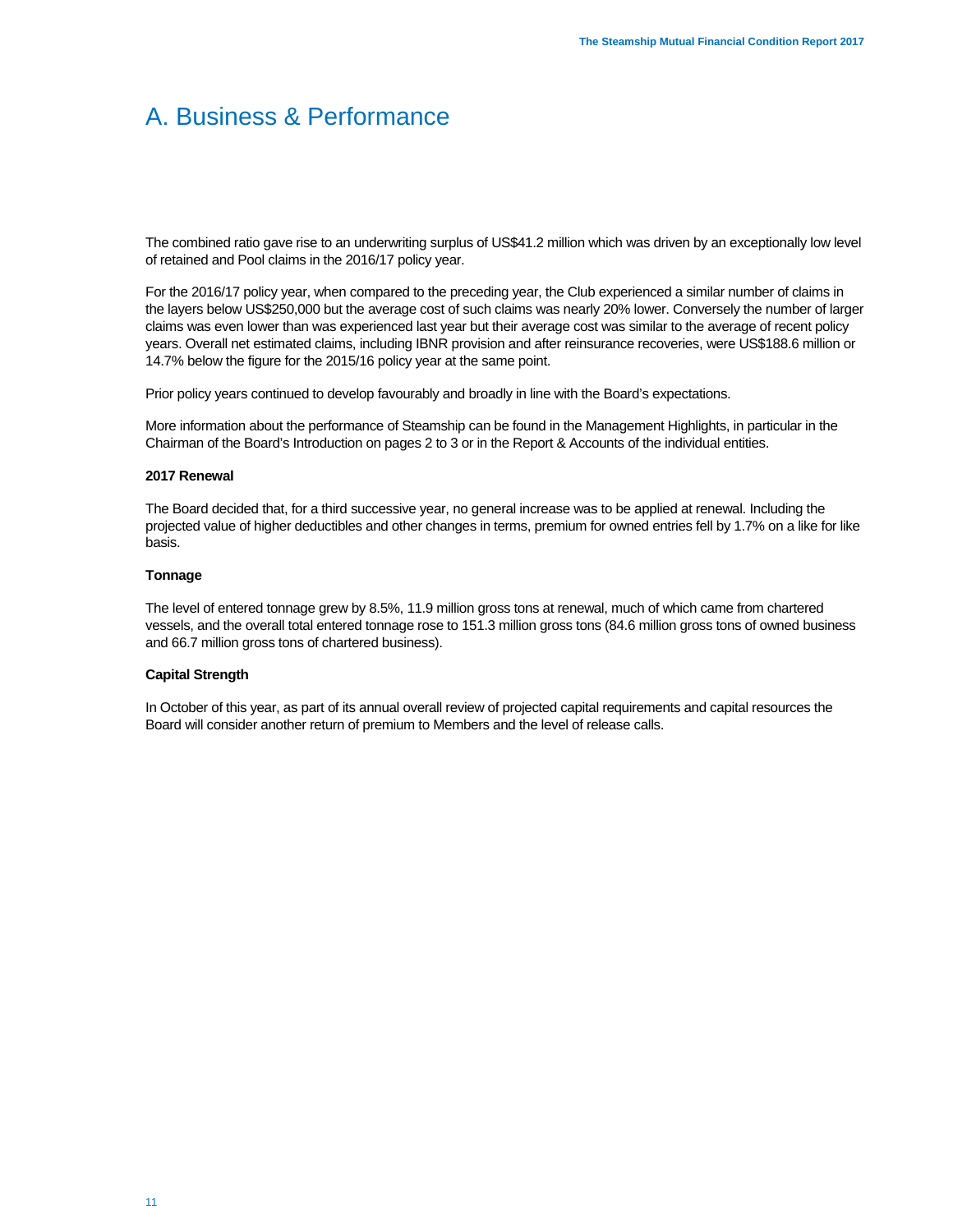#### **A.3 Investment Performance**

One of Steamship's primary objectives is to have a prudent approach to investment policy in order to maintain financial security and stability.

Steamship splits its investments into 'operational', 'matching' and 'surplus' portfolios. The operational portfolio is the set of bank accounts and overnight deposits maintained to meet day to day liquidity requirements. The matching portfolio is designed to match the duration and currency of best estimate claims liabilities with highly rated government and corporate bonds. The surplus portfolio is the set of investments in excess of those required for the 'matching portfolio' and is invested to achieve a good risk-adjusted return net of fees.



The combined investment portfolio recorded an overall gain of US\$31.0 million before fees, a return of 2.8%, excluding US\$0.7 million of adverse currency movements which are included in the underwriting result. A 2.0% return on bonds, which form the majority of the portfolio, was supplemented by a 19.3% return on equities and an 8.5% return on hedge funds of funds. Total cash and investments increased by 1.6% to US\$1.06 billion.

The Trust recorded an investment gain of 4.0% compared to a loss of 0.1% in the previous year.

More information about the investment performance of Steamship can be found in the Management Highlights in the Investments section on pages 38 to 39.

The information presented in section A provides a true and fair view of the business and performance of Steamship during the period.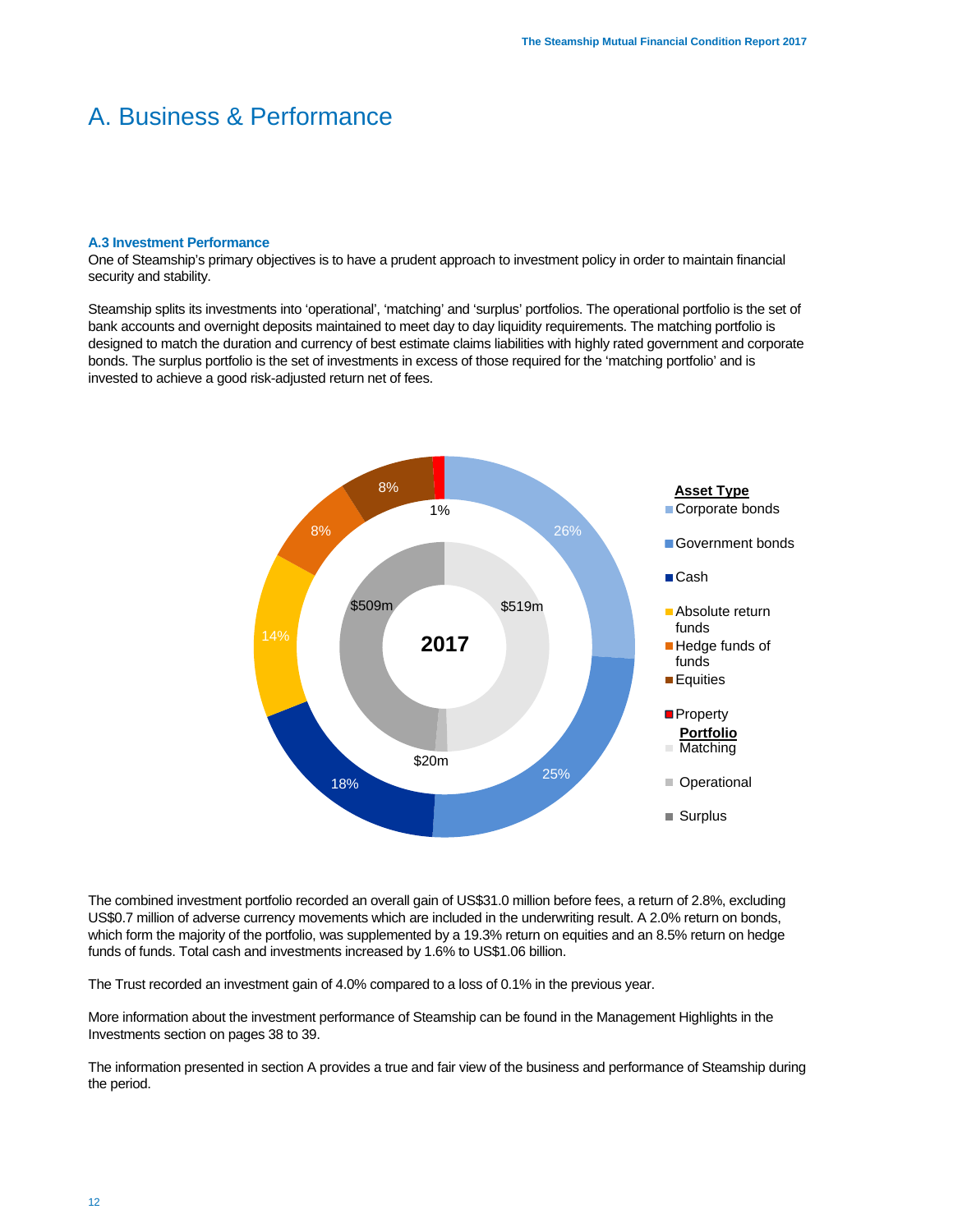## **B.1 General information on the system of governance**

2016)

Steamship has an effective system of governance in place which provides for sound and prudent management.

Steamship entities are governed by a Board comprising a non-executive Chairman and non-executive directors representing the Members.

The following table sets out the Board composition of each Steamship entity.

| <b>SMUAT Board</b>                                                                                                 |                                                                                                                                                         |
|--------------------------------------------------------------------------------------------------------------------|---------------------------------------------------------------------------------------------------------------------------------------------------------|
| A L Marchisotto, Moran Holdings Inc (Chairman)                                                                     | C C Tung, Orient Overseas (International) Ltd                                                                                                           |
| J G Conyers                                                                                                        | A Pohan, NY Waterway – ex officio status                                                                                                                |
| A E Exel, Adara Advisors Pty Ltd (resigned 23 January<br>2017)                                                     | S-M Edye, Sloman Neptun, Schiffahrts, AG - ex officio<br>status                                                                                         |
| <b>SMUAB Board</b><br>S-M Edye, Sloman Neptun Schiffahrts AG (Chairman)                                            | <b>B A McAllister, McAllister Towing</b>                                                                                                                |
| C J Ahrenkiel, C J Ahrenkiel Consulting Switzerland                                                                | S Mehta, Essar Global                                                                                                                                   |
| A Albertini, Marfin Management SAM                                                                                 | C K Ong, U-Ming Marine Transport Corp                                                                                                                   |
| M W Bayley, Royal Caribbean International                                                                          | A Pohan, NY Waterway                                                                                                                                    |
| C Bouch                                                                                                            | G W F Rynsard, Steamship P&I Management LLP                                                                                                             |
| D S Farkas, Norwegian Cruise Line                                                                                  | M Saeidi, Islamic Republic of Iran Shipping Line (appointed<br>28 March 2017)                                                                           |
| M Frith, Conyers, Dill & Pearman                                                                                   | B K Sheth, The Great Eastern Shipping Co Ltd                                                                                                            |
| I Grimaldi, Grimaldi Holdings SpA                                                                                  | B B Sinha, The Shipping Corporation of India Ltd                                                                                                        |
| D M Ho, Magsaysay Maritime Corp                                                                                    | M Sloan, Carnival Corporation & plc                                                                                                                     |
| Hu, Jingwu, China Shipowners Mutual<br>Assurance Association (retired 10 May 2016)<br>E Ide, Naviera Ultranav Ltda | C Sommerhage, Columbia Shipmanagement (Germany)<br>GmbH<br>Song, Chunfeng, China Shipowners Mutual Assurance<br>Association (appointed 28 October 2016) |
| H M Juniel, Reederei F Laeisz GmbH (retired 10 May<br>2016)                                                        | A L Tung, Island Navigation Corp International Ltd                                                                                                      |
| W J Kim, Polaris Shipping Co. Ltd                                                                                  | A Zacchello, Seaarland Shipping Management BV                                                                                                           |
| C J Madinabeitia, Tradewind Tankers SL                                                                             | R Zagari, Augustea Group                                                                                                                                |
| S J Martin, Steamship P&I Management LLP                                                                           | S Zagury, Vale (appointed 1 March 2016)                                                                                                                 |
| <b>SMUA Board</b><br>A Pohan, NY Waterway (Chairman)                                                               | C J Madinabeitia, Tradewind Tankers SL                                                                                                                  |
| C J Ahrenkiel, C J Ahrenkiel Consulting Switzerland                                                                | S J Martin, Steamship P&I Management LLP                                                                                                                |
| C Bouch                                                                                                            | G W F Rynsard, Steamship P&I Management LLP                                                                                                             |
| I Grimaldi, Grimaldi Holdings SpA                                                                                  | A L Tung, Island Navigation Corp International Ltd<br>(appointed 6 September 2016)                                                                      |
| H M Juniel, Reederei F Laeisz GmbH (retired 10 May                                                                 |                                                                                                                                                         |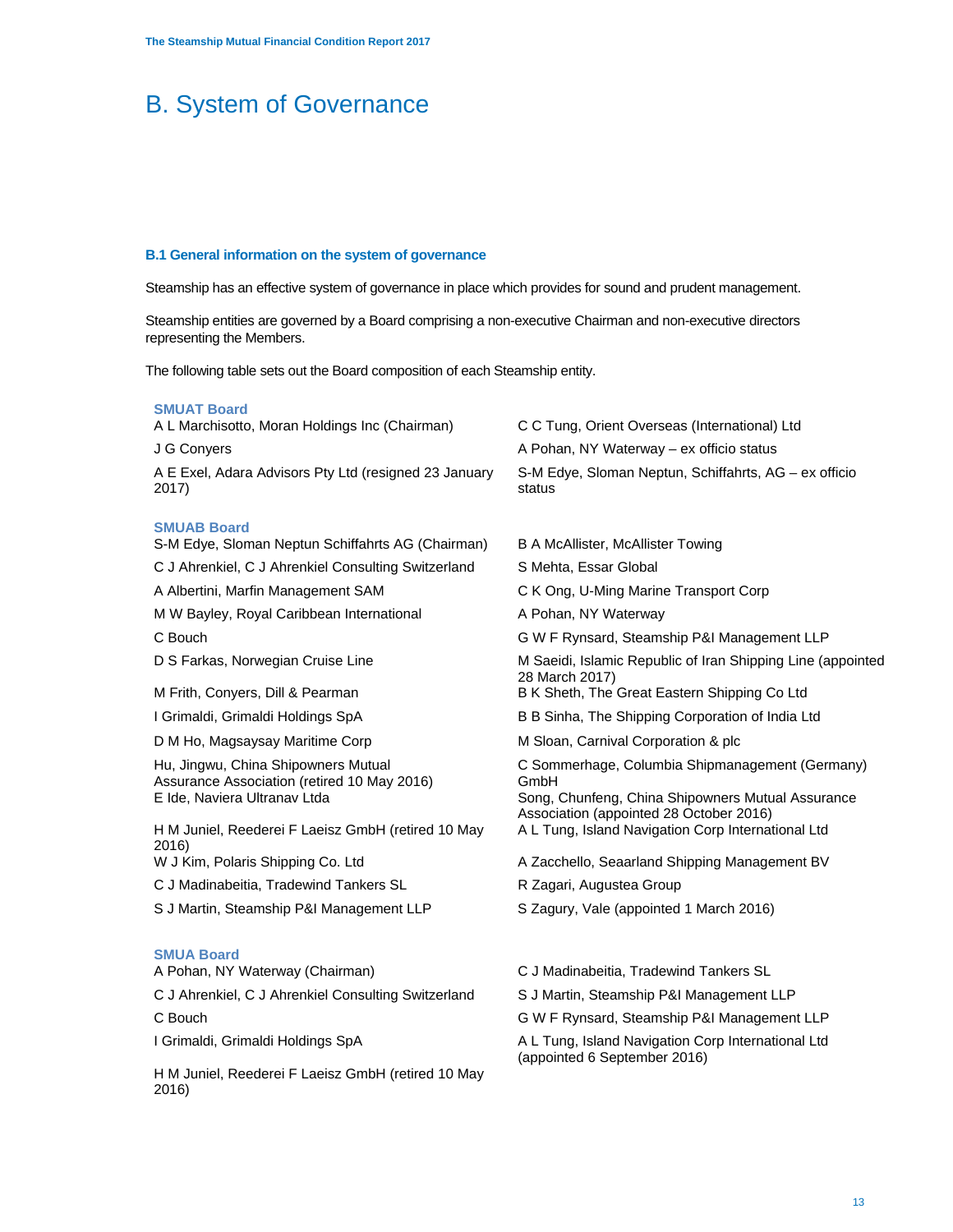The Board of Directors has the ultimate responsibility for the business operating in accordance with applicable laws and regulations. The Board decides on Steamship's strategic business plan and establishes directives and instructions, as well as ensuring that appropriate internal instructions for risk management and risk control exist.

The Board continuously monitors the operations of the Club, its financial performance and stability.

The Audit and Risk Committee of the Board has responsibility for the detailed review of published financial reports, liaison with the internal, external auditors and regulators. The Finance and Nominations Committee of the Board has responsibility for reviewing the fees paid to the Managers and Directors.

## **B.2 Fit and proper requirements**

Steamship is committed to ensuring that all members of its Boards, the key control function holders, and other senior individuals within Steamship, behave with integrity, honesty and skill, and this commitment is documented in the Key Person policy. Steamship has processes in place to ensure that appropriate standards of fitness and propriety are met and maintained.

Steamship's fit and proper requirements are:

- Formal qualifications, knowledge and experience within the insurance sector, other financial sectors or other relevant sectors or businesses;
- For control functions within Steamship that require knowledge of accounting, actuarial, corporate management, business strategy, business models, system of governance and regulatory framework have the appropriate skills; and
- Honesty and financial soundness based on evidence regarding character, personal behaviour and business conduct including any criminal, financial and supervisory record.

The Managers maintain a governance map (see Appendix 1) which sets out how governance functions are fulfilled and devolved. This addresses the desire of BMA and EIOPA to ensure proper compliance with the requirement to devolve governance functions under Solvency II and the PRA and FCA's more detailed requirements under the Senior Insurance Managers Regime (SIMR).

Where a key control function is outsourced, Steamship ensures that the outsourcing firm carries out appropriate assessments of fitness and propriety for those responsible for the provision of the function and provides evidence of this.

In addition, the Board's 'Finance and Nomination Committee' regularly reviews the structure, size and composition of the Board, including skills, knowledge and experience, and makes recommendations to the Board with regard to any changes. When a new appointment is required, the Finance and Nominations Committee evaluates the balance of knowledge, skills and experience of the Board members and uses this evaluation to inform the selection of a suitable candidate.

Records are maintained, and notifications made to the regulators, as and when required.

## **B.3 Risk management system (Including the GSSA)**

The objective of Steamship's risk management system is to ensure that the business is carried out within the overall risk appetite set by the Board. The system is characterised by a holistic, integrated and top down driven enterprise risk management system, based on a shared risk culture.

Any consideration of culture at Steamship must begin with the understanding that it is an organisation owned by its members and run for its members. This distinguishes P&I Clubs from non-mutual insurers and is a major factor in Steamship's strategic thinking and decision-making, in turn reflected in its handling of matters ranging from premium setting and return of capital to the consideration of claims outside the standard rules of cover.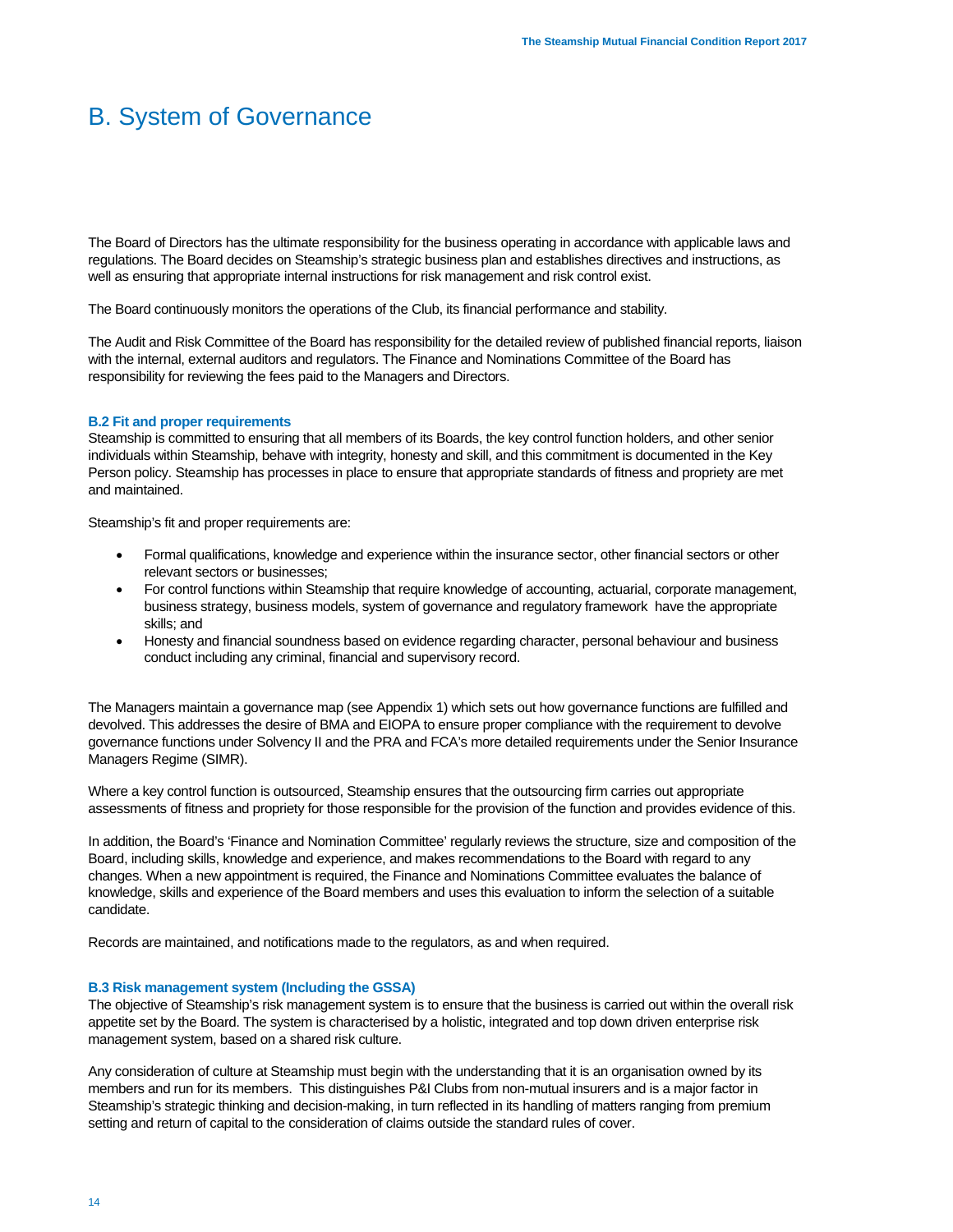The risk management system is executed through the risk management control cycle, which involves the systematic identification, valuation, monitoring and reporting of existing and emerging risks. The risk management function is responsible for monitoring Steamship's risk management system reporting to the Executive Chairman.

Steamship uses the three lines of defence assurance model which segregates business operations from oversight and monitoring activity to improve independence and assurance over business processes.

| <b>First line of defence</b>                                                                             | Second line of defence                                     | Third line of defence |
|----------------------------------------------------------------------------------------------------------|------------------------------------------------------------|-----------------------|
| <b>Business Operations</b><br>Underwriting, Claims,<br>Human Resources, Finance,<br>Statistics (Pricing) | <b>Risk</b><br>Compliance<br><b>Statistics (Actuarial)</b> | <b>Internal Audit</b> |

The first line of defence is carried out by the operational functions. The second and third lines of defence are independent of the operational functions. Risk and compliance, together with the Actuarial & Statistics function jointly constitute the second line of defence.

The third line of defence is the Internal Audit. This function is fully independent and appointed by the Board.

Risk owners self-assess risk ratings and the quality of underlying controls before Risk Management undertake independent design and operational effectiveness testing.

Risk profiles are considered on an inherent and residual (after controls) basis and are documented within Steamship's risk register, with aligned controls and risk categories for capital purposes. Steamship's risk profile draws on risk tolerance and trigger metrics; risk events; recommendations from internal and external sources; emerging risks & market developments; and current controls and mitigation techniques and their effectiveness. There is a high level of expertise and experience on the Board. In the course of Board meetings which generally take place over extended periods of 3 to 4 days three times a year, directors are able to bring their considerable industry knowledge and experience to bear on a range of both strategic and operational issues. Steamship's Managers are insurance professionals who engage on a day-to-day basis with market and regulatory developments that may affect either the Club's insurance activity or the wider maritime community whose liability risks it underwrites. Together, Directors and Managers are either members of or attendees at meetings of the Board's key decision-making bodies whose deliberations inform the current and forward-looking risk profile of the Club.

The strategic business plan, risk strategy, risk appetite statement and tolerance & triggers report are integral components of Steamship's Risk Management System and are reviewed at least once a year. In this way Steamship ensures that the risk management system is kept up to date.

## **Group Solvency Self-Assessment (GSSA)**

Steamship monitors and manages the risks relating to its operations through its fully documented risk management programme which analyses exposures by degree and magnitude of risks. This is evidenced in the Group Solvency Self-Assessment 'GSSA' report.

The GSSA has been carried out in accordance with the ORSA policy agreed by the Board in September 2015. The Policy states that the GSSA is performed at least annually (at the October Board meeting) when the Board considers the future capital requirements, capital levels and the standard increase.

The GSSA will be undertaken more frequently if specific conditions, which are set out in the Policy, are met. The Board has overall responsibility for the GSSA.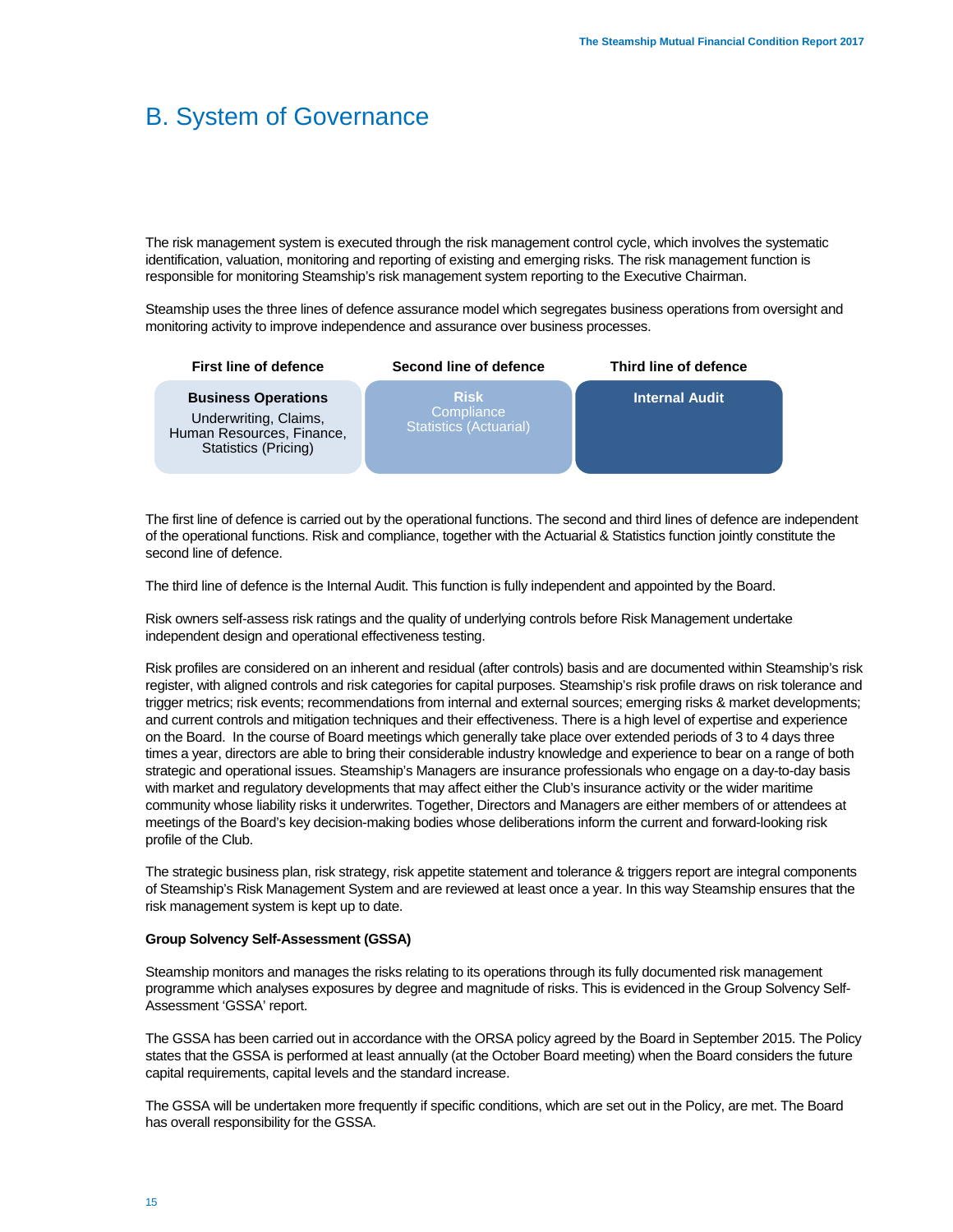

The ORSA policy defines the steps that make up the overall ORSA process, which are summarized in the Chart below.

The Risk management and ORSA policies include a description of each process and an explanation as to how each has been completed in order to fulfil the objectives of the ORSA as a whole.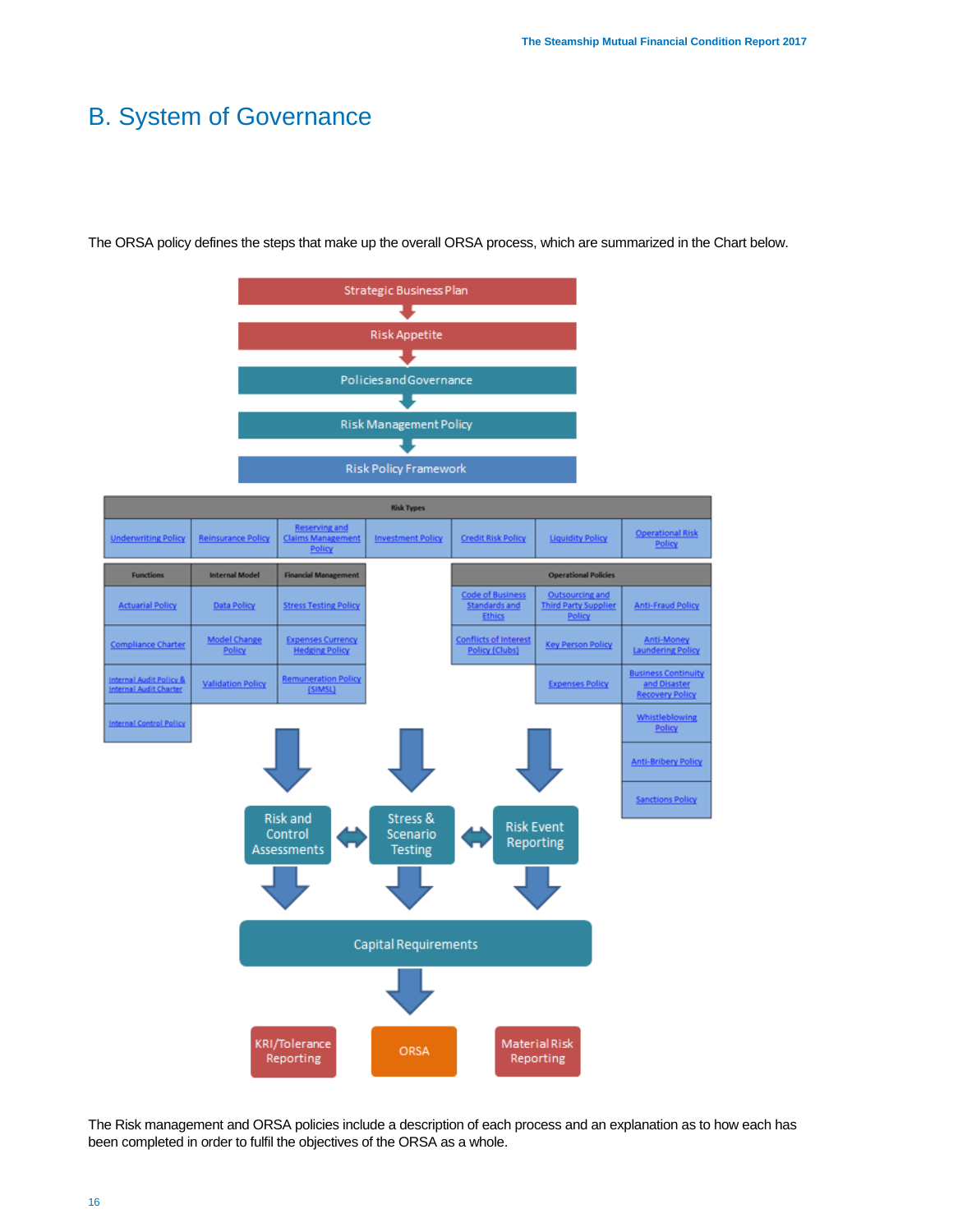The fourth GSSA was carried out in October 2016 and documents Steamship's risk and capital management processes employed to identify, assess, manage and report the risks it may face and to determine the capital resources required to ensure that its overall solvency needs are met at all times. The GSSA is an integral part of Steamship's business strategy, explaining how the strategy aligns to risk appetite and the current risk profile.

The GSSA includes both the economic capital position of the Group and the entity regulatory capital positions by reference to the Solvency Capital Requirement (SCR) and the Minimum Margin of Solvency (MMS) for the next five years.

To assist in this process Steamship has developed its own *fully* integrated financial capital model for the purpose of quantifying its own risks. The internal capital model uses stochastic simulations to generate financial projections which are calibrated to Steamship's own historical outcomes and relevant International Group and external data. Steamship uses an Economic Scenario Generator (ESG) for the calculation of market risk. The ESG is a simulation model that produces arbitrage-free economic scenarios. These scenarios include a variety of key variables, such as interest rates, credit spreads, equity and property returns and, foreign exchange rates.

## **B.4 Internal control system**

The internal control system is designed to provide reasonable assurance regarding the proper implementation of Steamship's business strategy and the achievement of operational and financial strategic objectives through:

- monitoring and control of all risks, particularly key risks and the relevant internal controls; and
- robust, proportionate compliance.

The internal controls are documented in Steamship's Internal Control Policy, which sets out the detailed processes for all aspects of the management of Steamship on a day to day basis.

## **Compliance function**

The compliance function consists of a Group Head of Compliance, Risk and Compliance Director and a compliance executive. The compliance function is responsible for providing general oversight of control effectiveness through the administration of an Internal Controls review programme and the provision of remedial advice and to monitor relevant legislation and changes in existing rules and regulations.

## **Risk Management function**

The risk management function is responsible for:

- identifying, managing, monitoring and reporting on current and emerging risks;
- setting the overall risk management and strategic framework; and
- monitoring and assisting in the effective operation of Steamship's risk management framework and maintaining an accurate view of Steamship's risk profile.

The Risk and Compliance Director acts as Chief Risk Officer to Steamship, assisted by risk management executive, manages the day to day risk monitoring, with the Chief Finance Officer and the Director of Capital Management reporting to the Board.

## **B.5 Internal audit function**

Steamship's Internal Audit function is outsourced to Moore Stephens. The function independently develops an internal audit plan based on its perception of risks to Steamship after consultation with Directors, Managers and the Risk Register. The scope of the plan is reviewed and approved by the Audit and Risk Committee. The segregation of Internal Audit's activities ensures independence and objectivity in the work that it undertakes.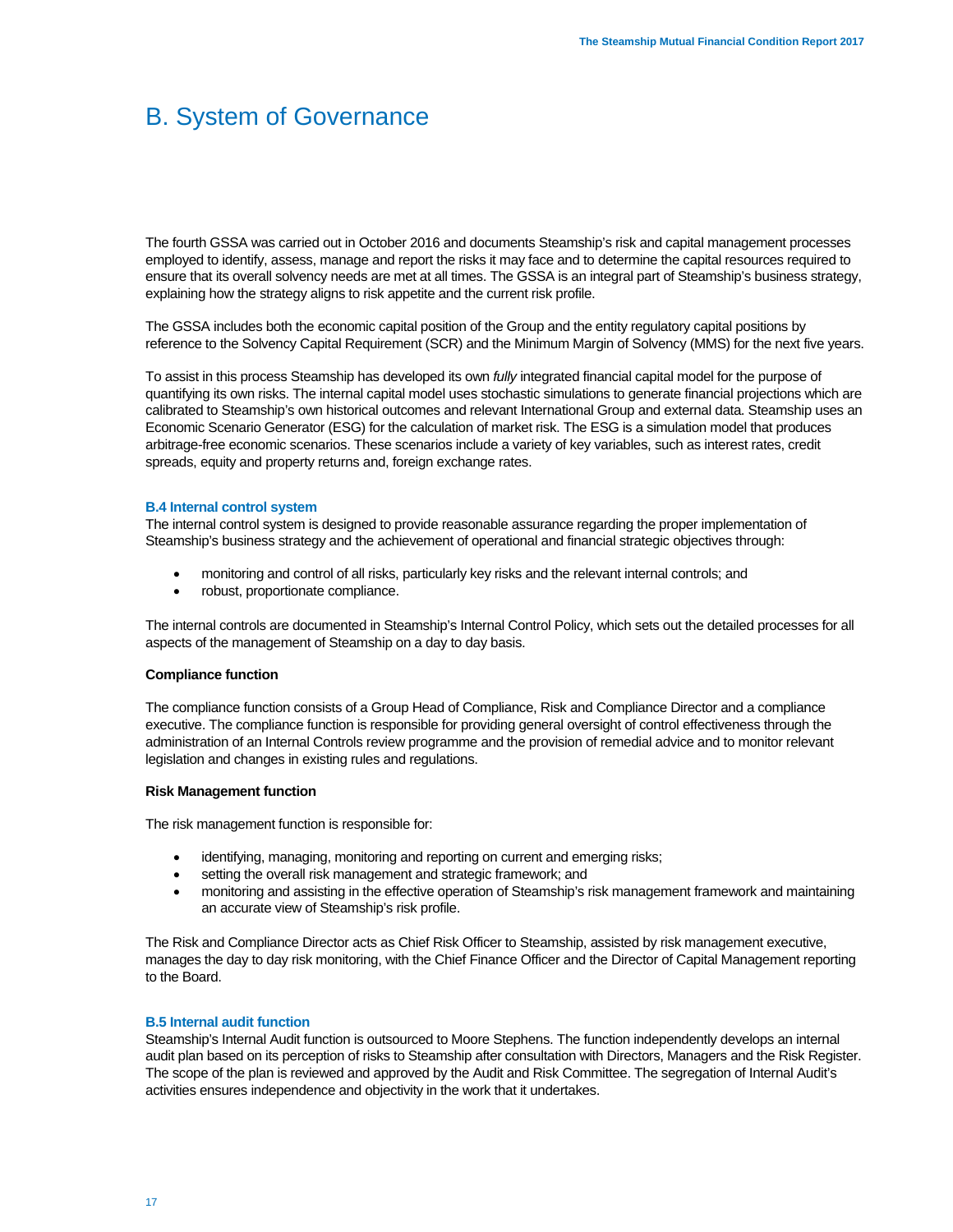## **B.6 Actuarial function**

The actuarial function consists of a team of three including the Statistics Director who fulfills the function for SMUA as Chief Actuary. The Designated Actuary for the Group, SMUAB and SMUAT is fulfilled by Moore Stephens LLP.

The Actuarial Function resides in the Statistics Department of SIMSL and is responsible for the calculation of technical provisions (for both the financial reporting and for solvency calculations), maintaining Steamship's Business Plan, the maintenance of the Steamship's internal capital model and aids the effective running of the risk management system, production of the GSSA, and the opinions on underwriting policy and the adequacy of reinsurance arrangements.

## **B.7 Outsourcing**

Steamship has an outsourcing policy in place which is approved by the Board. The outsourcing policy ensures that outsourcing of critical or important functions or activities does not lead to any of the following:

- an undue increase in the operational risk;
- an impairment in the quality of Steamship's systems of governance;
- difficulties for supervisory authorities in monitoring compliance; and
- a deterioration in service to Members (policyholders)

Management assesses whether a function or activity is critical or important and reports to the Board whenever outsourcing of a critical or important function or activity is considered and also when an agreement has been entered into.

Steamship has identified four functions that are deemed Critical and Important for Solvency II purposes. These are:

- 1. Management services provided by Steamship P&I Management LLP (SPIM), FCA FRN 597046 (SPIM is the management company of the Steamship regulatory group entities covered by this document, which are SPIM's sole clients, so that SPIM's risks and controls are largely synonymous with those of Steamship);
- 2. Information Technology services provided by Timico Ltd;
- 3. Internal Audit services provided by Moore Stephens LLP; and
- 4. Underwriting activities on the Club's behalf by Post & Co, a Rotterdam-based broker, concerning the European Inland and Short Sea insurance Facility.

## **B.8 Other information**

There have been no material changes in the system of governance during the year, and Steamship believes it remains appropriate taking into account the nature, scale and complexity of the risk inherent in the business. In particular, the centralised approach reflects the highly integrated and inter-dependent nature of Steamship's activities.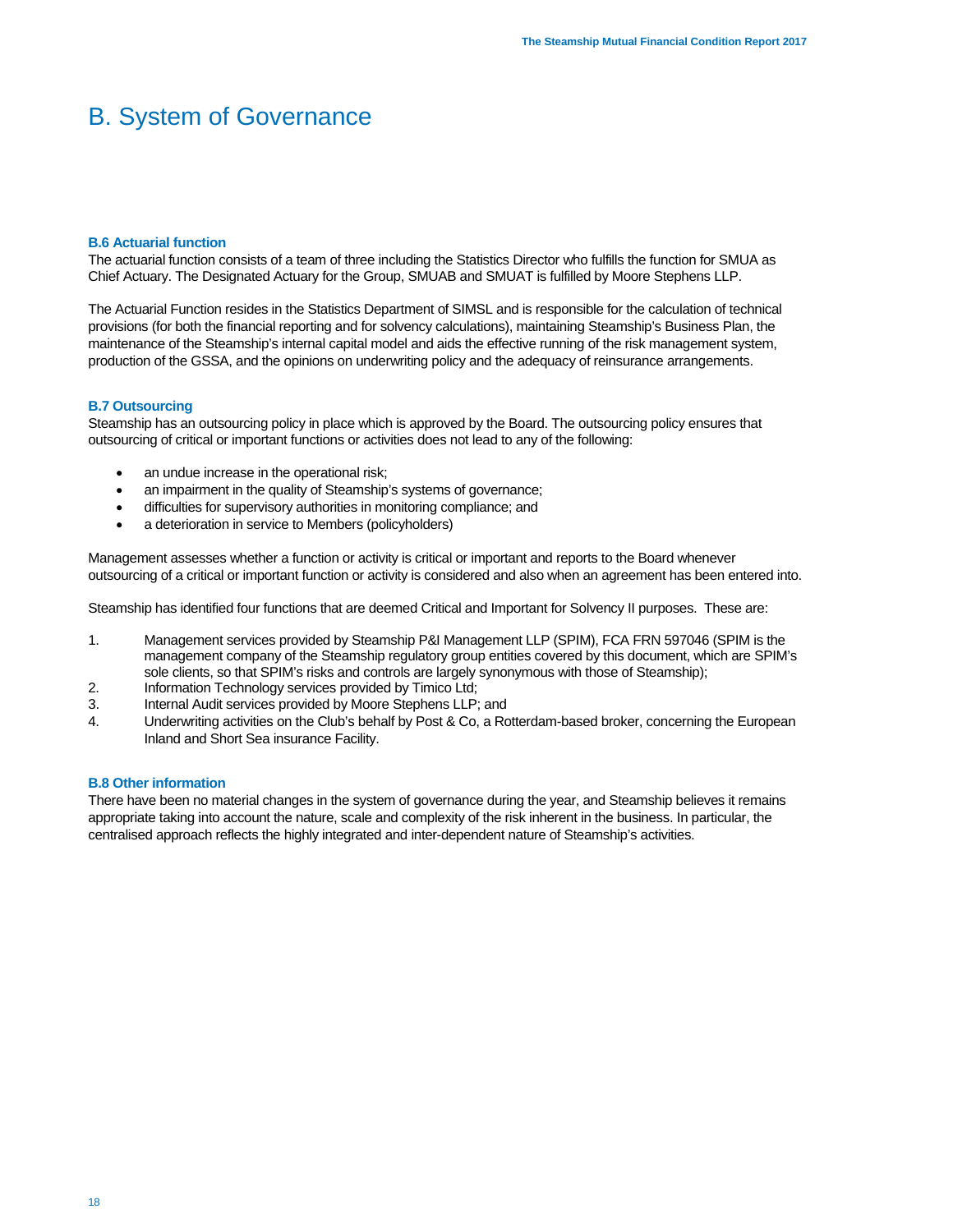## C. Risk Profile

Steamship monitors and manages the risks relating to its operations through its risk management programme which analyses exposures by degree and magnitude of risk. This is evidenced in the Group Solvency Self-Assessment ("GSSA") report.

The GSSA documents Steamship's risk and capital management processes employed to identify, assess, manage and report the risks it may face and to determine the capital resources required to ensure that its overall solvency needs are met at all times. The GSSA considers the business strategy, how the strategy aligns to risk appetite and the current risk profile.

The principal risks faced by Steamship are insurance risk, market risk, credit risk, liquidity risk and operational risk.

#### **C.1 Insurance risk**

Insurance risk is comprised of two elements; premium risk and reserving risk. Premium risk refers to the risk that insurance premium written in the current policy year is insufficient to cover claims and other costs arising in that year. It thus relates to the future, whereas reserving risk is the risk that, over the next year, existing technical provisions are insufficient to cover claims arising in previous policy years. Steamship is exposed to the uncertainty surrounding the timing, frequency and severity of claims made under its insurance contracts.

Premium is set using assumptions which have regard to trends and the past experience of a specific Member. Premium risk is mitigated by diversification across a variety of ship types and geographical areas, and by careful selection and implementation of underwriting strategy guidelines including the screening of new Members.

Steamship transfers a substantial portion of its premium risk to its reinsurers through the provisions of the reinsurance arrangements and its membership of the International Group (Layers of the 2017/18 Reinsurance Programme).

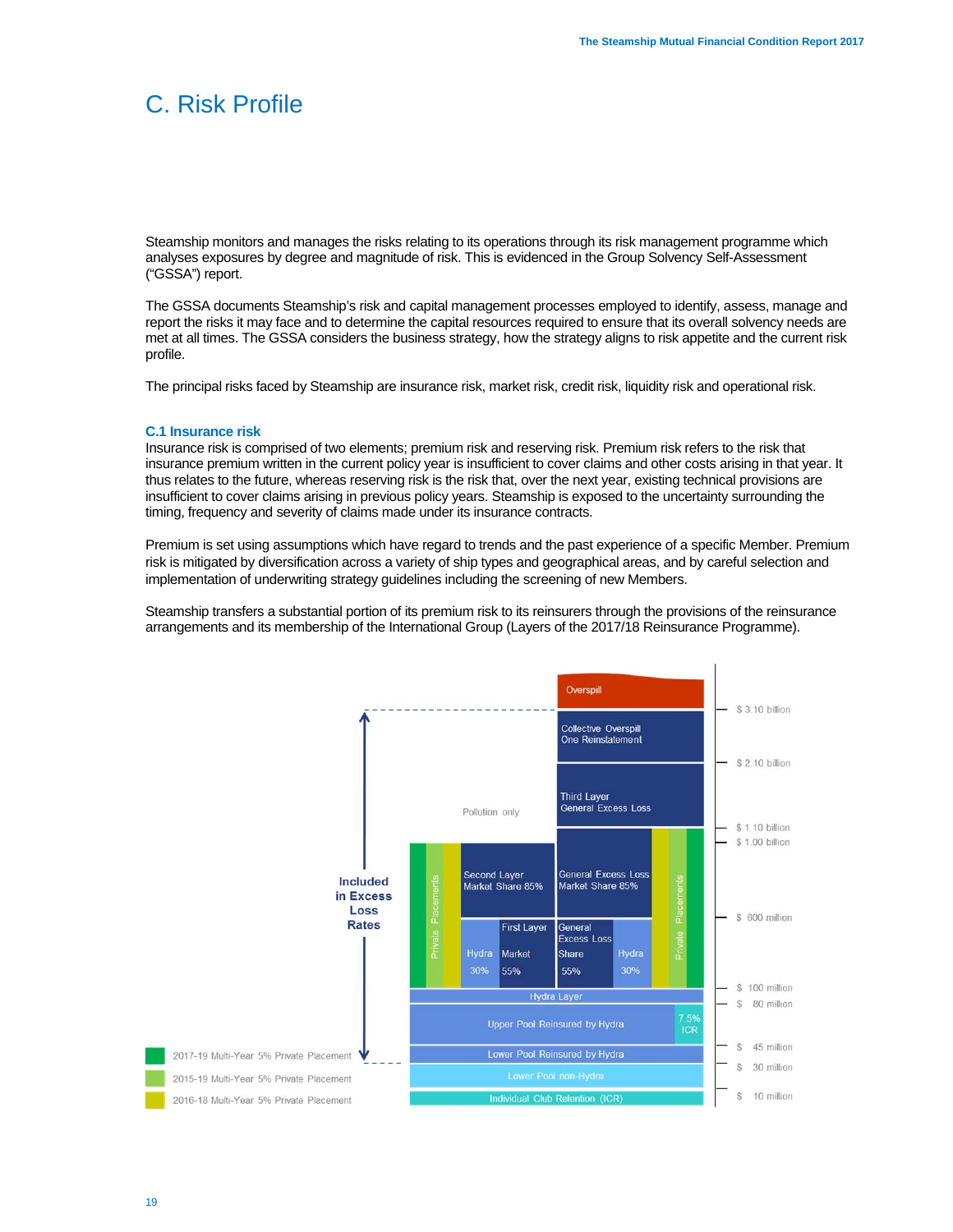## C. Risk Profile

The key methods used to estimate claims liabilities are Bornhuetter-Ferguson for the most recent policy year reported and the development factor method for all other policy years. Reserves for both reported and unreported claims are calculated using detailed statistical analysis of the past experience as to frequency and average cost of claims. The Audit and Risk Committee compares the proposed claim reserves with an independent calculation performed by qualified actuaries at year end.

Steamship aims to reduce reserving risk by setting claims reserves at a prudent level that provides between 70% and 80% confidence that they will be sufficient to cover actual settlement costs. Actual experience will differ from the expected outcome but this prudent basis is expected to result in releases of prior year claim reserves.

#### **C.2 Market risk**

Market risk is the risk of financial loss as a consequence of movements in the prices of equities and bonds, interest rates, currency exchange rates and other price changes. Market risk arises primarily from investment activities.

Steamship's exposure to changes in interest rates and market prices is concentrated in the investment portfolio. The risk appetite, asset allocation and tolerance ranges are set by the SMUAT Board having consulted with the Boards of SMUAB and SMUA. Exposures and compliance with Board policies are monitored and reported by the Managers assisted by independent investment consultants.

Steamship receives the majority of its premium income in US dollars, a significant amount in euro and small amounts in UK sterling and Canadian dollars. Claims liabilities arise in a number of currencies but predominantly in US dollars, euro, UK sterling and Brazilian reals. This exposure is mitigated by holding investments and derivatives in these currencies. To minimise currency translation costs operational bank balances in local currencies are maintained to fund expected shortterm claim payments in those currencies.

## **C.3 Credit risk**

Credit risk is the risk that a counterparty owing money to Steamship may default causing a debt to be written off. The reinsurance protection arranged by Steamship effectively transforms a proportion of insurance risk into credit risk as the exposure becomes the risk of reinsurer default. External reinsurers are generally only used if their financial strength rating is at Standard & Poor's A- (or an equivalent rating from another rating agency) except in the case of some members of the International Group and participants on reinsurance contracts placed through the International Group. The key areas of exposure to credit risk for Steamship are in relation to its reinsurance recoveries and bonds in the investment portfolio.

Credit risk in respect of amounts due from Members is spread across diverse industries and geographical areas. Cover can be cancelled and claims set off against unpaid premium and there are other strong incentives for Members to keep their insurance cover in place. Therefore in practice the impact of late premium payment and bad debt is immaterial. Credit risk arises on operational balances and deposits held with banks. Controls include the use of a variety of banks and the limitation of individual exposures to US\$10 million (S&P AA rated banks, or equivalent rating from other agencies), and US\$5 million (S&P A rated banks, equivalent rating from other agencies). The one exception is an unrated, privately capitalised bank which is monitored by reference to a specific capital ratio.

## **C.4 Liquidity risk**

Liquidity risk is the risk that Steamship cannot meet its financial obligations as they fall due. Steamship maintains a highly liquid portfolio of cash, government and corporate bonds with a maturity equivalent to the expected settlement period of claim liabilities. Most of the remaining assets in the surplus portfolio could be converted into cash in less than one month.

#### **C.5 Operational risk**

Operational risk includes fraud, interruptions in service due to external or internal disruption and procedural or systems errors. Steamship has identified its operational risks in a risk register and has in place appropriate controls to manage and mitigate such risks, consistent with good practice, regulatory guidance and legislation relating to human resources, financial crime, business continuity and information security. Appropriate controls are also in place to monitor the outsourcing of operations to the Managers and, through them, other service providers.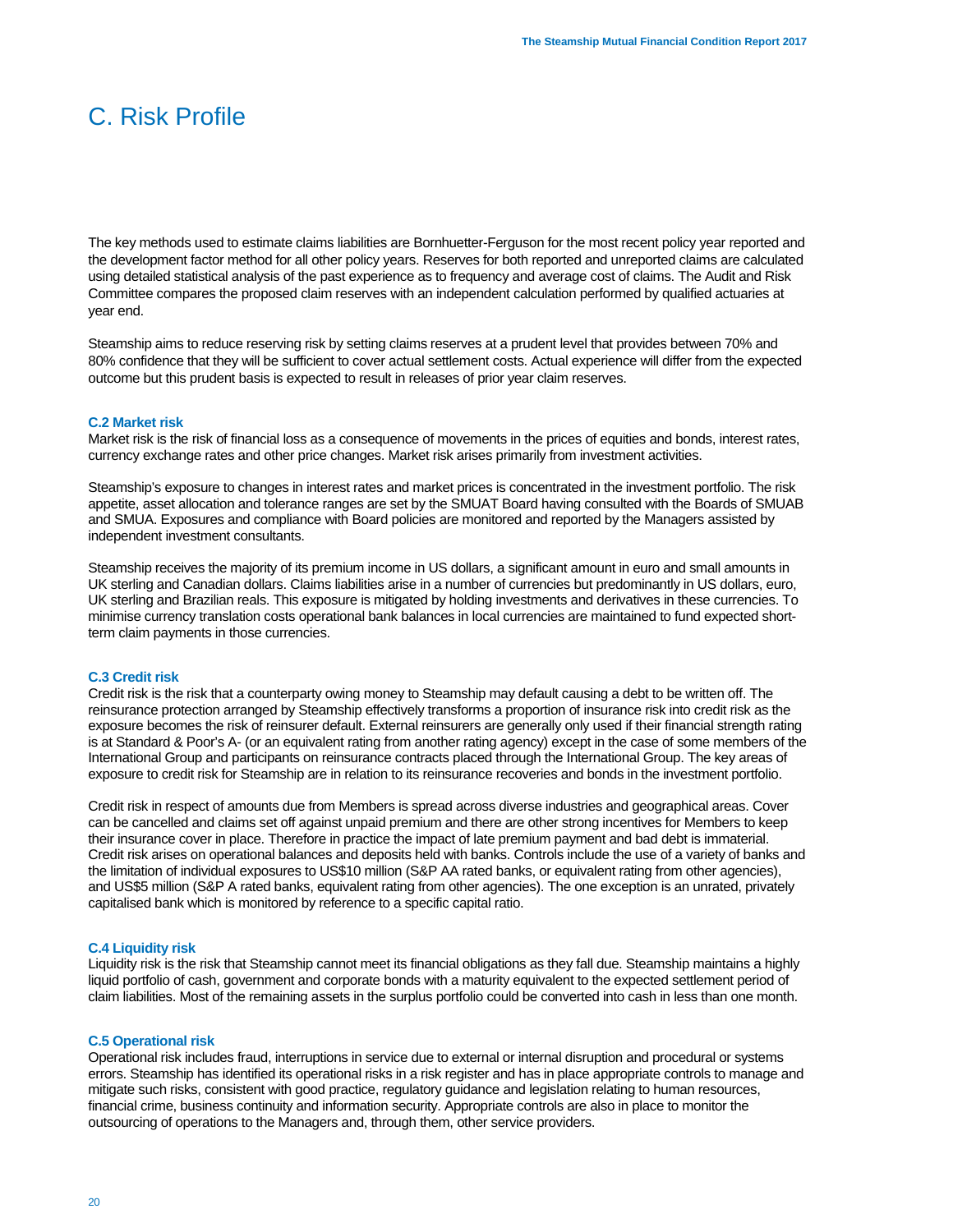## C. Risk Profile

#### **C.6 Other material risks**

Steamship's Standard Formula Appropriateness Assessment identified the obligation to fund the SIMSL (Managers) defined benefit pension scheme was not being captured by the Standard Formula. As a result the operational risk incorporates a 'capital add-on' of US\$12.834 million for this risk as agreed with the PRA.

## **C.7 Other information - Stress and sensitivity tests**

Steamship has developed a suite of stress and sensitivity tests, including reverse stress tests, which are used to measure the robustness of the capital position.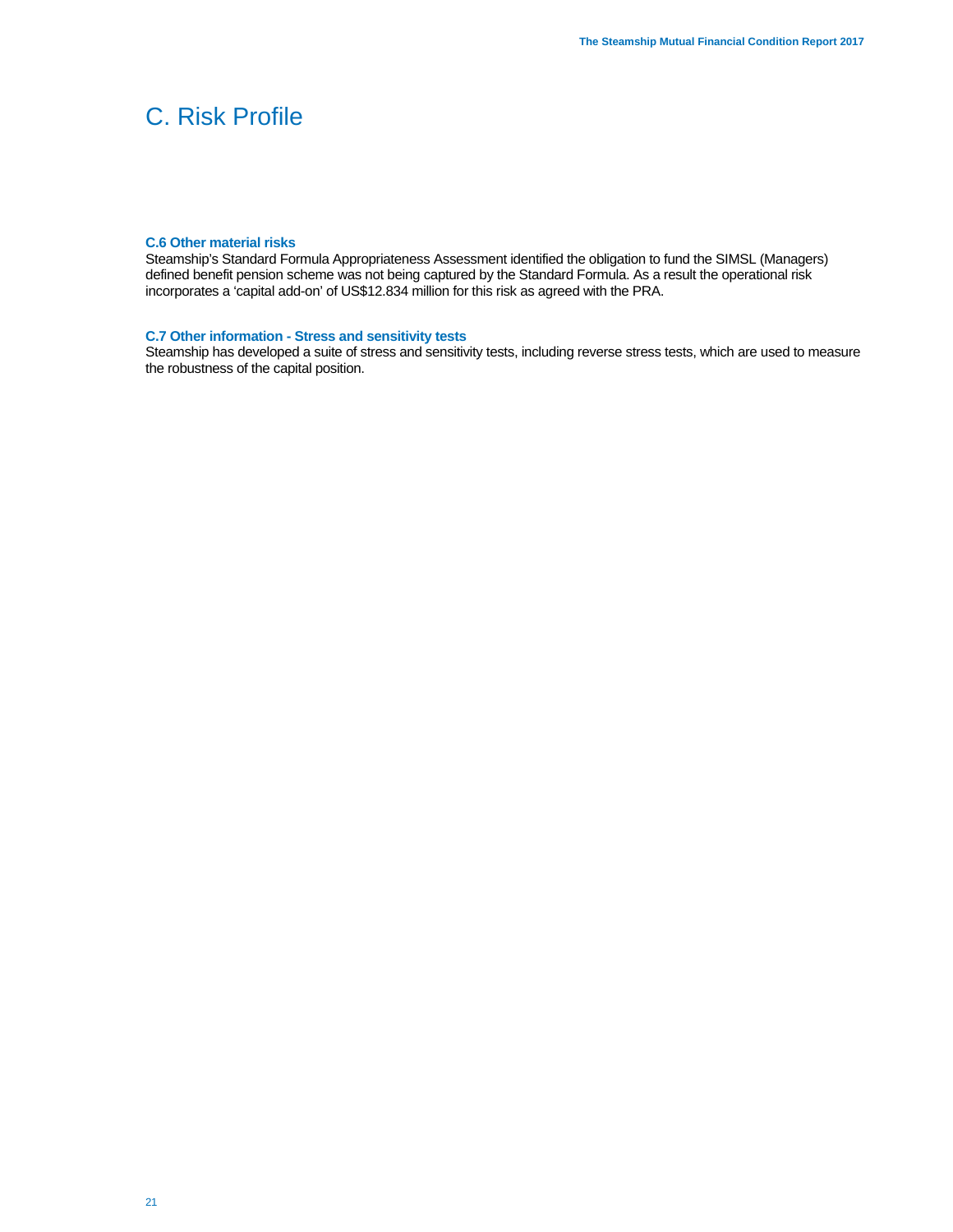#### **D.1 Assets**

In accordance with the BMA rules and of the Solvency II Directive, Steamship's assets and liabilities (other than technical provisions) are measured in accordance with principles of an arm length transaction between knowledgeable willing parties using market consistent valuation methods.

The following tables display the GAAP Balance Sheet as reported within the published report and accounts, the Solvency II adjustments made and the Solvency II valuation for the Group, SMUAT, SMUAB and SMUA.

#### **Group**

|                                            | 2017           | Adjustments | 2017               |
|--------------------------------------------|----------------|-------------|--------------------|
|                                            | <b>GAAP</b>    |             | <b>Solvency II</b> |
| <b>Assets</b>                              | <b>US\$000</b> |             | <b>US\$000</b>     |
| Deferred acquisition costs                 | 253            | (253)       |                    |
| Investments                                | 1,036,263      | (64)        | 1,036,199          |
| Reinsurers' share of technical provisions  | 202,829        | 6,749       | 209,578            |
| Insurance & intermediaries receivables     | 25,665         | (6, 845)    | 18,820             |
| Receivables (trade, not insurance)         | 4,547          |             | 4,547              |
| Cash and cash equivalents                  | 24,554         |             | 24,554             |
| Any other assets, not elsewhere shown      | 7,884          |             | 7,884              |
| <b>Total assets</b>                        | 1,301,995      | (413)       | 1,301,582          |
| <b>Liabilities</b>                         |                |             |                    |
| <b>Technical provisions</b>                |                |             |                    |
| Technical provisions calculated as a whole | 767,097        |             |                    |
| <b>Best Estimate</b>                       |                | (70, 204)   | 696,893            |
| Risk margin                                |                | 42,977      | 42,977             |
| Sub-total                                  | 767,097        | (27, 227)   | 739,870            |
| Insurance & intermediaries payables        | 10,688         | (6, 168)    | 4,520              |
| Reinsurance payables                       | 6,843          |             | 6,843              |
| Payables (trade, not insurance)            | 7.000          |             | 7,000              |
| Any other liabilities, not elsewhere shown | 77             |             | 77                 |
| <b>Total liabilities</b>                   | 791,705        | (33, 395)   | 758,310            |
|                                            |                |             |                    |

## **SMUAT**

| <b>Assets</b>                             | 2017<br><b>GAAP</b><br><b>US\$000</b> | Adjustments | 2017<br>Solvency II<br><b>US\$000</b> |
|-------------------------------------------|---------------------------------------|-------------|---------------------------------------|
| Investments                               | 820.914                               |             | 820.914                               |
| Reinsurers' share of technical provisions |                                       |             |                                       |
| Insurance & intermediaries receivables    | 1,659                                 |             | 1,659                                 |
| Receivables (trade, not insurance)        |                                       |             |                                       |
| Cash and cash equivalents                 |                                       |             |                                       |
| Any other assets, not elsewhere shown     | 4.038                                 |             | 4,038                                 |
| <b>Total assets</b>                       | 826,611                               |             | 826,611                               |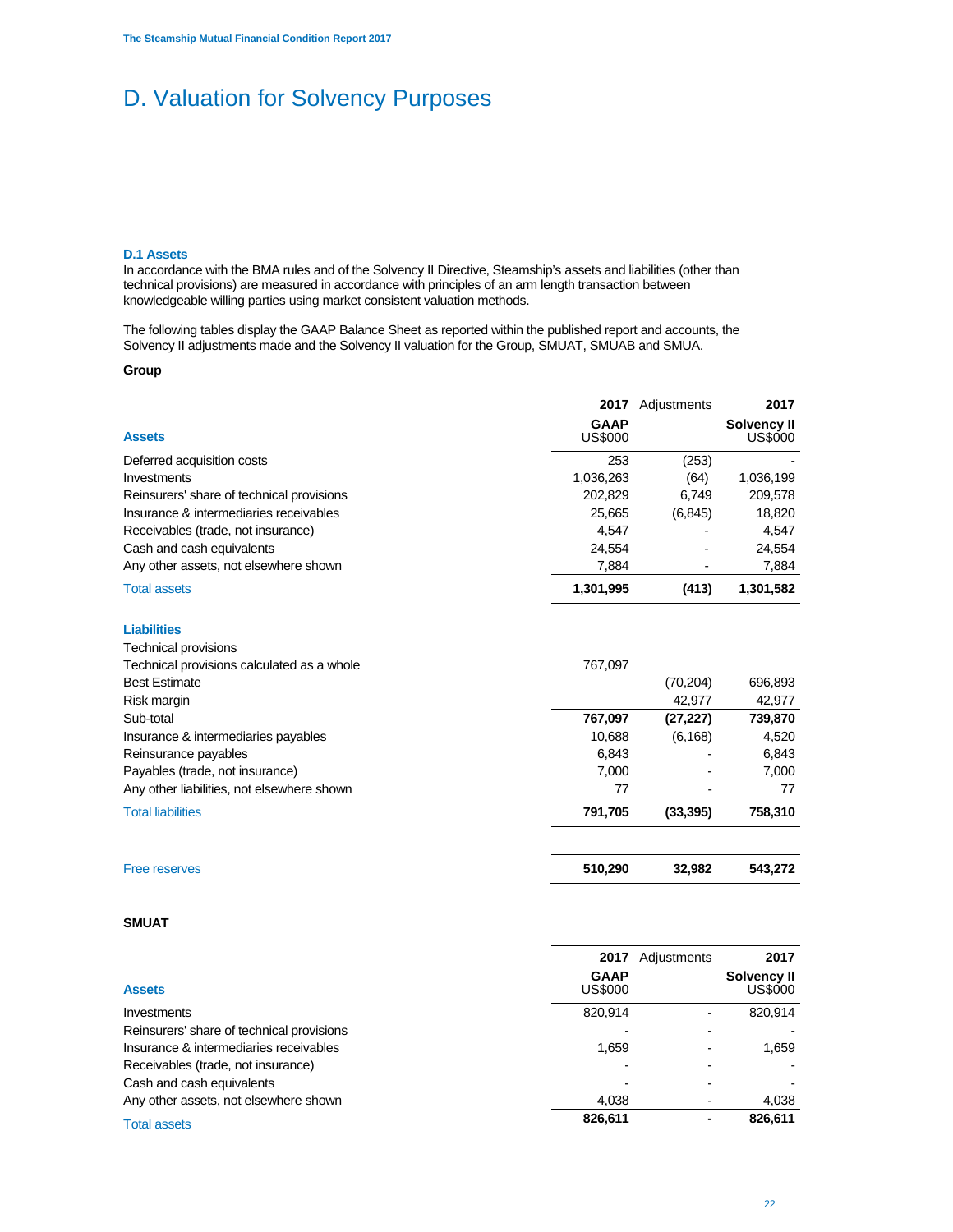| <b>Free reserves</b>                       | 280,414 | 47,537    | 327,951 |
|--------------------------------------------|---------|-----------|---------|
| <b>Total liabilities</b>                   | 546,197 | (47, 537) | 498,660 |
| Payables (trade, not insurance)            | 937     |           | 937     |
| Reinsurance payables                       | 59.237  |           | 59,237  |
| Sub-total                                  | 486,023 | (47, 537) | 438,486 |
| Risk margin                                |         | 20,904    | 20,904  |
| <b>Best Estimate</b>                       |         | (68, 441) | 417,582 |
| Technical provisions calculated as a whole | 486.023 |           |         |
| Technical provisions                       |         |           |         |
| <b>Liabilities</b>                         |         |           |         |

## **SMUAB**

|                                           | 2017                   | Adjustments              | 2017                   |
|-------------------------------------------|------------------------|--------------------------|------------------------|
| <b>Assets</b>                             | <b>GAAP</b><br>US\$000 |                          | Solvency II<br>US\$000 |
| Investments                               | 139.816                |                          | 139,816                |
| Reinsurers' share of technical provisions | 245.724                | (37, 328)                | 208,396                |
| Insurance & intermediaries receivables    | 21.014                 |                          | 21.014                 |
| Receivables (trade, not insurance)        | 2,538                  | $\overline{\phantom{a}}$ | 2,538                  |
| Cash and cash equivalents                 | 3,524                  |                          | 3,524                  |
| Any other assets, not elsewhere shown     | 228                    |                          | 228                    |
| <b>Total assets</b>                       | 412.844                | (37, 328)                | 375,516                |

#### **Liabilities**

| <b>Free reserves</b>                       | 115,956 | (562)     | 115,394 |
|--------------------------------------------|---------|-----------|---------|
| <b>Total liabilities</b>                   | 296,888 | (36,766)  | 260,122 |
| Payables (trade, not insurance)            | 58      |           | 58      |
| Reinsurance payables                       | 1,659   |           | 1,659   |
| Sub-total                                  | 295,171 | (36, 766) | 258,405 |
| Risk margin                                |         | 3,201     | 3,201   |
| <b>Best Estimate</b>                       |         | (39, 967) | 255,204 |
| Technical provisions calculated as a whole | 295,171 |           |         |
| <b>Technical provisions</b>                |         |           |         |
|                                            |         |           |         |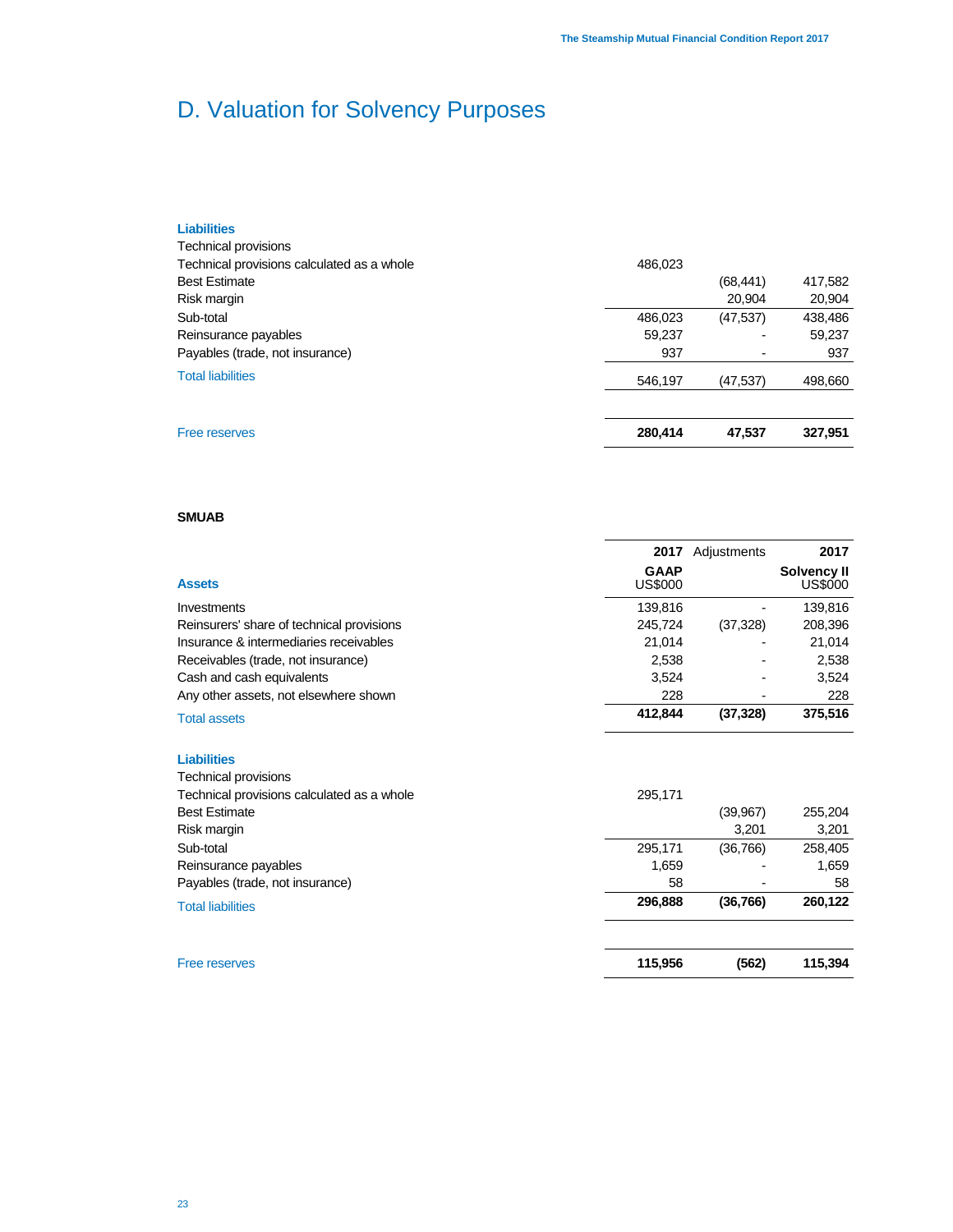## **SMUA**

|                                            | 2017           | Adjustments | 2017               |
|--------------------------------------------|----------------|-------------|--------------------|
|                                            | <b>GAAP</b>    |             | <b>Solvency II</b> |
| <b>Assets</b>                              | <b>US\$000</b> |             | US\$000            |
| Deferred acquisition costs                 | 253            | (253)       |                    |
| Investments                                | 75,534         | (64)        | 75,470             |
| Reinsurers' share of technical provisions  | 738,298        | (74, 142)   | 664,156            |
| Insurance & intermediaries receivables     | 84,902         | (6, 845)    | 78,057             |
| Receivables (trade, not insurance)         | 2,009          |             | 2,009              |
| Cash and cash equivalents                  | 21,030         |             | 21,030             |
| Any other assets, not elsewhere shown      | 3,618          |             | 3,618              |
| <b>Total assets</b>                        | 925,644        | (81, 304)   | 844,340            |
| <b>Liabilities</b>                         |                |             |                    |
| <b>Technical provisions</b>                |                |             |                    |
| Technical provisions calculated as a whole | 767,097        |             |                    |
| <b>Best Estimate</b>                       |                | (78, 560)   | 688,537            |
| Risk margin                                |                | 14,093      | 14,093             |
| Sub-total                                  | 767,097        | (64, 467)   | 702,630            |
| Insurance & intermediaries payables        | 10,688         |             | 10,688             |
| Reinsurance payables                       | 27,857         | (6, 168)    | 21,689             |
| Payables (trade, not insurance)            | 6.004          |             | 6.004              |
| Any other liabilities, not elsewhere shown | 77             |             | 77                 |
| <b>Total liabilities</b>                   | 811,723        | (70, 635)   | 741,088            |
| <b>Free reserves</b>                       | 113,921        | (10,669)    | 103,252            |

The investments are valued for Solvency II purposes on the same basis as the annual financial statements, which follow UK GAAP, except for a minor difference in the valuation of forward currency contracts.

The reinsurance recoverables have, for Solvency II purposes, been discounted using the risk free rate term structure.

## **D.2 Technical Provisions**

The key change under Solvency II is the economic valuation of technical provisions, comprising:

- the best estimate of all cashflows, positive and negative, discounted to reflect the time value of money;
- provisions at market value (hence, a risk margin must be added reflecting the cost of the capital tied up in running the liabilities);
- inclusion of legally bound contracts (even if not yet incepted); and
- all future outcomes (including events not in [historical] data or ENIDs have to be considered).

## **Reconciliation of Technical Provisions**

Below is a reconciliation of technical provisions reported in the published report and accounts and on a Solvency II basis for the Group, SMUAT, SMUAB and SMUA.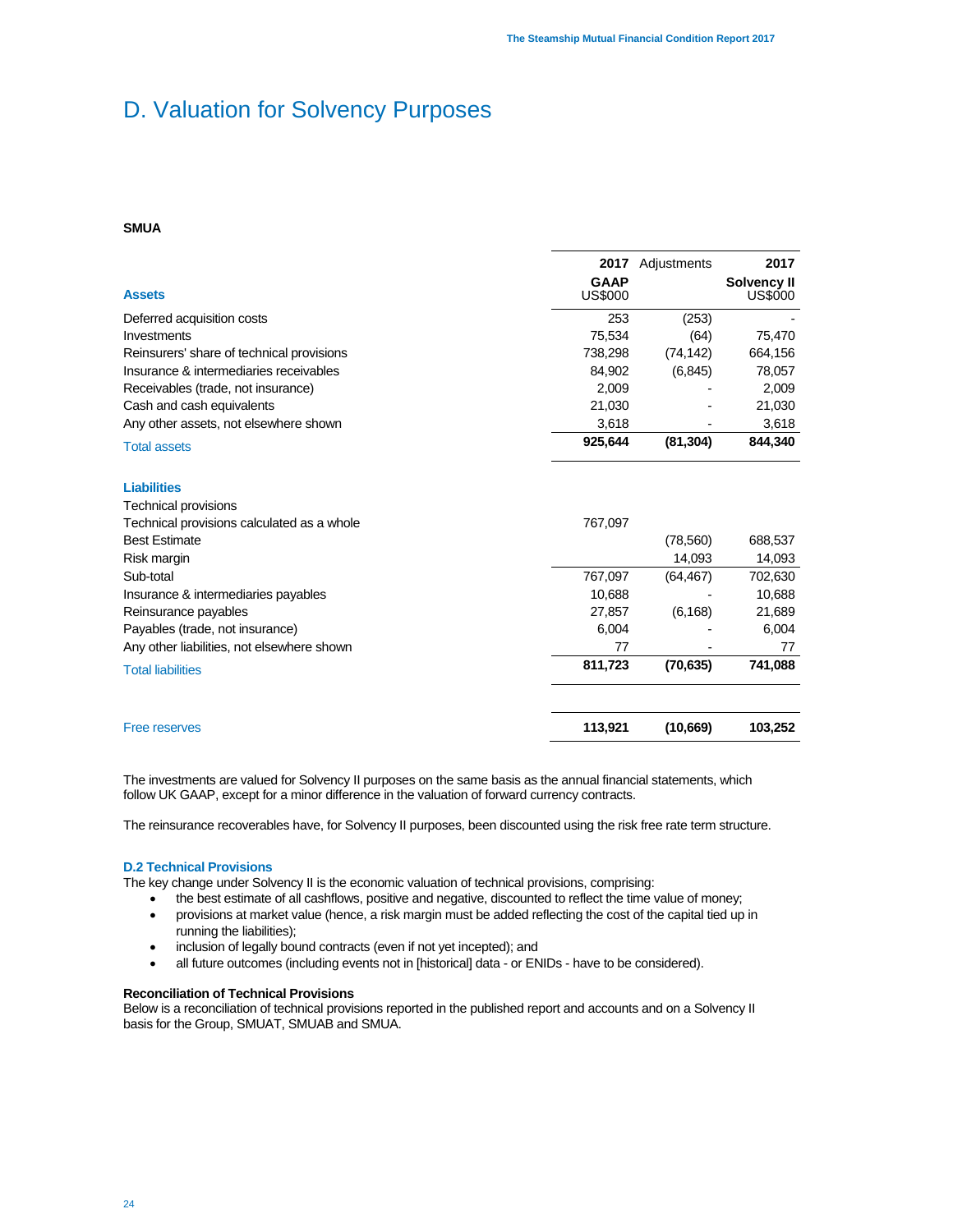## **Group**

|                                                             |                | <b>Gross Reinsurers'</b><br>share | <b>Net</b>     |
|-------------------------------------------------------------|----------------|-----------------------------------|----------------|
| <b>Published Technical Provisions</b>                       | <b>US\$000</b> | US\$000                           | <b>US\$000</b> |
| Unearned premium                                            | 1,711          |                                   | 1,711          |
| Outstanding claims                                          | 765,386        | 202,829                           | 562,557        |
| UK GAAP Published technical provisions (outstanding claims) | 767,097        | 202,829                           | 564,268        |
| <b>Adjustments</b>                                          |                |                                   |                |
| Remove unearned premium                                     | (1,711)        |                                   | (1,711)        |
| Remove prudent margin                                       | (64, 841)      | (6,205)                           | (58, 636)      |
| Add bound but not incepted - premium                        | (330,020)      | (51, 317)                         | (278, 703)     |
| Add bound but not incepted - claims and expenses            | 353,802        | 76,065                            | 277,737        |
| Add events not in data                                      | 10,000         |                                   | 10,000         |
| Add provision for reinsurer default                         |                | (735)                             | 735            |
| Reclassification of (Re)Insurance debtors/creditors         | (677)          |                                   | (677)          |
| Discount cash flows                                         | (36, 757)      | (11,059)                          | (25,698)       |
| Add risk margin                                             | 42,977         |                                   | 42,977         |
| <b>Total adjustments</b>                                    | (27, 227)      | 6,749                             | (33, 976)      |
| <b>Regulatory technical provisions</b>                      | 739,870        | 209,578                           | 530,292        |

## **SMUAT**

| <b>Published Technical Provisions</b>                       | Gross<br><b>US\$000</b> |
|-------------------------------------------------------------|-------------------------|
| UK GAAP Published technical provisions (outstanding claims) | 486,023                 |
| <b>Adjustments</b>                                          |                         |
| Remove prudent margin                                       | (55, 958)               |
| Add bound but not incepted - premium                        | (166, 622)              |
| Add bound but not incepted - claims and expenses            | 166,421                 |
| Add events not in data                                      | 9,000                   |
| Reclassification of (Re)Insurance debtors/creditors         |                         |
| Discount cash flows                                         | (21, 281)               |
| Add risk margin                                             | 20,904                  |
| <b>Total adjustments</b>                                    | (47, 536)               |
| <b>Requlatory technical provisions</b>                      | 438,487                 |
|                                                             |                         |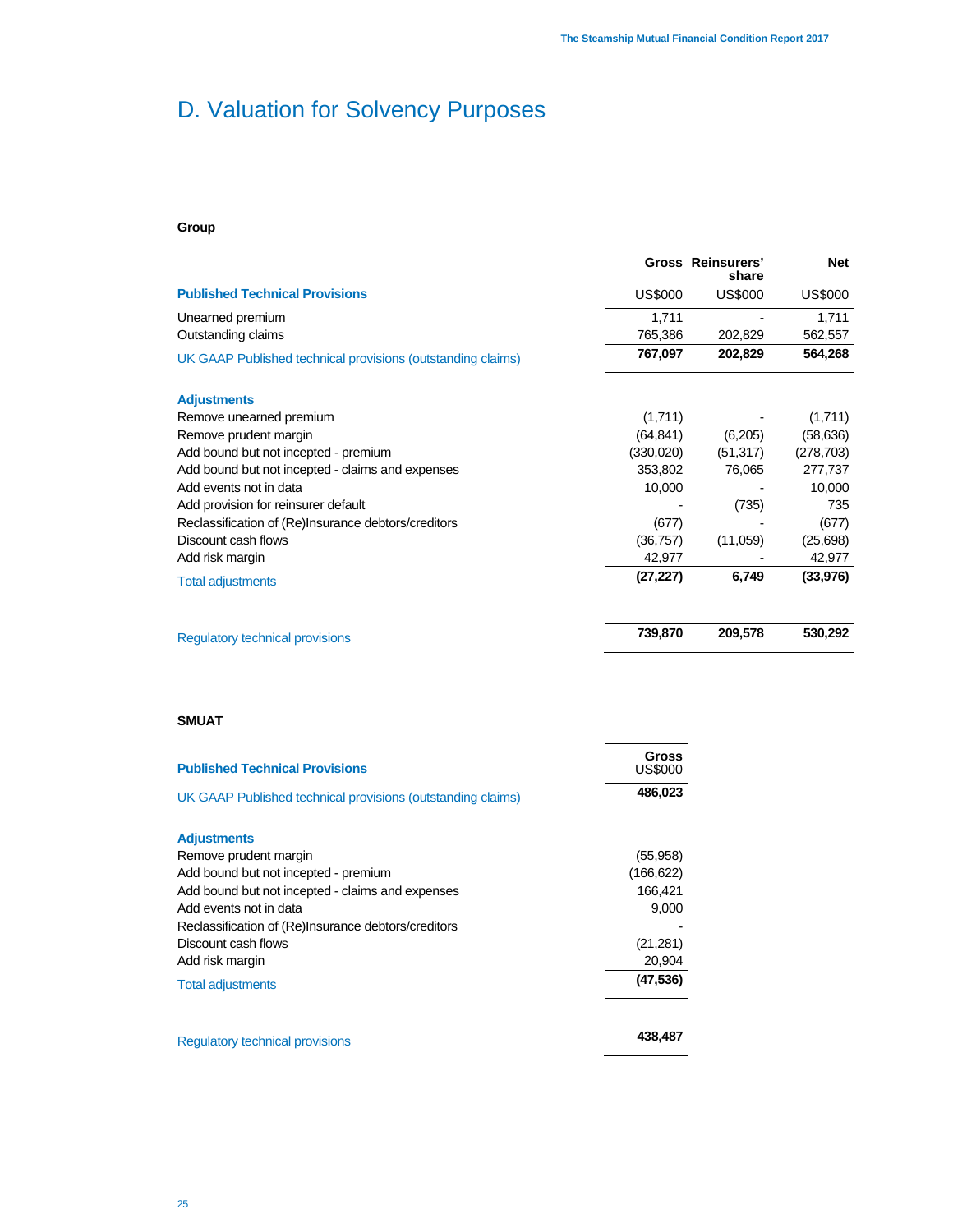## **SMUAB**

|                                                             |                | <b>Gross Reinsurers'</b><br>share | <b>Net</b>     |
|-------------------------------------------------------------|----------------|-----------------------------------|----------------|
| <b>Published Technical Provisions</b>                       | <b>US\$000</b> | <b>US\$000</b>                    | <b>US\$000</b> |
| UK GAAP Published technical provisions (outstanding claims) | 295,171        | 245,724                           | 49,447         |
| <b>Adjustments</b>                                          |                |                                   |                |
| Remove prudent margin                                       | (24, 106)      | (24, 106)                         |                |
| Add bound but not incepted - premium                        | (197, 461)     | (170.059)                         | (27, 402)      |
| Add bound but not incepted - claims and expenses            | 193,335        | 165,992                           | 27,343         |
| Add events not in data                                      | 4,500          | 4,500                             |                |
| Add provision for reinsurer default                         |                | (731)                             | 731            |
| Reclassification of (Re)Insurance debtors/creditors         |                |                                   |                |
| Discount cash flows                                         | (16, 235)      | (12, 924)                         | (3,311)        |
| Add risk margin                                             | 3,201          |                                   | 3,201          |
| <b>Total adjustments</b>                                    | (36, 766)      | (37, 328)                         | 562            |
|                                                             |                |                                   |                |
| <b>Regulatory technical provisions</b>                      | 258,405        | 208,396                           | 50,009         |

## **SMUA**

|                                                             |                | <b>Gross Reinsurers'</b><br>share | <b>Net</b> |
|-------------------------------------------------------------|----------------|-----------------------------------|------------|
| <b>Published Technical Provisions</b>                       | <b>US\$000</b> | <b>US\$000</b>                    | US\$000    |
| Unearned premium                                            | 1,711          |                                   | 1,711      |
| Outstanding claims                                          | 765,386        | 738,298                           | 27,088     |
| UK GAAP Published technical provisions (outstanding claims) | 767,097        | 738,298                           | 28,799     |
| <b>Adjustments</b>                                          |                |                                   |            |
| Remove unearned premium                                     | (1,711)        |                                   | (1,711)    |
| Remove prudent margin                                       | (64, 841)      | (62, 163)                         | (2,678)    |
| Add bound but not incepted - premium                        | (330,020)      | (245, 341)                        | (84, 679)  |
| Add bound but not incepted - claims and expenses            | 351,614        | 267,434                           | 84,180     |
| Add events not in data                                      | 10,000         | 9,000                             | 1,000      |
| Add provision for reinsurer default                         |                | (2,330)                           | 2,330      |
| Reclassification of (Re)Insurance debtors/creditors         | (6, 845)       | (6, 168)                          | (677)      |
| Discount cash flows                                         | (36, 757)      | (34, 574)                         | (2, 183)   |
| Add risk margin                                             | 14,093         |                                   | 14,093     |
| <b>Total adjustments</b>                                    | (64, 467)      | (74, 142)                         | 9,675      |
| <b>Requlatory technical provisions</b>                      | 702,630        | 664,156                           | 38,474     |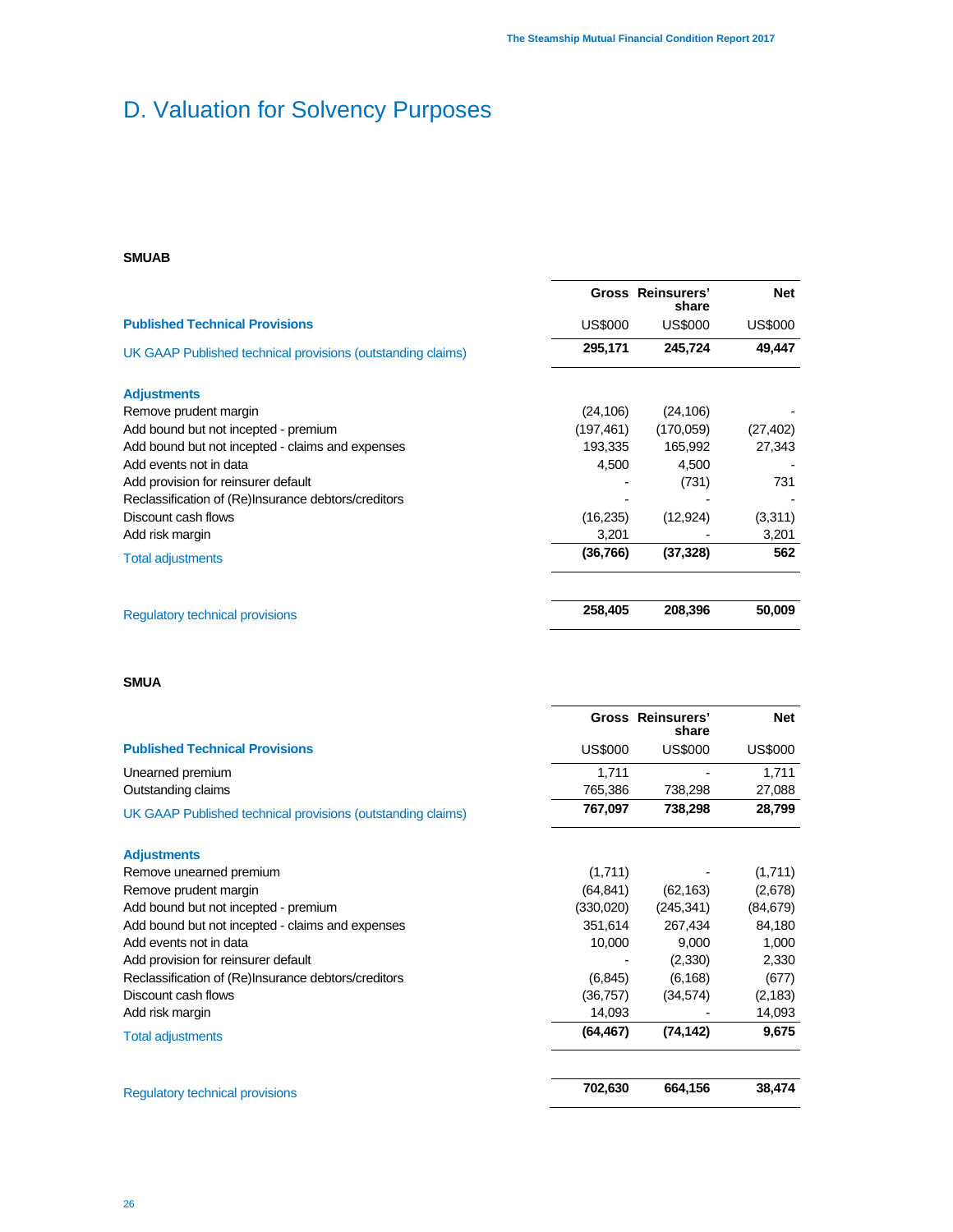Steamship values technical provisions using the methodology prescribed by the Solvency II Directive. This methodology is documented in Steamship's paper *Solvency II - Basis of preparation*.

For UK GAAP the technical provisions are valued using undiscounted values.

For Solvency II purposes the technical provisions are the sum of the best estimate and the risk margin. The technical provisions are calculated separately for the premium provision and for the claims provision, both using a best estimate basis.

The best estimate is the probability weighted average of future cashflows discounted with the risk free term structure for US dollars provided by EIOPA. The probability weighted average future cashflows are calculated according to actuarial best practice, using several methods and techniques such as the development factor method (DFM) and the Bornhuetter-Fergusion technique for immature policy years.

Steamship uses one homogeneous risk group for the calculation of technical provisions as it is a monoline Protection & Indemnity insurer.

The risk margin is the cost of holding the SCR to run off, determined by multiplying each year's projected SCR by the prescribed cost of capital of 6% per annum.

The key source of uncertainty in the technical provisions is the randomness of claims both in terms of size and timing, and the impact on the ultimate cost of the unpaid claims.

#### **D.3 Other information**

No other material information is applicable.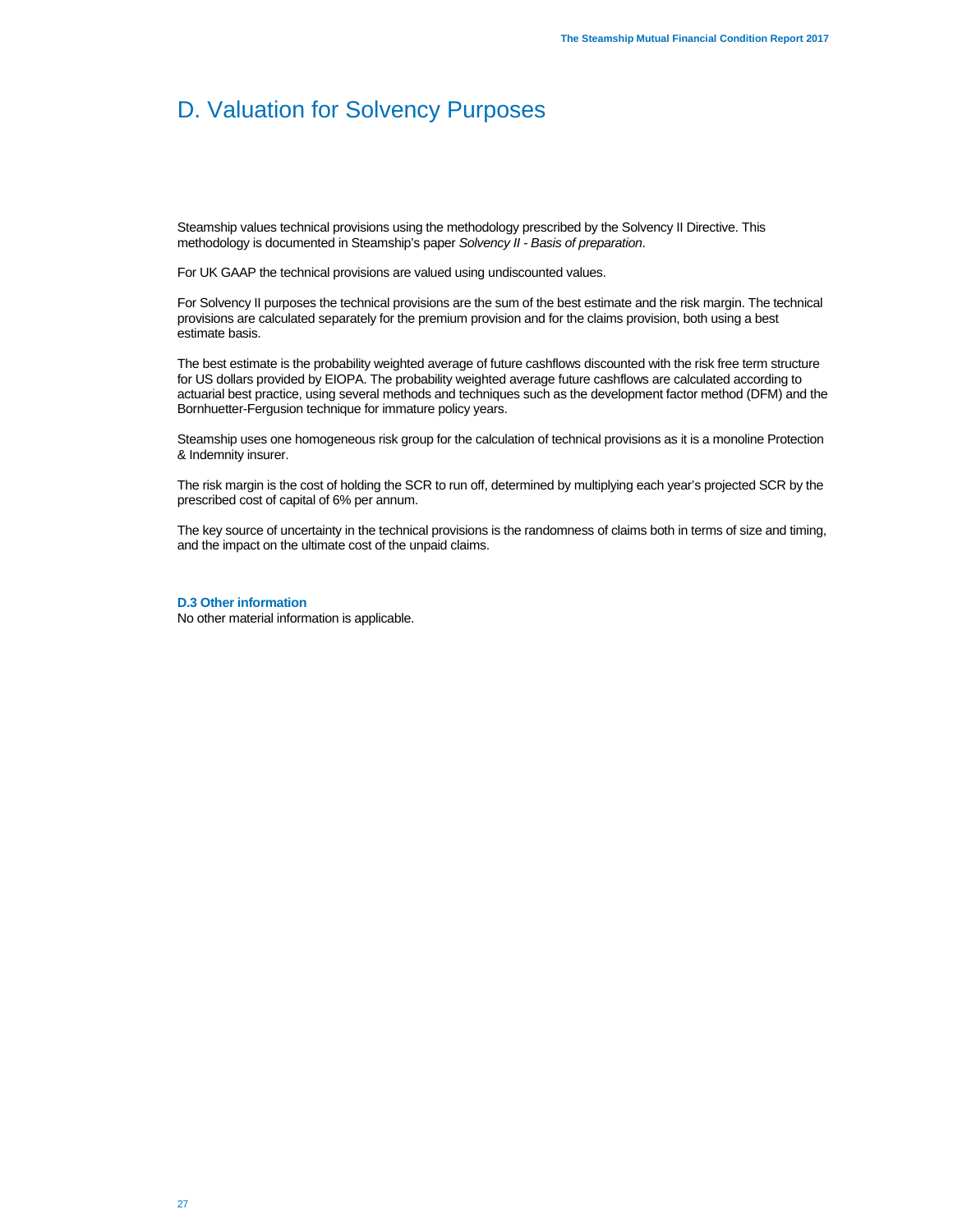## E. Capital Management

Steamship is committed to maintain a strong capital position in order to be a robust insurer for its Members (policyholders). The objective is to maintain a solvency level that is within the limits defined in the risk appetite statement. Sensitivity tests for the principal risks are performed periodically and annual stress tests are performed to test Steamship's robustness to withstand moderate to severe scenarios. A key objective is to maintain a capital position and a risk profile that supports a Standard & Poor's 'A' rating.

Steamship's risk appetite statement requires that each regulated entity should hold Own Funds at least equal to 120% of the regulatory requirement.

Steamship undertakes a Group Solvency Self-Assessment (GSSA) annually and when the risk profile or business model changes. The GSSA exercise incorporates the business planning process which is typically considered over a five year time horizon. There have been no significant changes since 1 January 2016. Solvency ratios are regularly monitored by the Audit and Risk Committee and Boards.

## **E.1 Own funds**

The tables below detail the capital position of the individual entities and the regulatory group as at 20 February 2017. With respect to the capital position, the BMA rules and Solvency II regulations require insurers to categorize own funds into the following two tiers with differing qualifications as eligible available regulatory capital:

- Tier 1 capital consists of Free Reserves of the entities on a Solvency II economic basis (Basic Own funds 'Unrestricted'); and
- Tier 2 capital consists of ancillary own funds and encumbered assets relating to Steamship's Hydra cell which are only available to support the cell's liabilities.

Ancillary own funds consist of items other than basic own funds which can be used to absorb losses. Ancillary own fund items require the prior approval of the supervisory authority. Steamship has approved ancillary own fund items.

The rules impose limits on the amount of each tier that can be held to cover capital requirements with the aim of ensuring that the items will be available if needed to absorb any losses that might arise.

The following table shows the breakdown of eligible (Own Funds) as at 20 February 2017.

| Eligible own funds to meet the SCR          |           |            |              |              |             |  |
|---------------------------------------------|-----------|------------|--------------|--------------|-------------|--|
| Own Funds by Tiers                          | Entity    | Group      | <b>SMUAT</b> | <b>SMUAB</b> | <b>SMUA</b> |  |
| <b>US\$000</b>                              | Regulator | <b>BMA</b> | BMA          | BMA          | <b>PRA</b>  |  |
| Tier 1 Basic Own funds (Unrestricted)       |           | 504.595    | 327.950      | 85.201       | 103,252     |  |
| Tier 2 Ancillary own funds                  |           | 71,535     |              |              | 38.256      |  |
| Tier 2 Encumbered assets (Hydra Restricted) |           | 34.757     |              | 30.163       |             |  |
| Total Eligible own funds to meet the SCR    |           | 610.887    | 327,950      | 115.364      | 141,508     |  |

Steamship's Tier 1 Own Funds are made up 100% of free reserves which have arisen from past underwriting and investment surpluses. As such all capital is Tier 1 and there are no restrictions on the availability of Steamship's Tier 1 own funds to support the MMS or SCR.

Steamship also has approved Tier 2 ancillary own funds (AOF) of US\$71.535 million for the ability to make an additional premium call on Mutual Members.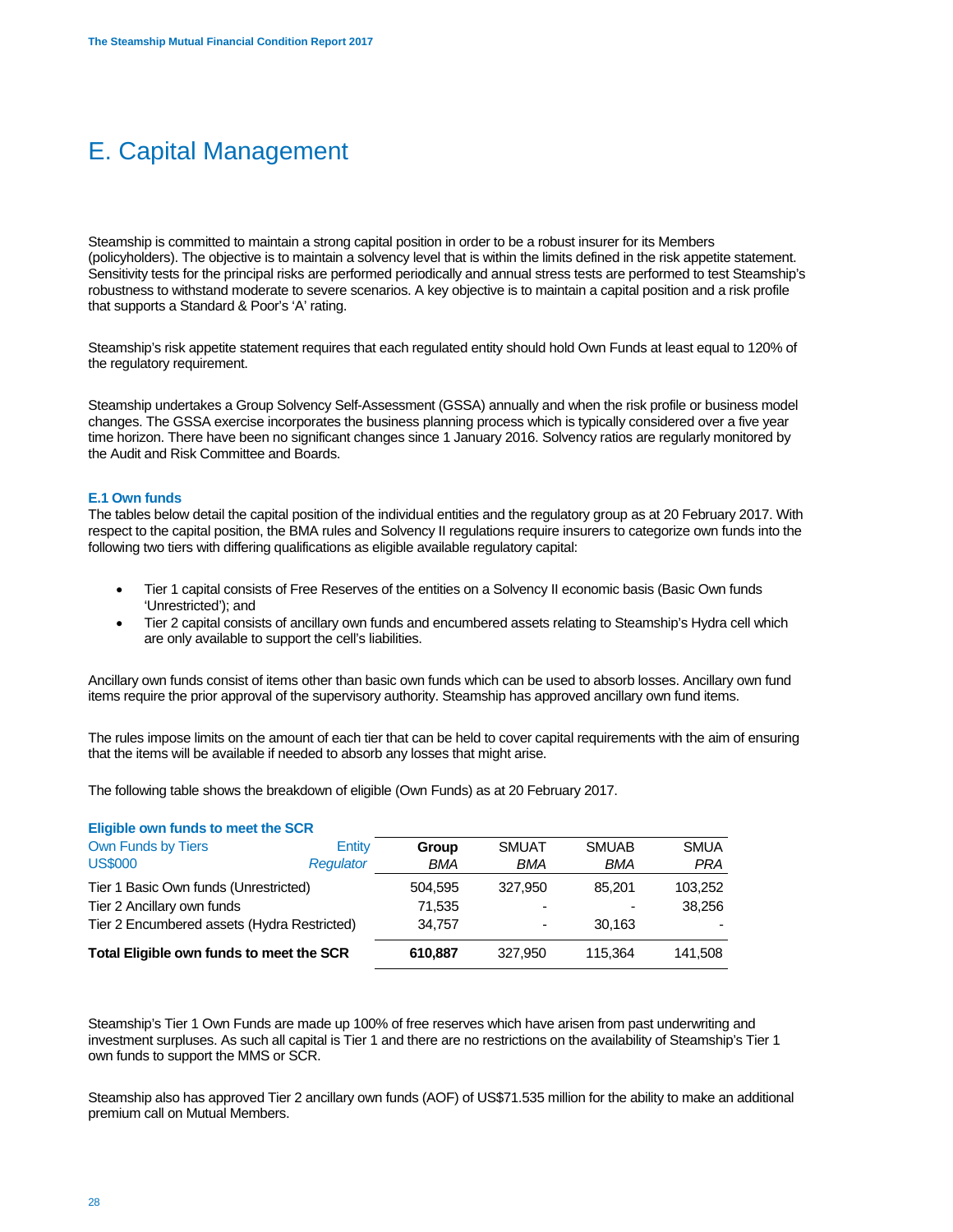## E. Capital Management

The BMA and PRA recognise that Steamship can increase own funds by making additional premium (also known as unbudgeted supplementary calls) calls under its rules in extreme circumstances. The BMA and PRA have granted approval for a method of calculation of ancillary own funds (AOF) and, subject to an annual confirmation by Steamship that key factors remain valid, the method is approved until 20 February 2020.

Under the BMA Rules and Solvency II regulations, up to 50% of the SCR may be supported by approved AOF funds.

The future risk profile of Steamship is anticipated to remain relatively stable.

#### **Eligible own funds to meet the Minimum Margin of Solvency**

| Own Funds by Tiers<br>Entity<br><b>SMUAT</b><br><b>SMUAB</b><br>Group<br><b>US\$000</b><br>Regulator<br>BMA<br>BMA<br>BMA<br>Tier 1 Basic Own funds (Unrestricted)<br>327,950<br>504.595<br>85.201<br>Tier 2 Ancillary own funds<br>Tier 2 Encumbered assets (Hydra Restricted)<br>34.757<br>21,300<br>۰<br>Total Eligible own funds to meet the MMS<br>539.352<br>327.950<br>106.501 |  |  |             |
|---------------------------------------------------------------------------------------------------------------------------------------------------------------------------------------------------------------------------------------------------------------------------------------------------------------------------------------------------------------------------------------|--|--|-------------|
|                                                                                                                                                                                                                                                                                                                                                                                       |  |  | <b>SMUA</b> |
|                                                                                                                                                                                                                                                                                                                                                                                       |  |  | <b>PRA</b>  |
|                                                                                                                                                                                                                                                                                                                                                                                       |  |  | 103.252     |
|                                                                                                                                                                                                                                                                                                                                                                                       |  |  |             |
|                                                                                                                                                                                                                                                                                                                                                                                       |  |  |             |
|                                                                                                                                                                                                                                                                                                                                                                                       |  |  | 103.252     |

#### **E.2 Solvency Capital Requirement and Minimum Margin of Solvency**

The SCR and Minimum Margin of Solvency (MMS) for the regulatory group and the individual entities have been determined using the 'Standard Formula' approach as set out in the BMA's Rules and those of the Solvency II regulations.

No material simplified methods or undertaking specific parameters have been used in this assessment.

The Group and SMUAB assessments have been prepared using the Accounting Consolidation based method.

| <b>Risk Category</b><br><b>US\$000</b>     | Entity<br>Regulator | Group<br>BMA | <b>SMUAT</b><br>BMA | <b>SMUAB</b><br><b>BMA</b> | <b>SMUA</b><br><b>PRA</b> |
|--------------------------------------------|---------------------|--------------|---------------------|----------------------------|---------------------------|
| Non-life underwriting risks                |                     | 292,252      | 140.938             | 17.096                     | 33,831                    |
| Counterparty default risks                 |                     | 5.971        | 159                 | 7.982                      | 20,549                    |
| Market risks                               |                     | 68,264       | 65.546              | 3.901                      | 4,323                     |
| Operational risks                          |                     | 26,996       | 1.136               | 166                        | 27,529                    |
| Total before diversification between risks |                     | 393,483      | 207,779             | 29.145                     | 86,262                    |
| Diversification between risk categories    |                     | (166,215)    | (93,093)            | (12, 393)                  | (9,751)                   |
| <b>Solvency Capital Requirement (SCR)</b>  |                     | 227,268      | 114.686             | 16.752                     | 76.511                    |
|                                            |                     |              |                     |                            |                           |
| Minimum Margin of Solvency (MMS)           |                     | 95,687       | 72.903              | 4.188                      | 19.128                    |

#### **Solvency ratio**

As at 20 February 2017 the ratio of eligible own funds to Solvency Capital Requirement was:

|                      | Entity    | Group | <b>SMUAT</b> | <b>SMUAB</b> | <b>SMUA</b> |
|----------------------|-----------|-------|--------------|--------------|-------------|
|                      | Regulator | BMA   | BMA          | BMA          | PRA         |
| <b>Capital Ratio</b> |           | 269%  | 286%         | 689%         | 185%        |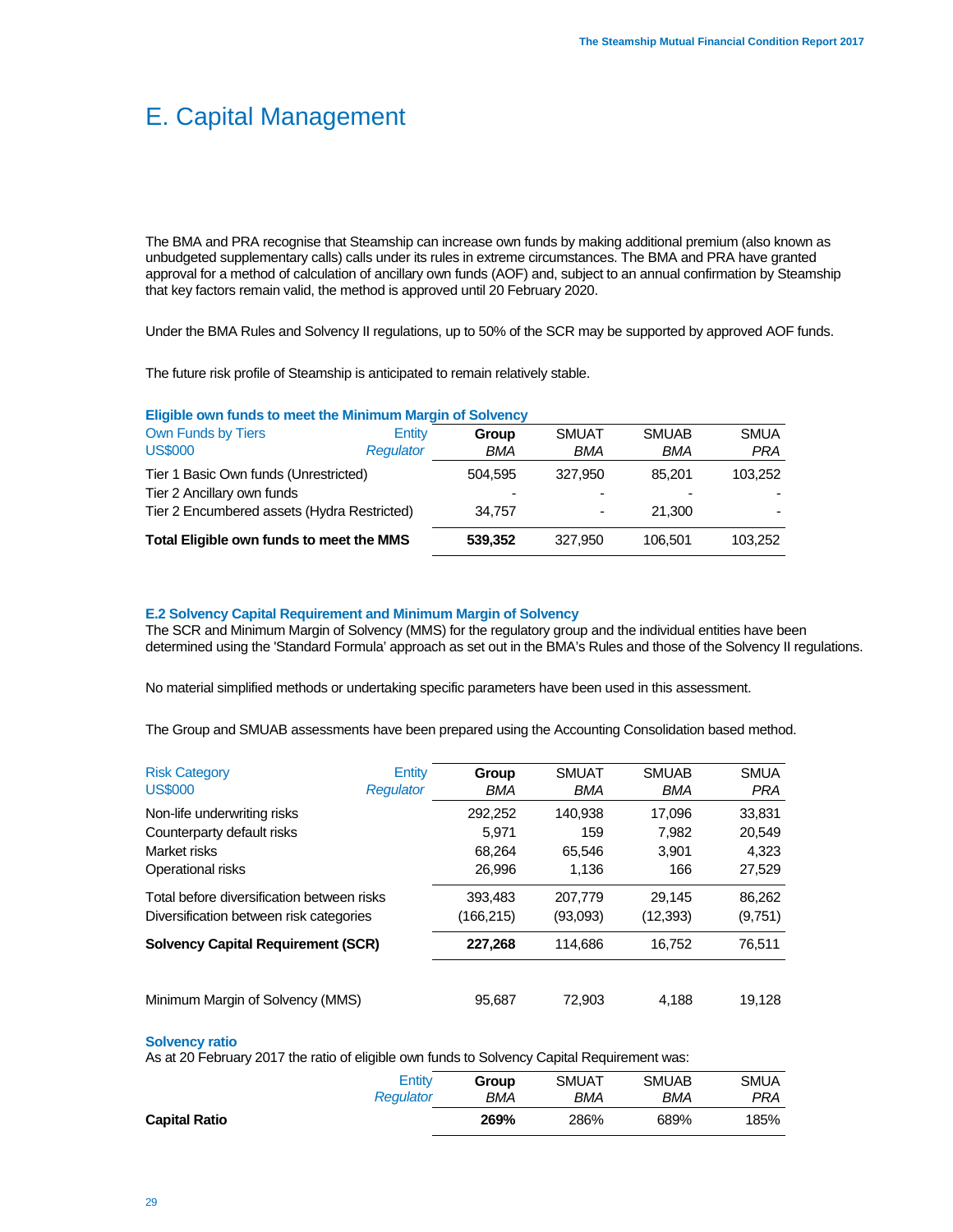## E. Capital Management

#### **E.3 Use of Duration based equity risk sub-module in the calculation of SCR**

The duration based equity risk sub-module has not been used in the calculation of the SCR for either the Group or the individual entities.

#### **E.4 Difference between Standard Formula and any Internal Model used**

No internal or partial internal model has been used in the calculation of the SCR. However, Steamship's Standard Formula Appropriateness Assessment identified that the obligation to fund a defined benefit pension scheme operated by the Managers' service company (SIMSL) was not being captured by the Standard Formula. This resulted in a 'voluntary capital add-on' of US\$12.834million for this operational risk. Discussions are ongoing with the PRA relating to the appropriate approach to incorporate this risk possibly requiring a partial internal model application.

## **E.5 Non-compliance with the Minimum Capital Requirement and non-compliance with the Solvency Capital Requirement**

Steamship has set out to be fully compliant with the Standard Formula calculation of MCR and SCR and is not aware of any non-compliance.

The Group and the individual entities have maintained Own Funds (Free Reserves) in excess of the MCR and SCR throughout the period.

#### **E.6 Other information**

Steamship has an interactive Standard & Poor's rating of 'A' with a stable outlook.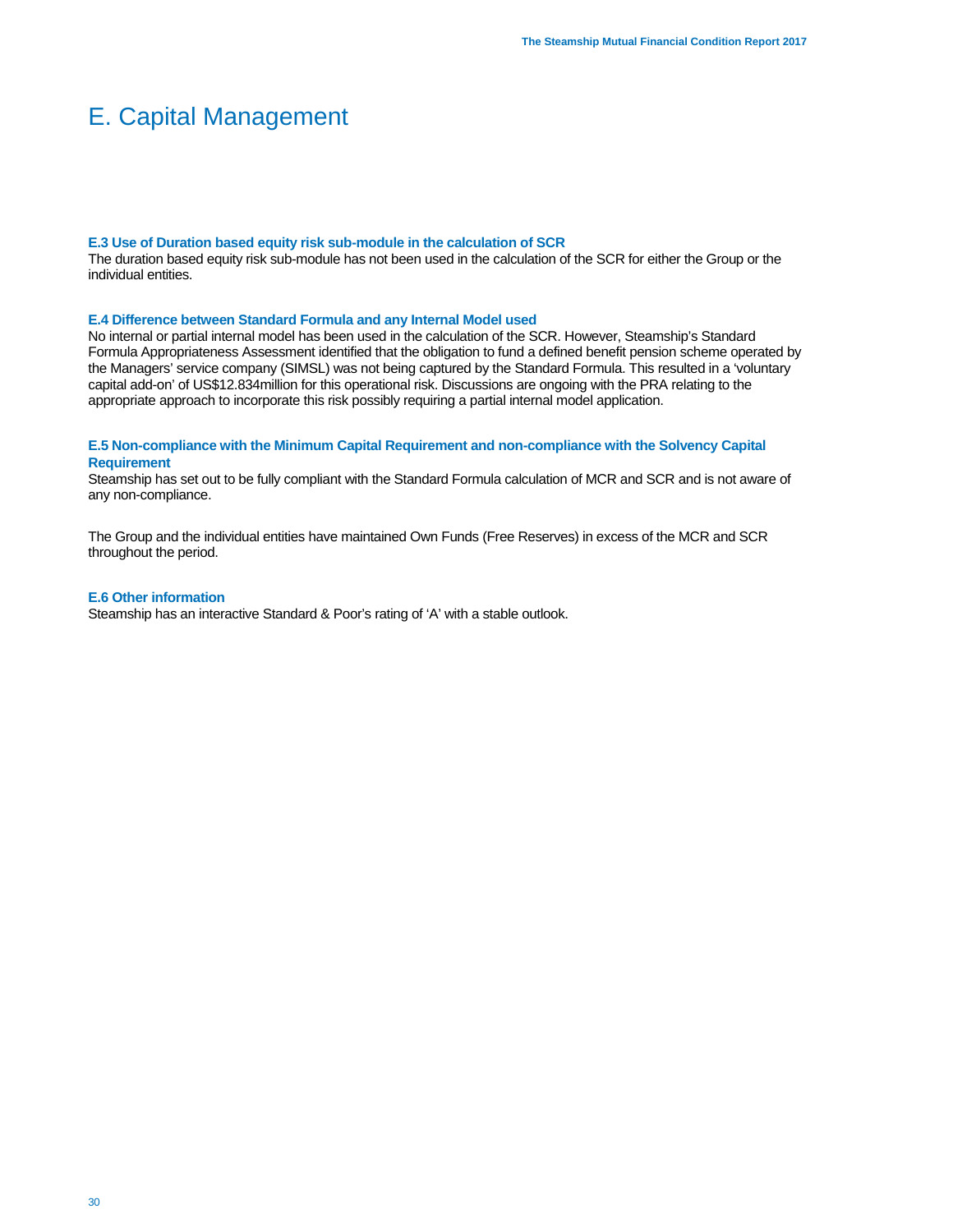# Appendix 1 – Steamship Regulatory Group Governance Map

| <b>Tier 3 (Managers)</b><br>Core<br>Role<br>Title/Key Function<br><b>SIM Function</b><br>Postholder<br><b>Responsibilities</b><br>Reports to: Members and Board; Senior<br>¦2.<br>j7.<br>Independent Director when leading<br><b>ISIMF9</b><br>Pohan<br><b>Chairman SMUA</b><br>111.<br>performance assessment<br>Reports to: Chairman<br><b>Senior Independent</b><br><b>SIMF14</b><br><b>Director</b><br>C Bouch<br><b>SMUA</b><br>Postholder /<br><b>Title/Key Function</b><br><b>SIM Function</b><br><b>Nominee</b><br>SIMF 11 (Audit)<br><b>Audit &amp; Risk</b><br>hairman of<br>10.<br>Committee<br>C J Madinabeitia<br>SIMF10 (Risk)<br><b>Head of Inter</b><br>udit<br><b>Key Function</b><br>ial<br><b>Title/Key</b><br><b>Title/Key Function</b><br><b>SIM Function</b><br>Postholder<br>Postholder<br><b>Function</b><br>Reports to: Chairman, SMUAT; Chairman<br>Chairman<br><b>Chief Finance Officer</b><br>S Ward<br>A Marchisotto<br>÷<br>udit & Risk Committee<br><b>SMUAT</b><br>Reports to: Chairman, SMUAT; Chairman<br><b>Chief Risk Officer</b><br>D Ragan<br><b>Title/Key Function</b><br>÷<br>Audit & Risk Committee<br>Reports to: Chairman, SMUAT; Chairman<br><b>Group Head of Compliance</b><br>H Cooper<br>Non-Executive Director<br>÷<br>Audit & Risk Committee<br>Reports to: Chairman, SMUAT; Chairman<br>Moore Stephens<br><b>Designated Actuary</b><br><b>Non-Executive Director</b><br>×.<br>LP.<br>Audit & Risk Committee<br>Reports to: Chairman of Audit & Risk<br>SIMF <sub>2</sub><br>S Ward<br><b>Chief Finance Officer</b><br>Committee; Chief Executive Officer<br><b>Non-Executive Director</b><br>Key risks: R059; R128; R138; R164; R043<br>Reports to: Chairman of Audit & Risk<br><b>Chairman SMUAT Audit &amp;</b><br><b>Capital Modelling Director</b><br>A Warren<br><b>Key Function</b><br>Committee; Chief Finance Officer<br><b>Risk Committee</b><br>Reports to: Chairman of Audit & Risk<br>D Ragan<br><b>Chief Risk Officer</b><br><b>Key Function</b><br>Committee: Chief Finance Officer<br>Reports to: Chairman of Audit & Risk<br><b>Head of Compliance</b><br><b>Key Function</b><br>D Ragan<br>Committee; Chief Executive Officer<br>Reports to: Chairman of Audit & Risk<br><b>Chief Actuary</b><br><b>Key Function</b><br>T Alfrey<br>Committee: Chief Finance Officer<br>Key risks: R167<br><b>SIM Function</b><br><b>Title/Key Function</b><br>Postholder<br><b>Shading key</b><br>SIMF12 [Chairman of<br>١1.<br>Remuneration Committee] & CF 2a<br><b>Chairman of Finance &amp;</b><br>A Pohan<br>FCA) [Chairman of Nomination<br>SMUAB.<br>Nomination Committee<br>Committee. Separate approval not<br>equired for a SIMF 9]<br>Reports to: Chairman<br>Directors of SMUAT<br><b>Non-Executive Director</b><br>r.<br>C Ahrenkiel<br>Grimaldi<br>Reports to: Chairman<br>Directors of SMUAB<br>Non-Executive Director<br>×.<br>Key management functions of SMUAT and SMUAB<br><b>Non-Executive Director</b><br>o.<br>Tung<br>Reports to: Chairman<br>Reports to: Chairman<br>lз.<br>Key risks: R031; R084<br>!6.<br>SIMF <sub>1</sub><br><b>Chief Executive Officer</b><br><b>G</b> Rynsard<br>8.&9.<br><b>Title/Key Function</b><br><b>SIM Function</b><br>Postholder |                                                                                                                                             |
|--------------------------------------------------------------------------------------------------------------------------------------------------------------------------------------------------------------------------------------------------------------------------------------------------------------------------------------------------------------------------------------------------------------------------------------------------------------------------------------------------------------------------------------------------------------------------------------------------------------------------------------------------------------------------------------------------------------------------------------------------------------------------------------------------------------------------------------------------------------------------------------------------------------------------------------------------------------------------------------------------------------------------------------------------------------------------------------------------------------------------------------------------------------------------------------------------------------------------------------------------------------------------------------------------------------------------------------------------------------------------------------------------------------------------------------------------------------------------------------------------------------------------------------------------------------------------------------------------------------------------------------------------------------------------------------------------------------------------------------------------------------------------------------------------------------------------------------------------------------------------------------------------------------------------------------------------------------------------------------------------------------------------------------------------------------------------------------------------------------------------------------------------------------------------------------------------------------------------------------------------------------------------------------------------------------------------------------------------------------------------------------------------------------------------------------------------------------------------------------------------------------------------------------------------------------------------------------------------------------------------------------------------------------------------------------------------------------------------------------------------------------------------------------------------------------------------------------------------------------------------------------------------------------------------------------------------------------------------------------------------------------------------------------------------------------------------------------------------------------------------------------------------------------------------------------------------------------------------------------------|---------------------------------------------------------------------------------------------------------------------------------------------|
|                                                                                                                                                                                                                                                                                                                                                                                                                                                                                                                                                                                                                                                                                                                                                                                                                                                                                                                                                                                                                                                                                                                                                                                                                                                                                                                                                                                                                                                                                                                                                                                                                                                                                                                                                                                                                                                                                                                                                                                                                                                                                                                                                                                                                                                                                                                                                                                                                                                                                                                                                                                                                                                                                                                                                                                                                                                                                                                                                                                                                                                                                                                                                                                                                                            |                                                                                                                                             |
|                                                                                                                                                                                                                                                                                                                                                                                                                                                                                                                                                                                                                                                                                                                                                                                                                                                                                                                                                                                                                                                                                                                                                                                                                                                                                                                                                                                                                                                                                                                                                                                                                                                                                                                                                                                                                                                                                                                                                                                                                                                                                                                                                                                                                                                                                                                                                                                                                                                                                                                                                                                                                                                                                                                                                                                                                                                                                                                                                                                                                                                                                                                                                                                                                                            |                                                                                                                                             |
|                                                                                                                                                                                                                                                                                                                                                                                                                                                                                                                                                                                                                                                                                                                                                                                                                                                                                                                                                                                                                                                                                                                                                                                                                                                                                                                                                                                                                                                                                                                                                                                                                                                                                                                                                                                                                                                                                                                                                                                                                                                                                                                                                                                                                                                                                                                                                                                                                                                                                                                                                                                                                                                                                                                                                                                                                                                                                                                                                                                                                                                                                                                                                                                                                                            |                                                                                                                                             |
|                                                                                                                                                                                                                                                                                                                                                                                                                                                                                                                                                                                                                                                                                                                                                                                                                                                                                                                                                                                                                                                                                                                                                                                                                                                                                                                                                                                                                                                                                                                                                                                                                                                                                                                                                                                                                                                                                                                                                                                                                                                                                                                                                                                                                                                                                                                                                                                                                                                                                                                                                                                                                                                                                                                                                                                                                                                                                                                                                                                                                                                                                                                                                                                                                                            |                                                                                                                                             |
|                                                                                                                                                                                                                                                                                                                                                                                                                                                                                                                                                                                                                                                                                                                                                                                                                                                                                                                                                                                                                                                                                                                                                                                                                                                                                                                                                                                                                                                                                                                                                                                                                                                                                                                                                                                                                                                                                                                                                                                                                                                                                                                                                                                                                                                                                                                                                                                                                                                                                                                                                                                                                                                                                                                                                                                                                                                                                                                                                                                                                                                                                                                                                                                                                                            |                                                                                                                                             |
|                                                                                                                                                                                                                                                                                                                                                                                                                                                                                                                                                                                                                                                                                                                                                                                                                                                                                                                                                                                                                                                                                                                                                                                                                                                                                                                                                                                                                                                                                                                                                                                                                                                                                                                                                                                                                                                                                                                                                                                                                                                                                                                                                                                                                                                                                                                                                                                                                                                                                                                                                                                                                                                                                                                                                                                                                                                                                                                                                                                                                                                                                                                                                                                                                                            |                                                                                                                                             |
|                                                                                                                                                                                                                                                                                                                                                                                                                                                                                                                                                                                                                                                                                                                                                                                                                                                                                                                                                                                                                                                                                                                                                                                                                                                                                                                                                                                                                                                                                                                                                                                                                                                                                                                                                                                                                                                                                                                                                                                                                                                                                                                                                                                                                                                                                                                                                                                                                                                                                                                                                                                                                                                                                                                                                                                                                                                                                                                                                                                                                                                                                                                                                                                                                                            |                                                                                                                                             |
|                                                                                                                                                                                                                                                                                                                                                                                                                                                                                                                                                                                                                                                                                                                                                                                                                                                                                                                                                                                                                                                                                                                                                                                                                                                                                                                                                                                                                                                                                                                                                                                                                                                                                                                                                                                                                                                                                                                                                                                                                                                                                                                                                                                                                                                                                                                                                                                                                                                                                                                                                                                                                                                                                                                                                                                                                                                                                                                                                                                                                                                                                                                                                                                                                                            |                                                                                                                                             |
|                                                                                                                                                                                                                                                                                                                                                                                                                                                                                                                                                                                                                                                                                                                                                                                                                                                                                                                                                                                                                                                                                                                                                                                                                                                                                                                                                                                                                                                                                                                                                                                                                                                                                                                                                                                                                                                                                                                                                                                                                                                                                                                                                                                                                                                                                                                                                                                                                                                                                                                                                                                                                                                                                                                                                                                                                                                                                                                                                                                                                                                                                                                                                                                                                                            | Role                                                                                                                                        |
|                                                                                                                                                                                                                                                                                                                                                                                                                                                                                                                                                                                                                                                                                                                                                                                                                                                                                                                                                                                                                                                                                                                                                                                                                                                                                                                                                                                                                                                                                                                                                                                                                                                                                                                                                                                                                                                                                                                                                                                                                                                                                                                                                                                                                                                                                                                                                                                                                                                                                                                                                                                                                                                                                                                                                                                                                                                                                                                                                                                                                                                                                                                                                                                                                                            |                                                                                                                                             |
|                                                                                                                                                                                                                                                                                                                                                                                                                                                                                                                                                                                                                                                                                                                                                                                                                                                                                                                                                                                                                                                                                                                                                                                                                                                                                                                                                                                                                                                                                                                                                                                                                                                                                                                                                                                                                                                                                                                                                                                                                                                                                                                                                                                                                                                                                                                                                                                                                                                                                                                                                                                                                                                                                                                                                                                                                                                                                                                                                                                                                                                                                                                                                                                                                                            | Postholder<br>Role                                                                                                                          |
|                                                                                                                                                                                                                                                                                                                                                                                                                                                                                                                                                                                                                                                                                                                                                                                                                                                                                                                                                                                                                                                                                                                                                                                                                                                                                                                                                                                                                                                                                                                                                                                                                                                                                                                                                                                                                                                                                                                                                                                                                                                                                                                                                                                                                                                                                                                                                                                                                                                                                                                                                                                                                                                                                                                                                                                                                                                                                                                                                                                                                                                                                                                                                                                                                                            | <b>Reports to:</b><br>Conyers<br>Chairman                                                                                                   |
|                                                                                                                                                                                                                                                                                                                                                                                                                                                                                                                                                                                                                                                                                                                                                                                                                                                                                                                                                                                                                                                                                                                                                                                                                                                                                                                                                                                                                                                                                                                                                                                                                                                                                                                                                                                                                                                                                                                                                                                                                                                                                                                                                                                                                                                                                                                                                                                                                                                                                                                                                                                                                                                                                                                                                                                                                                                                                                                                                                                                                                                                                                                                                                                                                                            | Reports to:<br>C Tung<br>Chairman                                                                                                           |
|                                                                                                                                                                                                                                                                                                                                                                                                                                                                                                                                                                                                                                                                                                                                                                                                                                                                                                                                                                                                                                                                                                                                                                                                                                                                                                                                                                                                                                                                                                                                                                                                                                                                                                                                                                                                                                                                                                                                                                                                                                                                                                                                                                                                                                                                                                                                                                                                                                                                                                                                                                                                                                                                                                                                                                                                                                                                                                                                                                                                                                                                                                                                                                                                                                            | Reports to:<br><b>Thompson</b><br>Chairman                                                                                                  |
|                                                                                                                                                                                                                                                                                                                                                                                                                                                                                                                                                                                                                                                                                                                                                                                                                                                                                                                                                                                                                                                                                                                                                                                                                                                                                                                                                                                                                                                                                                                                                                                                                                                                                                                                                                                                                                                                                                                                                                                                                                                                                                                                                                                                                                                                                                                                                                                                                                                                                                                                                                                                                                                                                                                                                                                                                                                                                                                                                                                                                                                                                                                                                                                                                                            | <b>Reports to:</b>                                                                                                                          |
|                                                                                                                                                                                                                                                                                                                                                                                                                                                                                                                                                                                                                                                                                                                                                                                                                                                                                                                                                                                                                                                                                                                                                                                                                                                                                                                                                                                                                                                                                                                                                                                                                                                                                                                                                                                                                                                                                                                                                                                                                                                                                                                                                                                                                                                                                                                                                                                                                                                                                                                                                                                                                                                                                                                                                                                                                                                                                                                                                                                                                                                                                                                                                                                                                                            | <b>Marchisotto</b><br>Chairman                                                                                                              |
|                                                                                                                                                                                                                                                                                                                                                                                                                                                                                                                                                                                                                                                                                                                                                                                                                                                                                                                                                                                                                                                                                                                                                                                                                                                                                                                                                                                                                                                                                                                                                                                                                                                                                                                                                                                                                                                                                                                                                                                                                                                                                                                                                                                                                                                                                                                                                                                                                                                                                                                                                                                                                                                                                                                                                                                                                                                                                                                                                                                                                                                                                                                                                                                                                                            |                                                                                                                                             |
|                                                                                                                                                                                                                                                                                                                                                                                                                                                                                                                                                                                                                                                                                                                                                                                                                                                                                                                                                                                                                                                                                                                                                                                                                                                                                                                                                                                                                                                                                                                                                                                                                                                                                                                                                                                                                                                                                                                                                                                                                                                                                                                                                                                                                                                                                                                                                                                                                                                                                                                                                                                                                                                                                                                                                                                                                                                                                                                                                                                                                                                                                                                                                                                                                                            |                                                                                                                                             |
|                                                                                                                                                                                                                                                                                                                                                                                                                                                                                                                                                                                                                                                                                                                                                                                                                                                                                                                                                                                                                                                                                                                                                                                                                                                                                                                                                                                                                                                                                                                                                                                                                                                                                                                                                                                                                                                                                                                                                                                                                                                                                                                                                                                                                                                                                                                                                                                                                                                                                                                                                                                                                                                                                                                                                                                                                                                                                                                                                                                                                                                                                                                                                                                                                                            |                                                                                                                                             |
|                                                                                                                                                                                                                                                                                                                                                                                                                                                                                                                                                                                                                                                                                                                                                                                                                                                                                                                                                                                                                                                                                                                                                                                                                                                                                                                                                                                                                                                                                                                                                                                                                                                                                                                                                                                                                                                                                                                                                                                                                                                                                                                                                                                                                                                                                                                                                                                                                                                                                                                                                                                                                                                                                                                                                                                                                                                                                                                                                                                                                                                                                                                                                                                                                                            |                                                                                                                                             |
|                                                                                                                                                                                                                                                                                                                                                                                                                                                                                                                                                                                                                                                                                                                                                                                                                                                                                                                                                                                                                                                                                                                                                                                                                                                                                                                                                                                                                                                                                                                                                                                                                                                                                                                                                                                                                                                                                                                                                                                                                                                                                                                                                                                                                                                                                                                                                                                                                                                                                                                                                                                                                                                                                                                                                                                                                                                                                                                                                                                                                                                                                                                                                                                                                                            | All functions of SMUA and SMUAB unless otherwise specified;                                                                                 |
|                                                                                                                                                                                                                                                                                                                                                                                                                                                                                                                                                                                                                                                                                                                                                                                                                                                                                                                                                                                                                                                                                                                                                                                                                                                                                                                                                                                                                                                                                                                                                                                                                                                                                                                                                                                                                                                                                                                                                                                                                                                                                                                                                                                                                                                                                                                                                                                                                                                                                                                                                                                                                                                                                                                                                                                                                                                                                                                                                                                                                                                                                                                                                                                                                                            | purple on white management functions in the first bank (rows 18 to<br>22) relate to SMUA only. NB: all SMUA directors are also directors of |
|                                                                                                                                                                                                                                                                                                                                                                                                                                                                                                                                                                                                                                                                                                                                                                                                                                                                                                                                                                                                                                                                                                                                                                                                                                                                                                                                                                                                                                                                                                                                                                                                                                                                                                                                                                                                                                                                                                                                                                                                                                                                                                                                                                                                                                                                                                                                                                                                                                                                                                                                                                                                                                                                                                                                                                                                                                                                                                                                                                                                                                                                                                                                                                                                                                            |                                                                                                                                             |
|                                                                                                                                                                                                                                                                                                                                                                                                                                                                                                                                                                                                                                                                                                                                                                                                                                                                                                                                                                                                                                                                                                                                                                                                                                                                                                                                                                                                                                                                                                                                                                                                                                                                                                                                                                                                                                                                                                                                                                                                                                                                                                                                                                                                                                                                                                                                                                                                                                                                                                                                                                                                                                                                                                                                                                                                                                                                                                                                                                                                                                                                                                                                                                                                                                            |                                                                                                                                             |
|                                                                                                                                                                                                                                                                                                                                                                                                                                                                                                                                                                                                                                                                                                                                                                                                                                                                                                                                                                                                                                                                                                                                                                                                                                                                                                                                                                                                                                                                                                                                                                                                                                                                                                                                                                                                                                                                                                                                                                                                                                                                                                                                                                                                                                                                                                                                                                                                                                                                                                                                                                                                                                                                                                                                                                                                                                                                                                                                                                                                                                                                                                                                                                                                                                            |                                                                                                                                             |
|                                                                                                                                                                                                                                                                                                                                                                                                                                                                                                                                                                                                                                                                                                                                                                                                                                                                                                                                                                                                                                                                                                                                                                                                                                                                                                                                                                                                                                                                                                                                                                                                                                                                                                                                                                                                                                                                                                                                                                                                                                                                                                                                                                                                                                                                                                                                                                                                                                                                                                                                                                                                                                                                                                                                                                                                                                                                                                                                                                                                                                                                                                                                                                                                                                            |                                                                                                                                             |
| <b>SIMF22</b><br><b>Chief Underwriting Officer</b><br>Reports to: Chief Executive Officer<br>S Martin<br><b>Responsible for Club Rules</b><br>Key risks: R057; R096; R079; R109; R030<br><b>Key Function</b>                                                                                                                                                                                                                                                                                                                                                                                                                                                                                                                                                                                                                                                                                                                                                                                                                                                                                                                                                                                                                                                                                                                                                                                                                                                                                                                                                                                                                                                                                                                                                                                                                                                                                                                                                                                                                                                                                                                                                                                                                                                                                                                                                                                                                                                                                                                                                                                                                                                                                                                                                                                                                                                                                                                                                                                                                                                                                                                                                                                                                               |                                                                                                                                             |
| <b>Head of Claims</b><br>Reports to: Chief Executive Officer<br><b>Key Function</b><br>C Williams<br>Key risks: R070; R075; R169                                                                                                                                                                                                                                                                                                                                                                                                                                                                                                                                                                                                                                                                                                                                                                                                                                                                                                                                                                                                                                                                                                                                                                                                                                                                                                                                                                                                                                                                                                                                                                                                                                                                                                                                                                                                                                                                                                                                                                                                                                                                                                                                                                                                                                                                                                                                                                                                                                                                                                                                                                                                                                                                                                                                                                                                                                                                                                                                                                                                                                                                                                           |                                                                                                                                             |
| <b>Head of Americas Syndicate</b><br><b>Key Function</b><br>Reports to: Chief Executive Officer<br><b>Head of Eastern Syndicate</b><br><b>D</b> Christie<br><b>Key Function</b>                                                                                                                                                                                                                                                                                                                                                                                                                                                                                                                                                                                                                                                                                                                                                                                                                                                                                                                                                                                                                                                                                                                                                                                                                                                                                                                                                                                                                                                                                                                                                                                                                                                                                                                                                                                                                                                                                                                                                                                                                                                                                                                                                                                                                                                                                                                                                                                                                                                                                                                                                                                                                                                                                                                                                                                                                                                                                                                                                                                                                                                            |                                                                                                                                             |
| <b>Head of European Syndicate</b><br>Reports to: Chief Executive Officer<br><b>Key Function</b><br>Key risks: R190; R141; R093; R125; R062<br><b>Head of LPD</b><br><b>Key Function</b>                                                                                                                                                                                                                                                                                                                                                                                                                                                                                                                                                                                                                                                                                                                                                                                                                                                                                                                                                                                                                                                                                                                                                                                                                                                                                                                                                                                                                                                                                                                                                                                                                                                                                                                                                                                                                                                                                                                                                                                                                                                                                                                                                                                                                                                                                                                                                                                                                                                                                                                                                                                                                                                                                                                                                                                                                                                                                                                                                                                                                                                    |                                                                                                                                             |
| <b>Head of IT</b><br><b>Cey Function</b><br>C Adams<br><b>Responsible for Business</b><br><b>Key Function</b>                                                                                                                                                                                                                                                                                                                                                                                                                                                                                                                                                                                                                                                                                                                                                                                                                                                                                                                                                                                                                                                                                                                                                                                                                                                                                                                                                                                                                                                                                                                                                                                                                                                                                                                                                                                                                                                                                                                                                                                                                                                                                                                                                                                                                                                                                                                                                                                                                                                                                                                                                                                                                                                                                                                                                                                                                                                                                                                                                                                                                                                                                                                              |                                                                                                                                             |
| <b>Continuity</b><br>Reports to: Chief Underwriting Officer<br><b>Head of Reinsurance</b><br>R Harris<br><b>Key Function</b>                                                                                                                                                                                                                                                                                                                                                                                                                                                                                                                                                                                                                                                                                                                                                                                                                                                                                                                                                                                                                                                                                                                                                                                                                                                                                                                                                                                                                                                                                                                                                                                                                                                                                                                                                                                                                                                                                                                                                                                                                                                                                                                                                                                                                                                                                                                                                                                                                                                                                                                                                                                                                                                                                                                                                                                                                                                                                                                                                                                                                                                                                                               |                                                                                                                                             |
| Key risks: R157; R062<br><b>SMMB</b><br>Reports to: Chief Finance Officer<br><b>Key Function</b><br>H Cooper                                                                                                                                                                                                                                                                                                                                                                                                                                                                                                                                                                                                                                                                                                                                                                                                                                                                                                                                                                                                                                                                                                                                                                                                                                                                                                                                                                                                                                                                                                                                                                                                                                                                                                                                                                                                                                                                                                                                                                                                                                                                                                                                                                                                                                                                                                                                                                                                                                                                                                                                                                                                                                                                                                                                                                                                                                                                                                                                                                                                                                                                                                                               |                                                                                                                                             |
| <b>Title/Key Function</b><br>Postholder<br><b>SIM Function</b>                                                                                                                                                                                                                                                                                                                                                                                                                                                                                                                                                                                                                                                                                                                                                                                                                                                                                                                                                                                                                                                                                                                                                                                                                                                                                                                                                                                                                                                                                                                                                                                                                                                                                                                                                                                                                                                                                                                                                                                                                                                                                                                                                                                                                                                                                                                                                                                                                                                                                                                                                                                                                                                                                                                                                                                                                                                                                                                                                                                                                                                                                                                                                                             |                                                                                                                                             |
| <b>Chairman</b><br>S-M Edye<br>Reports to: Members and Board<br><b>SMUAB</b>                                                                                                                                                                                                                                                                                                                                                                                                                                                                                                                                                                                                                                                                                                                                                                                                                                                                                                                                                                                                                                                                                                                                                                                                                                                                                                                                                                                                                                                                                                                                                                                                                                                                                                                                                                                                                                                                                                                                                                                                                                                                                                                                                                                                                                                                                                                                                                                                                                                                                                                                                                                                                                                                                                                                                                                                                                                                                                                                                                                                                                                                                                                                                               |                                                                                                                                             |
| Full name<br>Title/Key Function<br><b>SIM Function</b><br>Postholder<br>Mnemonic                                                                                                                                                                                                                                                                                                                                                                                                                                                                                                                                                                                                                                                                                                                                                                                                                                                                                                                                                                                                                                                                                                                                                                                                                                                                                                                                                                                                                                                                                                                                                                                                                                                                                                                                                                                                                                                                                                                                                                                                                                                                                                                                                                                                                                                                                                                                                                                                                                                                                                                                                                                                                                                                                                                                                                                                                                                                                                                                                                                                                                                                                                                                                           |                                                                                                                                             |
| <b>SMUA</b><br>Steamship Mutual Underwriting Association Ltd<br><b>Non-Executive Director</b><br>A Albertini<br>Reports to: Chairman<br><b>SMUAB</b><br><b>Von-Executive Director</b><br>Reports to: Chairman<br>M Bayley<br>$\sim$                                                                                                                                                                                                                                                                                                                                                                                                                                                                                                                                                                                                                                                                                                                                                                                                                                                                                                                                                                                                                                                                                                                                                                                                                                                                                                                                                                                                                                                                                                                                                                                                                                                                                                                                                                                                                                                                                                                                                                                                                                                                                                                                                                                                                                                                                                                                                                                                                                                                                                                                                                                                                                                                                                                                                                                                                                                                                                                                                                                                        | The Steamship Mutual Underwriting Association (Bermuda) Ltd                                                                                 |
| <b>SMUAT</b><br>Reports to: Chairman<br><b>Non-Executive Director</b><br>D Farkas<br>$\sim$                                                                                                                                                                                                                                                                                                                                                                                                                                                                                                                                                                                                                                                                                                                                                                                                                                                                                                                                                                                                                                                                                                                                                                                                                                                                                                                                                                                                                                                                                                                                                                                                                                                                                                                                                                                                                                                                                                                                                                                                                                                                                                                                                                                                                                                                                                                                                                                                                                                                                                                                                                                                                                                                                                                                                                                                                                                                                                                                                                                                                                                                                                                                                | Steamship Mutual Underwriting Association Trustees (Bermuda) Ltd                                                                            |
| Reports to: Chairman<br><b>Non-Executive Director</b><br>M Frith<br><b>Section</b><br>D M Ho<br>Core responsibilities Key:<br><b>Non-Executive Director</b><br>Reports to: Chairman<br>$\sim$                                                                                                                                                                                                                                                                                                                                                                                                                                                                                                                                                                                                                                                                                                                                                                                                                                                                                                                                                                                                                                                                                                                                                                                                                                                                                                                                                                                                                                                                                                                                                                                                                                                                                                                                                                                                                                                                                                                                                                                                                                                                                                                                                                                                                                                                                                                                                                                                                                                                                                                                                                                                                                                                                                                                                                                                                                                                                                                                                                                                                                              |                                                                                                                                             |
| <b>Non-Executive Director</b><br>E Ide<br>Reports to: Chairman<br>$\sim$<br>J W Kim<br>$\sim$                                                                                                                                                                                                                                                                                                                                                                                                                                                                                                                                                                                                                                                                                                                                                                                                                                                                                                                                                                                                                                                                                                                                                                                                                                                                                                                                                                                                                                                                                                                                                                                                                                                                                                                                                                                                                                                                                                                                                                                                                                                                                                                                                                                                                                                                                                                                                                                                                                                                                                                                                                                                                                                                                                                                                                                                                                                                                                                                                                                                                                                                                                                                              | 1. [irt Nominations] Ensuring that the firm has complied with the obligation to satisfy                                                     |
| Reports to: Chairman<br><b>Non-Executive Director</b><br>itself that persons performing a key function are fit and proper<br><b>B</b> McAllister<br><b>Non-Executive Director</b><br>$\sim$<br>Reports to: Chairman<br>2. Leading the development of the firm's culture and standards                                                                                                                                                                                                                                                                                                                                                                                                                                                                                                                                                                                                                                                                                                                                                                                                                                                                                                                                                                                                                                                                                                                                                                                                                                                                                                                                                                                                                                                                                                                                                                                                                                                                                                                                                                                                                                                                                                                                                                                                                                                                                                                                                                                                                                                                                                                                                                                                                                                                                                                                                                                                                                                                                                                                                                                                                                                                                                                                                      |                                                                                                                                             |
| <b>Non-Executive Director</b><br>S Mehta<br>Reports to: Chairman<br>3. Embedding the firm's culture and standards in its day-to-day management<br>c.<br><b>Non-Executive Director</b><br>C K Ong<br>Reports to: Chairman<br>$\sim$                                                                                                                                                                                                                                                                                                                                                                                                                                                                                                                                                                                                                                                                                                                                                                                                                                                                                                                                                                                                                                                                                                                                                                                                                                                                                                                                                                                                                                                                                                                                                                                                                                                                                                                                                                                                                                                                                                                                                                                                                                                                                                                                                                                                                                                                                                                                                                                                                                                                                                                                                                                                                                                                                                                                                                                                                                                                                                                                                                                                         | 4. Production and integrity of the firm's financial information and regulatory reporting                                                    |
| <b>Non-Executive Director</b><br>M Saeidi<br>Reports to: Chairman<br>5. Allocation and maintenance of the firm's capital and liquidity<br>$\sim$                                                                                                                                                                                                                                                                                                                                                                                                                                                                                                                                                                                                                                                                                                                                                                                                                                                                                                                                                                                                                                                                                                                                                                                                                                                                                                                                                                                                                                                                                                                                                                                                                                                                                                                                                                                                                                                                                                                                                                                                                                                                                                                                                                                                                                                                                                                                                                                                                                                                                                                                                                                                                                                                                                                                                                                                                                                                                                                                                                                                                                                                                           |                                                                                                                                             |
| <b>Non-Executive Director</b><br><b>B</b> Sheth<br>Reports to: Chairman<br>6. Development and maintenance of the firm's business model<br>$\sim$<br><b>Non-Executive Director</b><br><b>B B Sinha</b><br>Reports to: Chairman<br>$\sim$<br>7. Responsibility for the performance of the firm's Own Risk & Solvency                                                                                                                                                                                                                                                                                                                                                                                                                                                                                                                                                                                                                                                                                                                                                                                                                                                                                                                                                                                                                                                                                                                                                                                                                                                                                                                                                                                                                                                                                                                                                                                                                                                                                                                                                                                                                                                                                                                                                                                                                                                                                                                                                                                                                                                                                                                                                                                                                                                                                                                                                                                                                                                                                                                                                                                                                                                                                                                         |                                                                                                                                             |
| M Sloan<br>Reports to: Chairman<br><b>Non-Executive Director</b><br>$\sim$<br>Assessment (ORSA)                                                                                                                                                                                                                                                                                                                                                                                                                                                                                                                                                                                                                                                                                                                                                                                                                                                                                                                                                                                                                                                                                                                                                                                                                                                                                                                                                                                                                                                                                                                                                                                                                                                                                                                                                                                                                                                                                                                                                                                                                                                                                                                                                                                                                                                                                                                                                                                                                                                                                                                                                                                                                                                                                                                                                                                                                                                                                                                                                                                                                                                                                                                                            |                                                                                                                                             |
| C Sommerhage<br>Reports to: Chairman<br><b>Non-Executive Director</b><br>$\sim$<br>B. & 9. Induction, training and professional development for all of SIMSL's key<br><b>SONG Chunfeng</b><br>Reports to: Chairman<br><b>Non-Executive Director</b><br>$\sim$<br>function holders                                                                                                                                                                                                                                                                                                                                                                                                                                                                                                                                                                                                                                                                                                                                                                                                                                                                                                                                                                                                                                                                                                                                                                                                                                                                                                                                                                                                                                                                                                                                                                                                                                                                                                                                                                                                                                                                                                                                                                                                                                                                                                                                                                                                                                                                                                                                                                                                                                                                                                                                                                                                                                                                                                                                                                                                                                                                                                                                                          |                                                                                                                                             |
| A Zacchello<br>Reports to: Chairman<br><b>Non-Executive Director</b><br>$\sim$<br>10. Maintenance of the independence, integrity and effectiveness of the<br>R Zagari<br>Reports to: Chairman<br><b>Non-Executive Director</b><br>$\sim$<br>whistleblowing procedures and the protection of staff raising concerns                                                                                                                                                                                                                                                                                                                                                                                                                                                                                                                                                                                                                                                                                                                                                                                                                                                                                                                                                                                                                                                                                                                                                                                                                                                                                                                                                                                                                                                                                                                                                                                                                                                                                                                                                                                                                                                                                                                                                                                                                                                                                                                                                                                                                                                                                                                                                                                                                                                                                                                                                                                                                                                                                                                                                                                                                                                                                                                         |                                                                                                                                             |
| <b>Non-Executive Director</b><br>S Zagury<br>Reports to: Chairman<br>11. Oversight of the firm's remuneration policies and practices<br>$\sim$                                                                                                                                                                                                                                                                                                                                                                                                                                                                                                                                                                                                                                                                                                                                                                                                                                                                                                                                                                                                                                                                                                                                                                                                                                                                                                                                                                                                                                                                                                                                                                                                                                                                                                                                                                                                                                                                                                                                                                                                                                                                                                                                                                                                                                                                                                                                                                                                                                                                                                                                                                                                                                                                                                                                                                                                                                                                                                                                                                                                                                                                                             |                                                                                                                                             |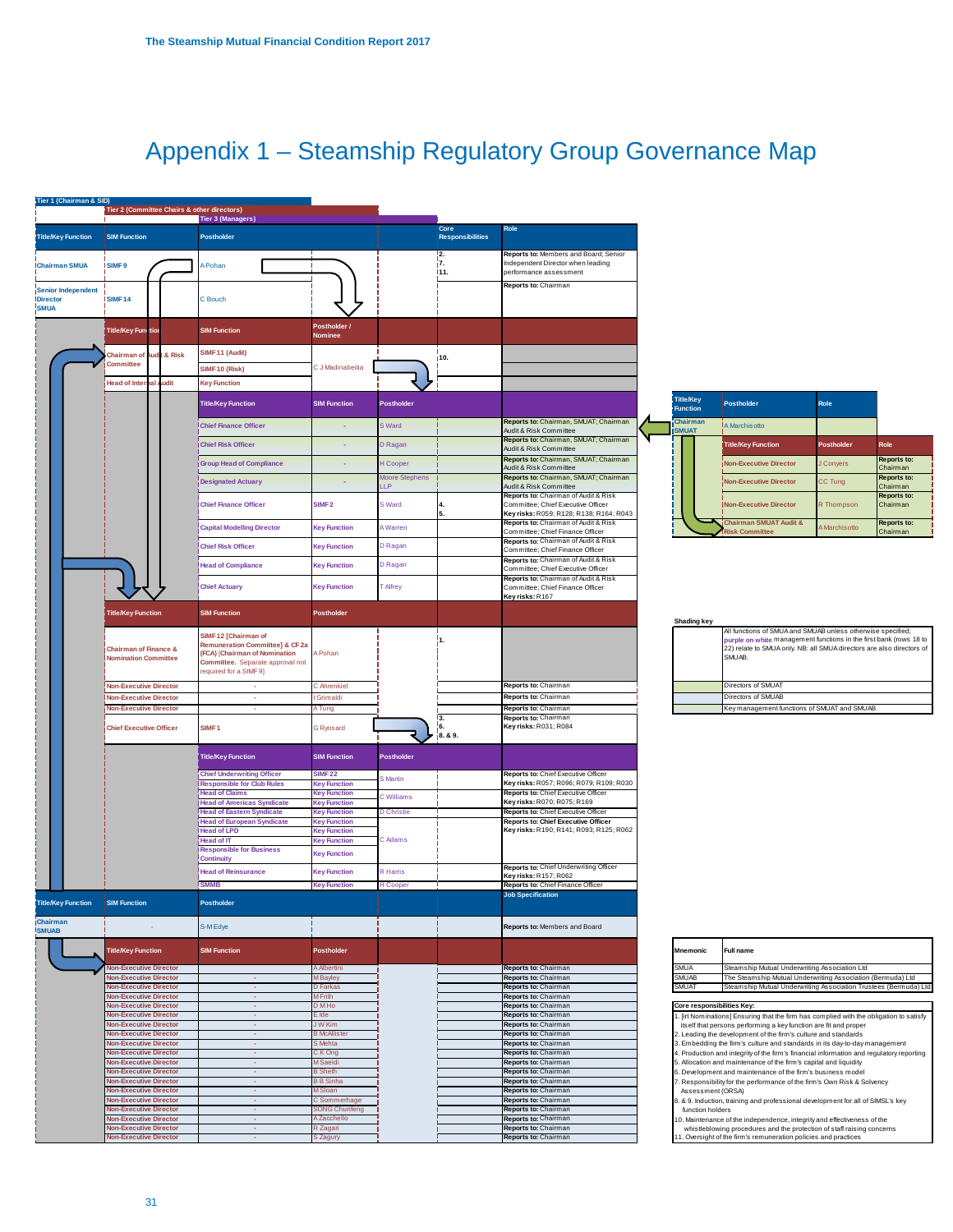## Appendix 2 – SMUA Quantitative Reporting Templates

## **List of reported templates**

- S.02.01.02 Balance Sheet
- S.05.01.02 Premium, claims and expenses by line of business
- S.05.02.01 Premium, claims and expenses by country
- S.17.01.02 Non-Life Technical Provisions
- S.19.01.21 Non-Life insurance claims
- S.21.01.01 Own Funds
- S.25.01.21 Solvency Capital Requirement for undertakings on standard formula
- S.28.01.01 Minimum Capital Requirement Only life or only non-life insurance or reinsurance activity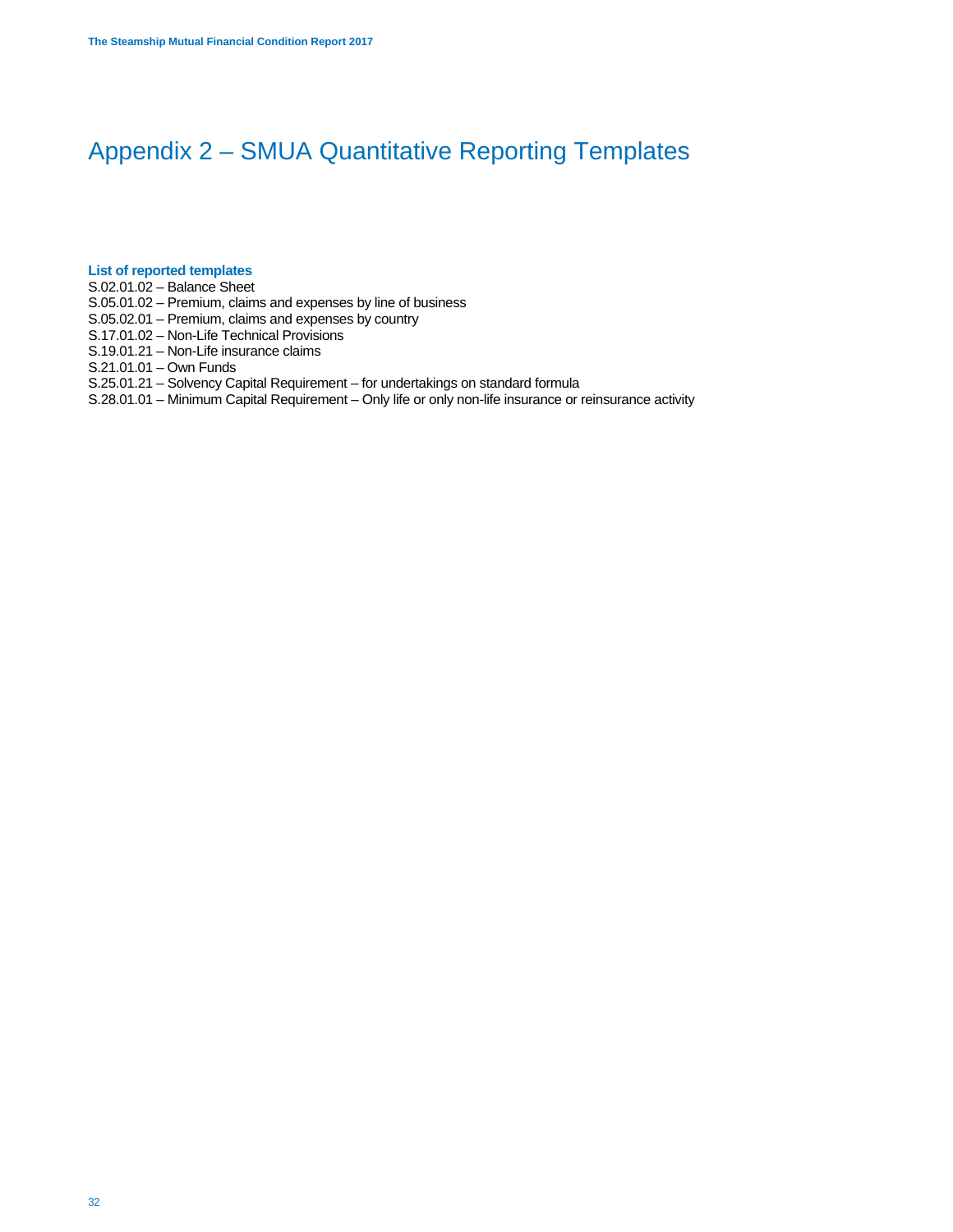## **S.02.01.02 Balance sheet**

|                                                                                        | Solvency II<br>value |
|----------------------------------------------------------------------------------------|----------------------|
| <b>Assets</b>                                                                          | C0010                |
| Goodwill                                                                               |                      |
| Deferred acquisition costs                                                             |                      |
| Intangible assets                                                                      |                      |
| Deferred tax assets                                                                    |                      |
| Pension benefit surplus<br>Property, plant & equipment held for own use                |                      |
| Investments (other than assets held for index-linked and unit-linked contracts)        | 38,296,055           |
| Property (other than for own use)                                                      |                      |
| Holdings in related undertakings, including participations                             |                      |
| Equities                                                                               |                      |
| Equities - listed                                                                      |                      |
| Equities - unlisted                                                                    |                      |
| Bonds                                                                                  | 16,801,232           |
| <b>Government Bonds</b>                                                                | 16,801,232           |
| Corporate Bonds                                                                        |                      |
| Structured notes                                                                       |                      |
| Collateralised securities                                                              |                      |
| <b>Collective Investments Undertakings</b>                                             | 505,177              |
| Derivatives<br>Deposits other than cash equivalents                                    | 22,000,000           |
| Other investments                                                                      |                      |
| Assets held for index-linked and unit-linked contracts                                 |                      |
| Loans and mortgages                                                                    |                      |
| Loans on policies                                                                      |                      |
| Loans and mortgages to individuals                                                     |                      |
| Other loans and mortgages                                                              |                      |
| Reinsurance recoverables from:                                                         | 664,156,424          |
| Non-life and health similar to non-life                                                | 664,156,424          |
| Non-life excluding health                                                              | 664,156,424          |
| Health similar to non-life                                                             |                      |
| Life and health similar to life, excluding index-linked and unit-linked                | $\blacksquare$       |
| Health similar to life                                                                 |                      |
| Life excluding health and index-linked and unit-linked                                 |                      |
| Life index-linked and unit-linked                                                      |                      |
| Deposits to cedants<br>Insurance and intermediaries receivables                        | 9,772,390            |
| Reinsurance receivables                                                                | 68,284,613           |
| Receivables (trade, not insurance)                                                     | 2,008,551            |
| Own shares (held directly)                                                             |                      |
| Amounts due in respect of own fund items or initial fund called up but not yet paid in |                      |
| Cash and cash equivalents                                                              | 58,203,632           |
| Any other assets, not elsewhere shown                                                  | 3,618,257            |
| <b>Total assets</b>                                                                    | 844,339,922          |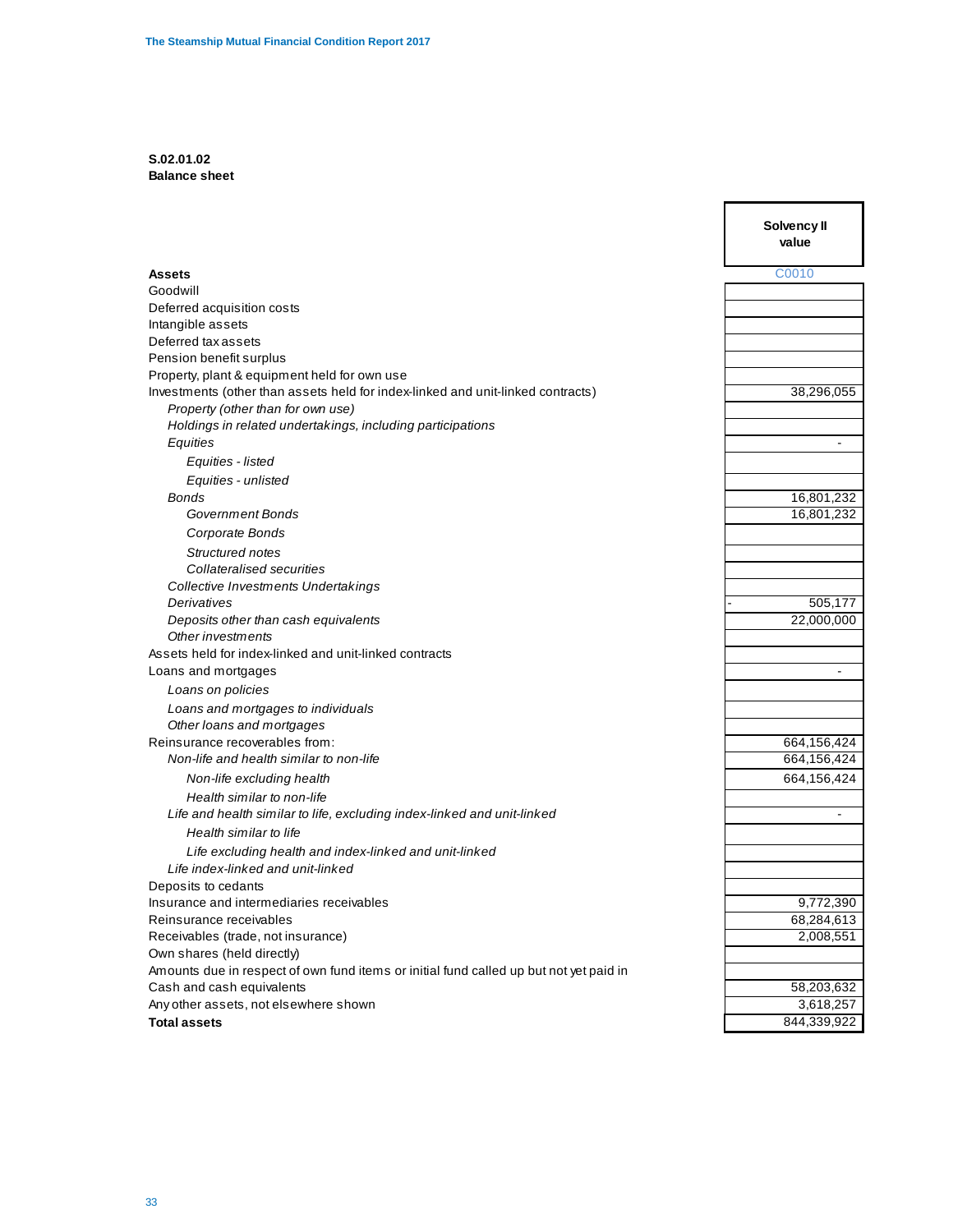Г

## **S.02.01.02 Balance sheet**

|                                                                                                                                                            | Solvency II<br>value |
|------------------------------------------------------------------------------------------------------------------------------------------------------------|----------------------|
| <b>Liabilities</b>                                                                                                                                         | C0010                |
| Technical provisions - non-life                                                                                                                            | 702,629,450          |
| Technical provisions - non-life (excluding health)                                                                                                         | 702,629,450          |
| TP calculated as a whole                                                                                                                                   |                      |
| <b>Best Estimate</b>                                                                                                                                       | 688,536,643          |
| Risk margin                                                                                                                                                | 14,092,807           |
| Technical provisions - health (similar to non-life)                                                                                                        |                      |
| TP calculated as a whole                                                                                                                                   |                      |
| <b>Best Estimate</b>                                                                                                                                       |                      |
| Risk margin                                                                                                                                                |                      |
| Technical provisions - life (excluding index-linked and unit-linked)                                                                                       | $\blacksquare$       |
| Technical provisions - health (similar to life)                                                                                                            |                      |
| TP calculated as a whole                                                                                                                                   |                      |
|                                                                                                                                                            |                      |
| <b>Best Estimate</b>                                                                                                                                       |                      |
| Risk margin                                                                                                                                                |                      |
| Technical provisions - life (excluding health and index-linked and unit-linked)                                                                            |                      |
| TP calculated as a whole                                                                                                                                   |                      |
| <b>Best Estimate</b>                                                                                                                                       |                      |
| Risk margin                                                                                                                                                |                      |
| Technical provisions - index-linked and unit-linked<br>TP calculated as a whole                                                                            |                      |
| <b>Best Estimate</b>                                                                                                                                       |                      |
| Risk margin                                                                                                                                                |                      |
| Other technical provisions                                                                                                                                 |                      |
| Contingent liabilities                                                                                                                                     |                      |
| Provisions other than technical provisions                                                                                                                 |                      |
| Pension benefit obligations                                                                                                                                |                      |
| Deposits from reinsurers                                                                                                                                   |                      |
| Deferred tax liabilities                                                                                                                                   |                      |
| Derivatives                                                                                                                                                |                      |
| Debts owed to credit institutions                                                                                                                          |                      |
| Debts owed to credit institutions resident domestically                                                                                                    |                      |
| Debts owed to credit institutions resident in the euro area other than domestic                                                                            |                      |
| Debts owed to credit institutions resident in rest of the world                                                                                            |                      |
| Financial liabilities other than debts owed to credit institutions                                                                                         |                      |
| Debts owed to non-credit institutions                                                                                                                      |                      |
| Debts owed to non-credit institutions resident domestically                                                                                                |                      |
| Debts owed to non-credit institutions resident in the euro area other than domestic<br>Debts owed to non-credit institutions resident in rest of the world |                      |
| Other financial liabilities (debt securities issued)                                                                                                       |                      |
| Insurance & intermediaries payables                                                                                                                        | 10,688,296           |
| Reinsurance payables                                                                                                                                       | 21,689,107           |
| Payables (trade, not insurance)                                                                                                                            | 6,003,739            |
| Subordinated liabilities                                                                                                                                   |                      |
| Subordinated liabilities not in BOF                                                                                                                        |                      |
| Subordinated liabilities in BOF                                                                                                                            |                      |
| Any other liabilities, not elsewhere shown                                                                                                                 | 77,491               |
| <b>Total liabilities</b>                                                                                                                                   | 741,088,083          |
|                                                                                                                                                            |                      |

34 **Excess of assets over liabilities** 103,251,839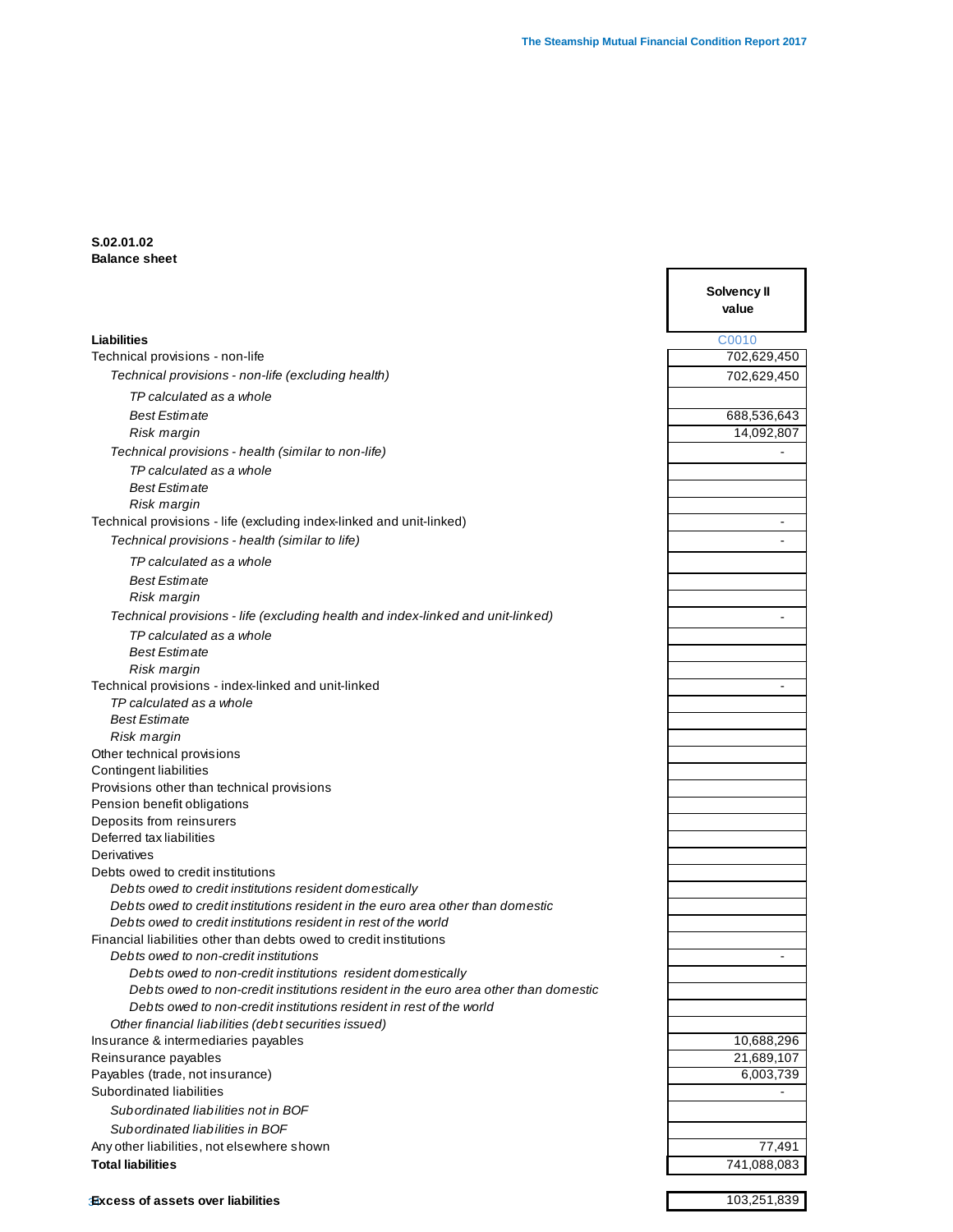| 0.00<br>0.00<br>0.00<br>0.00<br>0.00<br><b>Isionsnit auoenslleosiM</b><br>0.00<br>0.00<br>0.00<br>0.00<br>0.00<br>0.00<br>0.00<br>0.00<br>0.00<br>0.00<br>0.00<br>0.00<br>0.00<br>0.00<br>0.00<br>0.00<br>0.00<br>0.00<br>0.00<br>0.00<br>0.00<br>0.00<br>0.00<br>0.00<br>0.00<br>84,864,85<br>431,949<br>58,822,352<br>305,601,710<br>58,538,580<br>145,833,108<br>247,103,262<br>247,103,262<br>,159<br>305,641,842<br>145,401<br>0.00<br>0.00<br>0.00<br>0.00<br>0.00<br>0.00<br>0.00<br>0.00<br>0.00<br>$\frac{8}{3}$<br>0.00<br>0.00<br>0.00<br>0.00<br>0.00<br>$\frac{8}{10}$<br>0.00<br>0.00<br>0.00<br>$\frac{8}{3}$<br>0.00<br>0.00<br>0.00<br>0.00<br>0.00<br>Gross - Non-proportional reinsurance accepted<br>Gross - Non-proportional reinsurance accepted<br>Gross - Proportional reinsurance accepted<br>Gross - Proportional reinsurance accepted<br>Gross - Proportional reinsurance accepted<br>Gross - Direct Business<br>Reinsurers' share<br>Reinsurers' share<br><b>Claims incurred</b><br>Net | Premiums, claims and expenses by line of business<br>\$ 05 01 02<br>Non-life | C0010                        | C0020                          | C0030                                | C0040                                 | C <sub>0050</sub>     | Line of Business for: non-life insurance and reinsurance obligations (direct business and accepted proportional reinsurance)<br>C0060 | C0070                                          | C0080                          | C0090                              | C0100                       | C0110             | C0120 | C <sub>0130</sub> |      | C0140    | C <sub>0150</sub><br>reinsurance | Line of business for: accepted non-proportional<br>C <sub>0160</sub> |
|---------------------------------------------------------------------------------------------------------------------------------------------------------------------------------------------------------------------------------------------------------------------------------------------------------------------------------------------------------------------------------------------------------------------------------------------------------------------------------------------------------------------------------------------------------------------------------------------------------------------------------------------------------------------------------------------------------------------------------------------------------------------------------------------------------------------------------------------------------------------------------------------------------------------------------------------------------------------------------------------------------------------|------------------------------------------------------------------------------|------------------------------|--------------------------------|--------------------------------------|---------------------------------------|-----------------------|---------------------------------------------------------------------------------------------------------------------------------------|------------------------------------------------|--------------------------------|------------------------------------|-----------------------------|-------------------|-------|-------------------|------|----------|----------------------------------|----------------------------------------------------------------------|
|                                                                                                                                                                                                                                                                                                                                                                                                                                                                                                                                                                                                                                                                                                                                                                                                                                                                                                                                                                                                                     |                                                                              | insurance<br>Medical expense | insurance<br>Income protection | insurance<br>combeuseiou<br>Workers' | insurance<br>Villidsil ələirləv notoM | Other motor insurance | transport insurance<br><b>Drine, aviation and</b>                                                                                     | to property insurance<br>Fire and other damage | insurance<br>General liability | insurance<br>Credit and suretyship | insurance<br>redsı exbeuzez | <b>sonstalasA</b> |       | sso               | пеэн | Casualty | transport<br>Marine, aviation,   | Property                                                             |
|                                                                                                                                                                                                                                                                                                                                                                                                                                                                                                                                                                                                                                                                                                                                                                                                                                                                                                                                                                                                                     | Gross - Direct Business<br>Premiums written                                  |                              |                                |                                      |                                       |                       |                                                                                                                                       |                                                |                                |                                    |                             |                   |       |                   |      |          |                                  |                                                                      |
|                                                                                                                                                                                                                                                                                                                                                                                                                                                                                                                                                                                                                                                                                                                                                                                                                                                                                                                                                                                                                     | Gross - Proportional reinsurance accepted                                    |                              |                                |                                      |                                       |                       |                                                                                                                                       |                                                |                                |                                    |                             |                   |       |                   |      |          |                                  |                                                                      |
|                                                                                                                                                                                                                                                                                                                                                                                                                                                                                                                                                                                                                                                                                                                                                                                                                                                                                                                                                                                                                     |                                                                              |                              |                                |                                      |                                       |                       |                                                                                                                                       |                                                |                                |                                    |                             |                   |       |                   |      |          |                                  |                                                                      |
|                                                                                                                                                                                                                                                                                                                                                                                                                                                                                                                                                                                                                                                                                                                                                                                                                                                                                                                                                                                                                     | Net                                                                          |                              |                                |                                      |                                       |                       |                                                                                                                                       |                                                |                                |                                    |                             |                   |       |                   | 0.00 | 0.00     | 0.00                             | 0.00                                                                 |
|                                                                                                                                                                                                                                                                                                                                                                                                                                                                                                                                                                                                                                                                                                                                                                                                                                                                                                                                                                                                                     | Premiums earned                                                              |                              |                                |                                      |                                       |                       |                                                                                                                                       |                                                |                                |                                    |                             |                   |       |                   |      |          |                                  |                                                                      |
|                                                                                                                                                                                                                                                                                                                                                                                                                                                                                                                                                                                                                                                                                                                                                                                                                                                                                                                                                                                                                     |                                                                              |                              |                                |                                      |                                       |                       |                                                                                                                                       |                                                |                                |                                    |                             |                   |       |                   |      |          |                                  |                                                                      |
|                                                                                                                                                                                                                                                                                                                                                                                                                                                                                                                                                                                                                                                                                                                                                                                                                                                                                                                                                                                                                     | Gross - Non-proportional reinsurance accepted<br>Reinsurers' share           |                              |                                |                                      |                                       |                       |                                                                                                                                       |                                                |                                |                                    |                             |                   |       |                   |      |          |                                  |                                                                      |
|                                                                                                                                                                                                                                                                                                                                                                                                                                                                                                                                                                                                                                                                                                                                                                                                                                                                                                                                                                                                                     | Net                                                                          |                              |                                |                                      |                                       |                       |                                                                                                                                       |                                                |                                |                                    |                             |                   |       |                   | 0.00 | 0.00     | 0.00                             | 0.00                                                                 |
|                                                                                                                                                                                                                                                                                                                                                                                                                                                                                                                                                                                                                                                                                                                                                                                                                                                                                                                                                                                                                     | Gross - Direct Business                                                      |                              |                                |                                      |                                       |                       |                                                                                                                                       |                                                |                                |                                    |                             |                   |       |                   |      |          |                                  |                                                                      |
|                                                                                                                                                                                                                                                                                                                                                                                                                                                                                                                                                                                                                                                                                                                                                                                                                                                                                                                                                                                                                     |                                                                              |                              |                                |                                      |                                       |                       |                                                                                                                                       |                                                |                                |                                    |                             |                   |       |                   |      |          |                                  |                                                                      |
|                                                                                                                                                                                                                                                                                                                                                                                                                                                                                                                                                                                                                                                                                                                                                                                                                                                                                                                                                                                                                     | Reinsurers' share                                                            |                              |                                |                                      |                                       |                       |                                                                                                                                       |                                                |                                |                                    |                             |                   |       |                   |      |          |                                  |                                                                      |
|                                                                                                                                                                                                                                                                                                                                                                                                                                                                                                                                                                                                                                                                                                                                                                                                                                                                                                                                                                                                                     | Changes in other technical provisions                                        |                              |                                |                                      |                                       |                       |                                                                                                                                       |                                                |                                |                                    |                             |                   |       |                   | 0.00 | 0.00     | 0.00                             | 0.00                                                                 |
|                                                                                                                                                                                                                                                                                                                                                                                                                                                                                                                                                                                                                                                                                                                                                                                                                                                                                                                                                                                                                     | Gross - Direct Business                                                      |                              |                                |                                      |                                       |                       |                                                                                                                                       |                                                |                                |                                    |                             |                   |       |                   |      |          |                                  |                                                                      |
|                                                                                                                                                                                                                                                                                                                                                                                                                                                                                                                                                                                                                                                                                                                                                                                                                                                                                                                                                                                                                     | Gross - Non-proportional reinsurance accepted                                |                              |                                |                                      |                                       |                       |                                                                                                                                       |                                                |                                |                                    |                             |                   |       |                   |      |          |                                  |                                                                      |
|                                                                                                                                                                                                                                                                                                                                                                                                                                                                                                                                                                                                                                                                                                                                                                                                                                                                                                                                                                                                                     | Net                                                                          |                              |                                |                                      |                                       |                       |                                                                                                                                       |                                                |                                |                                    |                             |                   |       |                   | 0.00 | 0.00     | 0.00                             | 0.00                                                                 |
|                                                                                                                                                                                                                                                                                                                                                                                                                                                                                                                                                                                                                                                                                                                                                                                                                                                                                                                                                                                                                     | Expenses incurred                                                            |                              |                                |                                      |                                       |                       |                                                                                                                                       |                                                |                                |                                    |                             |                   |       |                   | 0.00 | 0.00     | 0.00                             | 0.00                                                                 |

## **The Steamship Mutual Financial Condition Report 2017**

 $\mathbf{r}$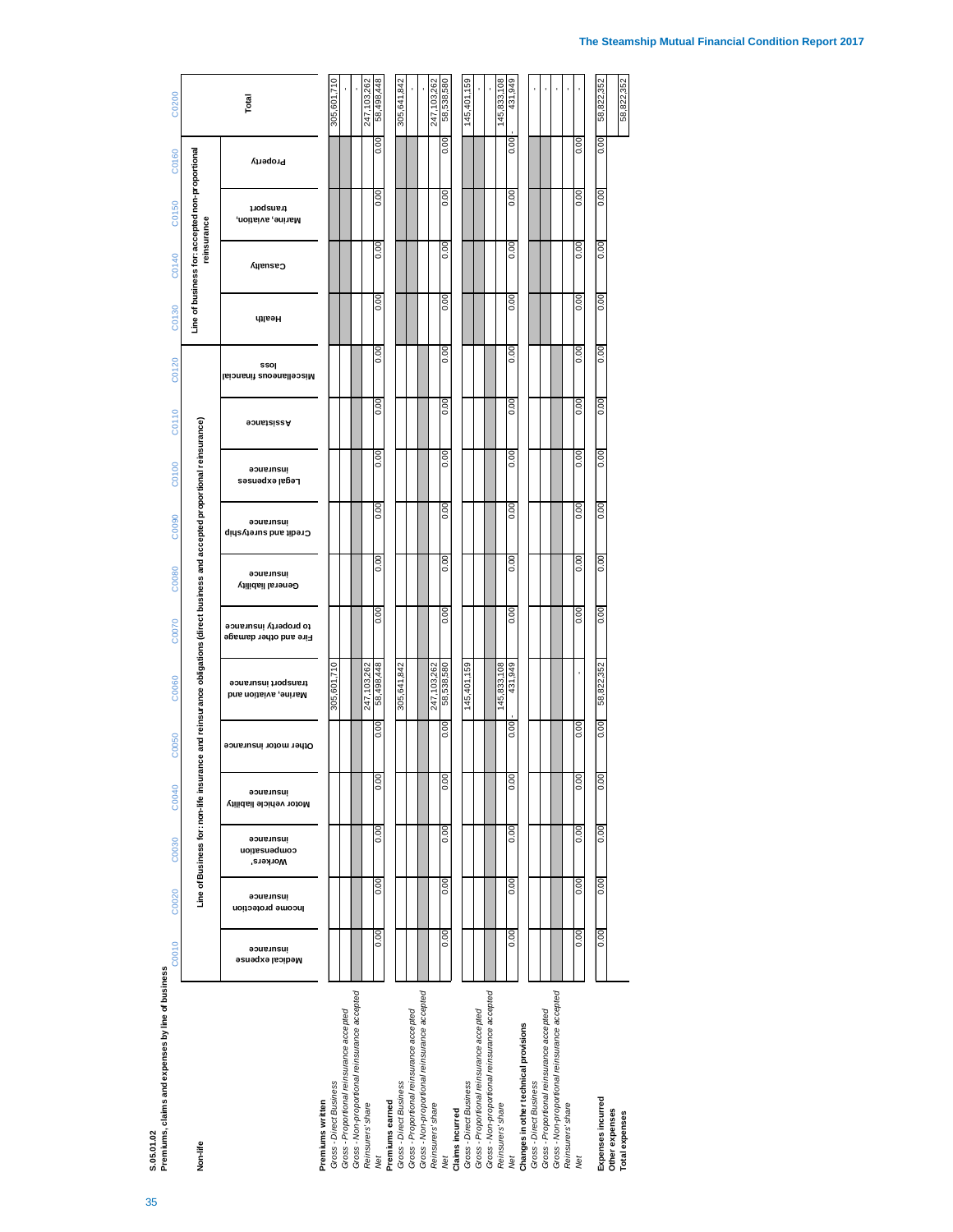| Premiums, claims and expenses by country<br>S.05.02.01 | C0010        | C0020             | C0030          | C0040          | C0050                                                                        | C0060              | C0070                   |
|--------------------------------------------------------|--------------|-------------------|----------------|----------------|------------------------------------------------------------------------------|--------------------|-------------------------|
| Non-life                                               | Home Country |                   |                |                | Top 5 countries (by amount of gross premiums written) - non-life obligations |                    | Total Top 5<br>and home |
|                                                        |              |                   |                |                |                                                                              |                    | country                 |
| Premiums written                                       | C0080        | C <sub>0090</sub> | C0100          | C0110          | C <sub>0120</sub>                                                            | C <sub>0</sub> 130 | C0140                   |
| Gross - Direct Business                                | 305,601,710  |                   |                |                |                                                                              |                    | 305,601,710             |
| Gross - Proportional reinsurance accepted              |              |                   |                |                |                                                                              |                    |                         |
| Gross - Non-proportional reinsurance accepted          |              |                   |                |                |                                                                              |                    |                         |
| Reinsurers' share                                      | 247,103,262  |                   |                |                |                                                                              |                    | 247, 103, 262           |
| Net                                                    | 58,498,448   |                   |                |                |                                                                              |                    | 58,498,448              |
| Premiums earned                                        |              |                   |                |                |                                                                              |                    |                         |
| Gross - Direct Business                                | 305,641,842  |                   |                |                |                                                                              |                    | 305,641,842             |
| Gross - Proportional reinsurance accepted              |              |                   |                |                |                                                                              |                    |                         |
| Gross - Non-proportional reinsurance accepted          |              |                   |                |                |                                                                              |                    |                         |
| Reinsurers' share                                      | 247,103,262  |                   |                |                |                                                                              |                    | 247,103,262             |
| Net                                                    | 58,538,580   | $\blacksquare$    | $\blacksquare$ | J.             | ٠                                                                            | ı                  | 58,538,580              |
| Claims incurred                                        |              |                   |                |                |                                                                              |                    |                         |
| Gross - Direct Business                                | 145,401,159  |                   |                |                |                                                                              |                    | 145,401,159             |
| Gross - Proportional reinsurance accepted              |              |                   |                |                |                                                                              |                    |                         |
| Gross - Non-proportional reinsurance accepted          |              |                   |                |                |                                                                              |                    | ï                       |
| Reinsurers' share                                      | 145,833,108  |                   |                |                |                                                                              |                    | 145,833,108             |
| Net                                                    | 431,949      |                   | $\blacksquare$ | $\blacksquare$ | $\blacksquare$                                                               |                    | 431,949                 |
| Changes in other technical provisions                  |              |                   |                |                |                                                                              |                    |                         |
| Gross - Direct Business                                |              |                   |                |                |                                                                              |                    | $\mathbf{r}$            |
| Gross - Proportional reinsurance accepted              |              |                   |                |                |                                                                              |                    | t,                      |
| Gross - Non-proportional reinsurance accepted          |              |                   |                |                |                                                                              |                    | $\mathbf{r}$            |
| Reinsurers' share                                      |              |                   |                |                |                                                                              |                    | $\blacksquare$          |
| Net                                                    | t,           | t,                | t,             |                |                                                                              | ×,                 |                         |
|                                                        |              |                   |                |                |                                                                              |                    |                         |
| Expenses incurred                                      | 58,822,352   |                   |                |                |                                                                              |                    | 58,822,352              |
| Other expenses<br>Total expenses                       |              |                   |                |                |                                                                              |                    | 58,822,352              |
|                                                        |              |                   |                |                |                                                                              |                    |                         |

**The Steamship Mutual Financial Condition Report 2017**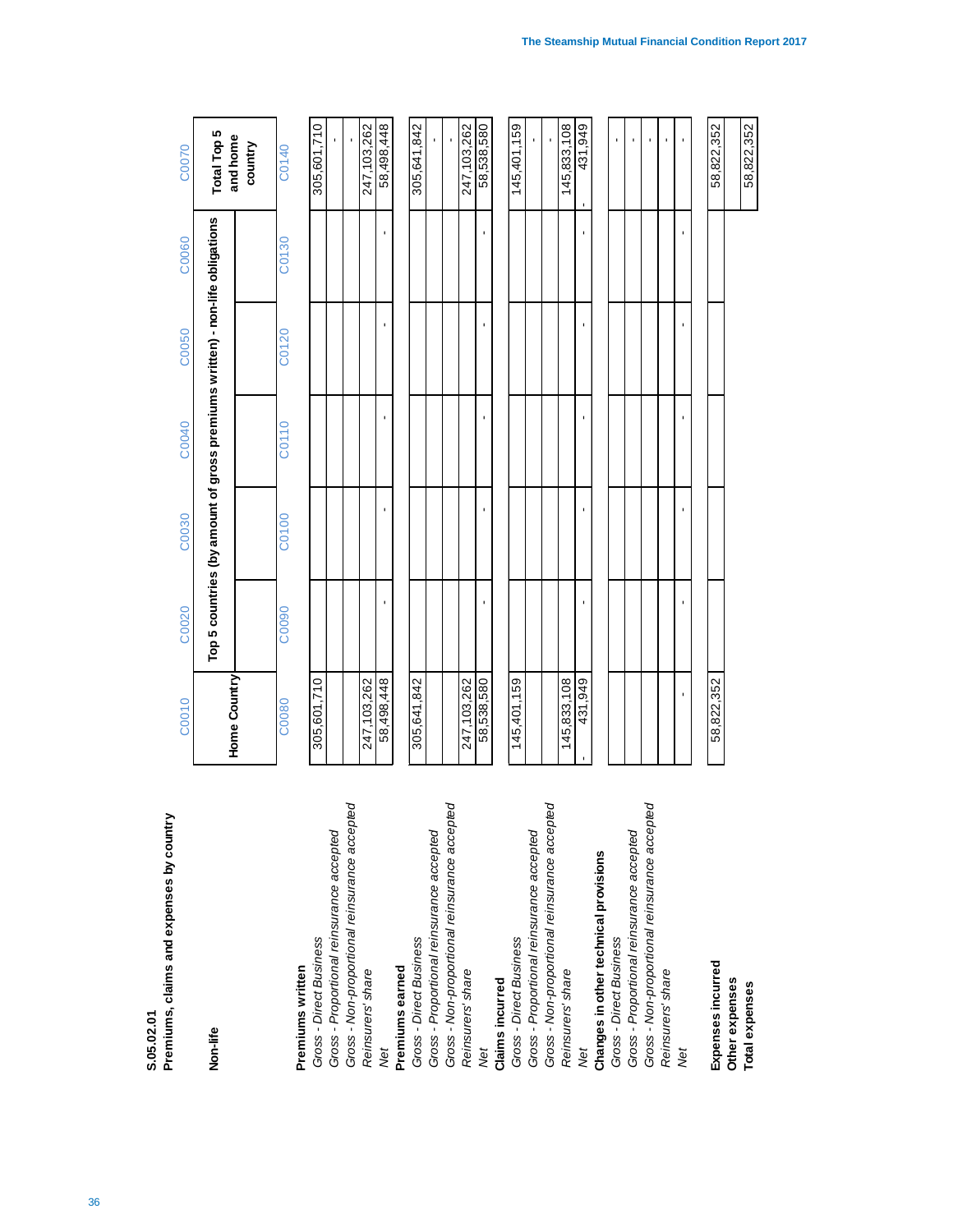ទី

**Direct business and accepted proportional reinsurance Accepted non-proportional reinsurance**

ē

**Total Non-Life obligation**

|                                                                                         |              | Technical provisions calculated as a whole | Total Recoverables from reinsurance/SPV and Finite Re after the adjustment R0050<br>for expected losses due to counterparty default associated to TP as a whole | Technical provisions calculated as a sum of BE and RM | Best estimate | Premium provisions | Gross          | Total recoverable from reinsurance/SPV and Finite Re after the adjustment<br>for expected losses due to counterparty default | Net Best Estimate of Premium Provisions | <b>Claims</b> provisions | Gross       | Total recoverable from reinsurance/SPV and Finite Re after the adjustment<br>for expected losses due to counterparty default | Net Best Estimate of Claims Provisions |                          | Total Best estimate - gross | Total Best estimate - net | Risk margin | Amount of the transitional on Technical Provisions | Technical Provisions calculated as a whole | Best estimate | Risk margin | Technical provisions-total | Technical provisions - total | Recoverable from reinsurance contract/SPV and Finite Re after the | adjustment for expected losses due to counterparty default - total | Technical provisions minus recoverables from reinsurance/SPV and Finite<br>Re-total |
|-----------------------------------------------------------------------------------------|--------------|--------------------------------------------|-----------------------------------------------------------------------------------------------------------------------------------------------------------------|-------------------------------------------------------|---------------|--------------------|----------------|------------------------------------------------------------------------------------------------------------------------------|-----------------------------------------|--------------------------|-------------|------------------------------------------------------------------------------------------------------------------------------|----------------------------------------|--------------------------|-----------------------------|---------------------------|-------------|----------------------------------------------------|--------------------------------------------|---------------|-------------|----------------------------|------------------------------|-------------------------------------------------------------------|--------------------------------------------------------------------|-------------------------------------------------------------------------------------|
|                                                                                         |              | R0010                                      |                                                                                                                                                                 |                                                       |               |                    | R0060          | R0140                                                                                                                        | R0150                                   |                          | R0160       | R0240                                                                                                                        | R0250                                  | R0260                    |                             | R0270                     | R0280       |                                                    | R0290                                      | R0300         | R0310       |                            | R0320                        | R0330                                                             |                                                                    | R0340                                                                               |
| msurance<br>əsuədxə<br>Medical                                                          | C0020        |                                            |                                                                                                                                                                 |                                                       |               |                    |                |                                                                                                                              |                                         |                          |             |                                                                                                                              |                                        |                          |                             |                           |             |                                                    |                                            |               |             |                            |                              |                                                                   |                                                                    |                                                                                     |
| <b>Workers</b> '<br>protection<br>∣ucowe                                                | C0030        |                                            |                                                                                                                                                                 |                                                       |               |                    |                |                                                                                                                              |                                         |                          |             |                                                                                                                              |                                        |                          |                             |                           |             |                                                    |                                            |               |             |                            |                              |                                                                   |                                                                    |                                                                                     |
| insurance<br>compensation                                                               | C0040        |                                            |                                                                                                                                                                 |                                                       |               |                    |                |                                                                                                                              |                                         |                          |             |                                                                                                                              |                                        |                          |                             |                           |             |                                                    |                                            |               |             |                            |                              |                                                                   |                                                                    |                                                                                     |
| insurance<br>liability<br>Motor vehicle                                                 | <b>COO50</b> |                                            |                                                                                                                                                                 |                                                       |               |                    |                |                                                                                                                              |                                         |                          |             |                                                                                                                              |                                        |                          |                             |                           |             |                                                    |                                            |               |             |                            |                              |                                                                   |                                                                    |                                                                                     |
| insurance<br>Other motor                                                                | ငာစေရ        |                                            |                                                                                                                                                                 |                                                       |               |                    |                |                                                                                                                              |                                         |                          |             |                                                                                                                              |                                        |                          |                             |                           |             |                                                    |                                            |               |             |                            |                              |                                                                   |                                                                    |                                                                                     |
| insurance<br>and transport<br>Marine, aviation                                          | ້ຮ           |                                            |                                                                                                                                                                 |                                                       |               |                    | ,286<br>10,561 | 12,464,724                                                                                                                   | $-1,903,438$                            |                          | 677,975,357 | 651,691,700                                                                                                                  |                                        | 688,536,643<br>26,283,65 |                             | თ<br>24,380,21            | 14,092,80   |                                                    |                                            |               |             |                            | 702,629,450                  |                                                                   | 664,156,424                                                        | 38,473,026                                                                          |
| insurance<br>property<br>от өрбт<br>Fire and other                                      | <b>C0080</b> |                                            |                                                                                                                                                                 |                                                       |               |                    |                |                                                                                                                              |                                         |                          |             |                                                                                                                              |                                        |                          |                             |                           |             |                                                    |                                            |               |             |                            |                              |                                                                   |                                                                    |                                                                                     |
| insurance<br>General liability                                                          | ငေး          |                                            |                                                                                                                                                                 |                                                       |               |                    |                |                                                                                                                              |                                         |                          |             |                                                                                                                              |                                        |                          |                             |                           |             |                                                    |                                            |               |             |                            |                              |                                                                   |                                                                    |                                                                                     |
| insurance<br>ainetyship<br>Credit and                                                   | ខិត          |                                            |                                                                                                                                                                 |                                                       |               |                    |                |                                                                                                                              |                                         |                          |             |                                                                                                                              |                                        |                          |                             |                           |             |                                                    |                                            |               |             |                            |                              |                                                                   |                                                                    |                                                                                     |
| insurance<br>ךe∂s pexbeuzea                                                             | 믄<br>š       |                                            |                                                                                                                                                                 |                                                       |               |                    |                |                                                                                                                              |                                         |                          |             |                                                                                                                              |                                        |                          |                             |                           |             |                                                    |                                            |               |             |                            |                              |                                                                   |                                                                    |                                                                                     |
| Assistance                                                                              | CO12C        |                                            |                                                                                                                                                                 |                                                       |               |                    |                |                                                                                                                              |                                         |                          |             |                                                                                                                              |                                        |                          |                             |                           |             |                                                    |                                            |               |             |                            |                              |                                                                   |                                                                    |                                                                                     |
| -uo N<br>financial loss<br>Miscellaneous                                                | ខេត្ត        |                                            |                                                                                                                                                                 |                                                       |               |                    |                |                                                                                                                              |                                         |                          |             |                                                                                                                              |                                        |                          |                             |                           |             |                                                    |                                            |               |             |                            |                              |                                                                   |                                                                    |                                                                                     |
| reinsurance<br>ингөч<br>proportional                                                    | <b>GD140</b> |                                            |                                                                                                                                                                 |                                                       |               |                    |                |                                                                                                                              |                                         |                          |             |                                                                                                                              |                                        |                          |                             |                           |             |                                                    |                                            |               |             |                            |                              |                                                                   |                                                                    |                                                                                     |
| reinsurance<br>caanaly<br><b>Jenoitional</b><br>-uo N                                   | CO150        |                                            |                                                                                                                                                                 |                                                       |               |                    |                |                                                                                                                              |                                         |                          |             |                                                                                                                              |                                        |                          |                             |                           |             |                                                    |                                            |               |             |                            |                              |                                                                   |                                                                    |                                                                                     |
| reinsurance<br>and transport<br>noitsivs , aviation<br>proportional<br>-uo <sub>N</sub> | ទី<br>ຣັ     |                                            |                                                                                                                                                                 |                                                       |               |                    |                |                                                                                                                              |                                         |                          |             |                                                                                                                              |                                        |                          |                             |                           |             |                                                    |                                            |               |             |                            |                              |                                                                   |                                                                    |                                                                                     |
| reinsurance<br>property<br>proportional<br>-uo N                                        | <b>CO170</b> |                                            |                                                                                                                                                                 |                                                       |               |                    |                |                                                                                                                              |                                         |                          |             |                                                                                                                              |                                        |                          |                             |                           |             |                                                    |                                            |               |             |                            |                              |                                                                   |                                                                    |                                                                                     |
| obligation<br>Total Non-Life                                                            | CO180        |                                            |                                                                                                                                                                 |                                                       |               |                    | 10,561,28      | 12,464.72                                                                                                                    | $-1,903,438$                            |                          | 677,975,35  | 651.691.700                                                                                                                  |                                        | 26,283,657<br>688,536,64 |                             | 24,380,219                | 14,092,80   |                                                    |                                            |               |             |                            | 702,629,45                   |                                                                   | 664,156,424                                                        | 38,473,026                                                                          |

 $700$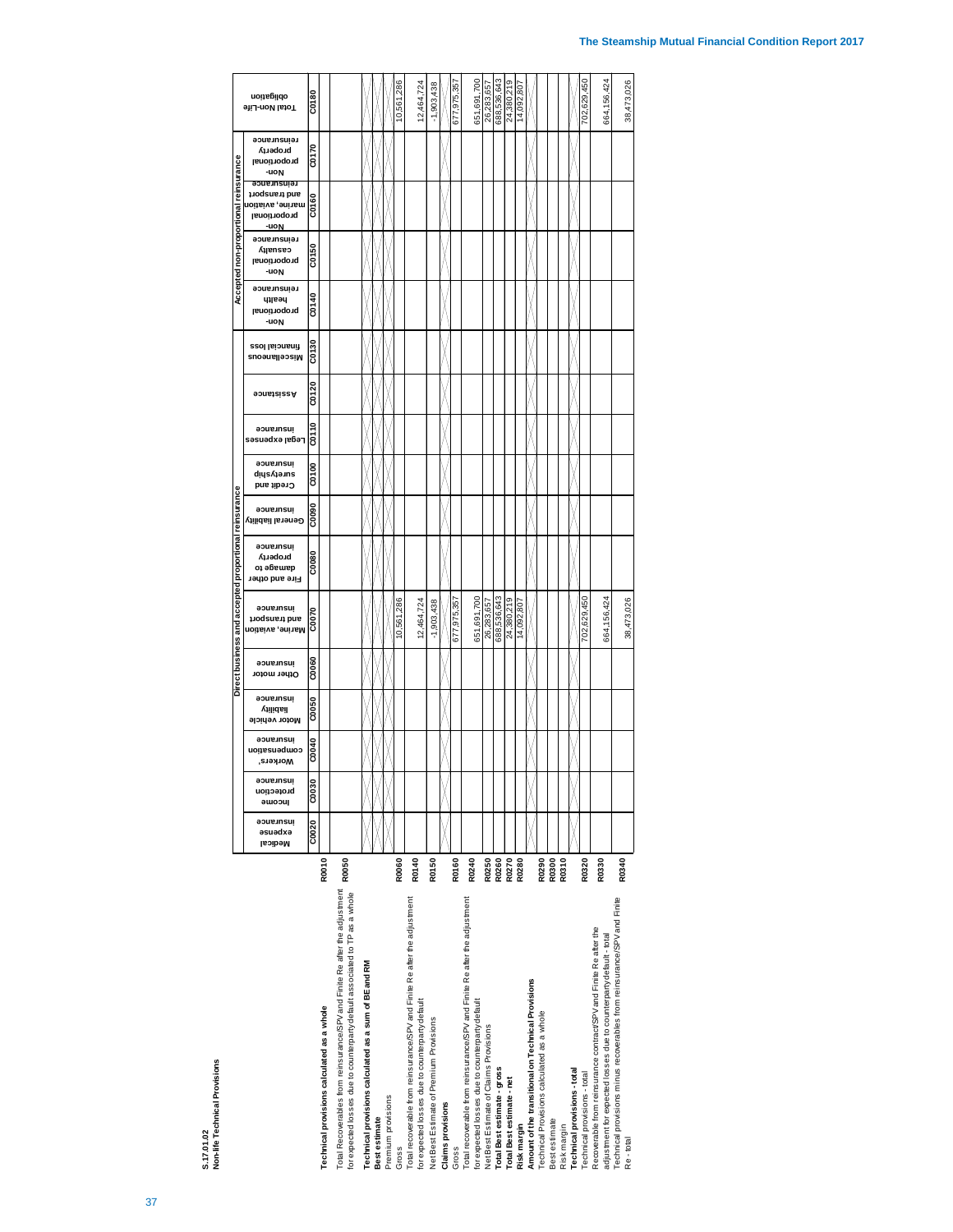|           | Ë<br>Ξ                          |
|-----------|---------------------------------|
|           | ain<br>ā                        |
| S.19.01.2 | ranci<br>ns<br>1<br>÷<br>÷<br>깉 |
|           |                                 |

|                   |                                    |             |                                  | Line of business Marine, aviation and transport insurance |            |                  |            |           |            |         |               |                 |               |
|-------------------|------------------------------------|-------------|----------------------------------|-----------------------------------------------------------|------------|------------------|------------|-----------|------------|---------|---------------|-----------------|---------------|
|                   |                                    |             | Accident year / underwiting year | Underwriting year                                         |            |                  |            |           |            |         |               |                 |               |
|                   |                                    |             | <b>Currency</b>                  | asn                                                       |            |                  |            |           |            |         |               |                 |               |
|                   |                                    |             | Currency conversion              | Reporting currency                                        |            |                  |            |           |            |         |               |                 |               |
|                   |                                    |             |                                  |                                                           |            |                  |            |           |            |         |               |                 |               |
|                   | Gross Claims Paid (non-cumulative) |             |                                  |                                                           |            |                  |            |           |            |         |               |                 |               |
| (absolute amount) |                                    |             |                                  |                                                           |            |                  |            |           |            |         |               |                 |               |
|                   | C0010                              | C0020       | C0030                            | C0040                                                     | C0050      | C0060            | C0070      | C0080     | C0090      | C0100   | C0110         | C0170           | C0180         |
| Year              |                                    |             |                                  |                                                           |            | Development year |            |           |            |         |               |                 | Sum of years  |
|                   | $\circ$                            |             | Σ                                | ო                                                         |            | LO               | O          |           | ∞          | თ       | $\frac{1}{2}$ | In Current year | (cumulative)  |
| Prior             |                                    |             |                                  |                                                           |            |                  |            |           |            |         |               |                 |               |
| $\frac{10}{2}$    | 1.717.467                          | 14,463,41   | 6,608,342                        | 8,316,368                                                 | 7,336,656  | 2,692,827        | 184,008    | 229,576   | 521,526    | 496,478 | ,409,819      | 1,409,819       | 43,976,478    |
| o-N               | 4,527,17                           | 5,239,293   | 6,943,321                        | 3,875,412                                                 | 2,213,604  | 4,599,686        | 1,552,820  | 324,639   | 38,038,797 | 989,945 |               | 989,945         | 7,772,906     |
| $\frac{8}{2}$     | 4,926,413                          | 9,481,738   | 6,873,713                        | 5,771,055                                                 | 5,468,530  | 3,474,036        | 4,039,632  | 3,878,827 | 961,641    |         |               | 961,64          | 44,875,585    |
| $\frac{7}{2}$     | 9,675,470                          | 8,356,166   | 7.734.666                        | 7.602.291                                                 | 3,904,465  | 2,605,773        | 34,238,866 | 8,838,226 |            |         |               | 8,838,226       | 82,955,923    |
| $\frac{6}{2}$     | 11,569,540                         | 30,467,996  | 12,645,943                       | 11,592,249                                                | 7,446,667  | 7,484,429        | 6,945,751  |           |            |         |               | 6,945,751       | 88,152,575    |
| $\frac{5}{2}$     | 17,348,064                         | 196,272,845 | 291, 645, 903                    | 202,957,642                                               | 65,354,177 | 34,161,886       |            |           |            |         |               | 34,161,886      | 807,740,517   |
| $\frac{4}{5}$     | 16,479,103                         | 62,909,419  | 34,599,024                       | 25,517,852                                                | 26,163,192 |                  |            |           |            |         |               | 26,163,192      | 165,668,590   |
| $\frac{3}{2}$     | 10,960,454                         | 22,195,600  | 39,030,618                       | 18,535,323                                                |            |                  |            |           |            |         |               | 18,535,323      | 90,721,995    |
| $\frac{2}{5}$     | 13,090,042                         | 58,873,708  | 48.845.482                       |                                                           |            |                  |            |           |            |         |               | 48,845,482      | 120,809,232   |
| $\tilde{z}$       | 41,729,634                         | 110,476,043 |                                  |                                                           |            |                  |            |           |            |         |               | 110,476,043     | 152,205,677   |
| z                 | 25,748,748                         |             |                                  |                                                           |            |                  |            |           |            |         |               | 25,748,748      | 25,748,748    |
|                   |                                    |             |                                  |                                                           |            |                  |            |           |            |         | Total         | 283,076,056     | 1,615,082,414 |



| absolute amount) |             |            |                   |            |                  |            |            |           |                   |            | C0360             |
|------------------|-------------|------------|-------------------|------------|------------------|------------|------------|-----------|-------------------|------------|-------------------|
| C0200            | C0210       | C0220      | C <sub>0230</sub> | C0240      | C0250            | C0260      | C0270      | C0280     | C <sub>0290</sub> | C0300      | Year end          |
|                  |             |            |                   |            | Development year |            |            |           |                   |            | (discounted data) |
| $\circ$          |             | $\sim$     |                   |            | မာ               | 0          |            | ∞         | $\circ$           |            |                   |
|                  |             |            |                   |            |                  |            |            |           |                   |            |                   |
|                  |             |            |                   |            |                  |            |            |           |                   | 51,405,493 | 50,096,199        |
|                  |             |            |                   |            |                  |            |            |           | 11,744,827        |            | 11,278,374        |
|                  |             |            |                   |            |                  |            |            | 7,598,523 |                   |            | 7,281,139         |
|                  |             |            |                   |            |                  |            | 20,665,680 |           |                   |            | 19,751,257        |
|                  |             |            |                   |            |                  | 17,146,443 |            |           |                   |            | 16,422,793        |
|                  |             |            |                   |            | 97,141,035       |            |            |           |                   |            | 92,381,893        |
|                  |             |            |                   | 38,149,316 |                  |            |            |           |                   |            | 36,450,214        |
|                  |             |            | ,646,885<br>57.   |            |                  |            |            |           |                   |            | 55,471,367        |
|                  |             | 60,497,535 |                   |            |                  |            |            |           |                   |            | 58,340,624        |
|                  | 166,546,383 |            |                   |            |                  |            |            |           |                   |            | 160,836,148       |
| 175, 157, 423    |             |            |                   |            |                  |            |            |           |                   |            | 169,665,349       |
|                  |             |            |                   |            |                  |            |            |           |                   | Total      | 677,975,357       |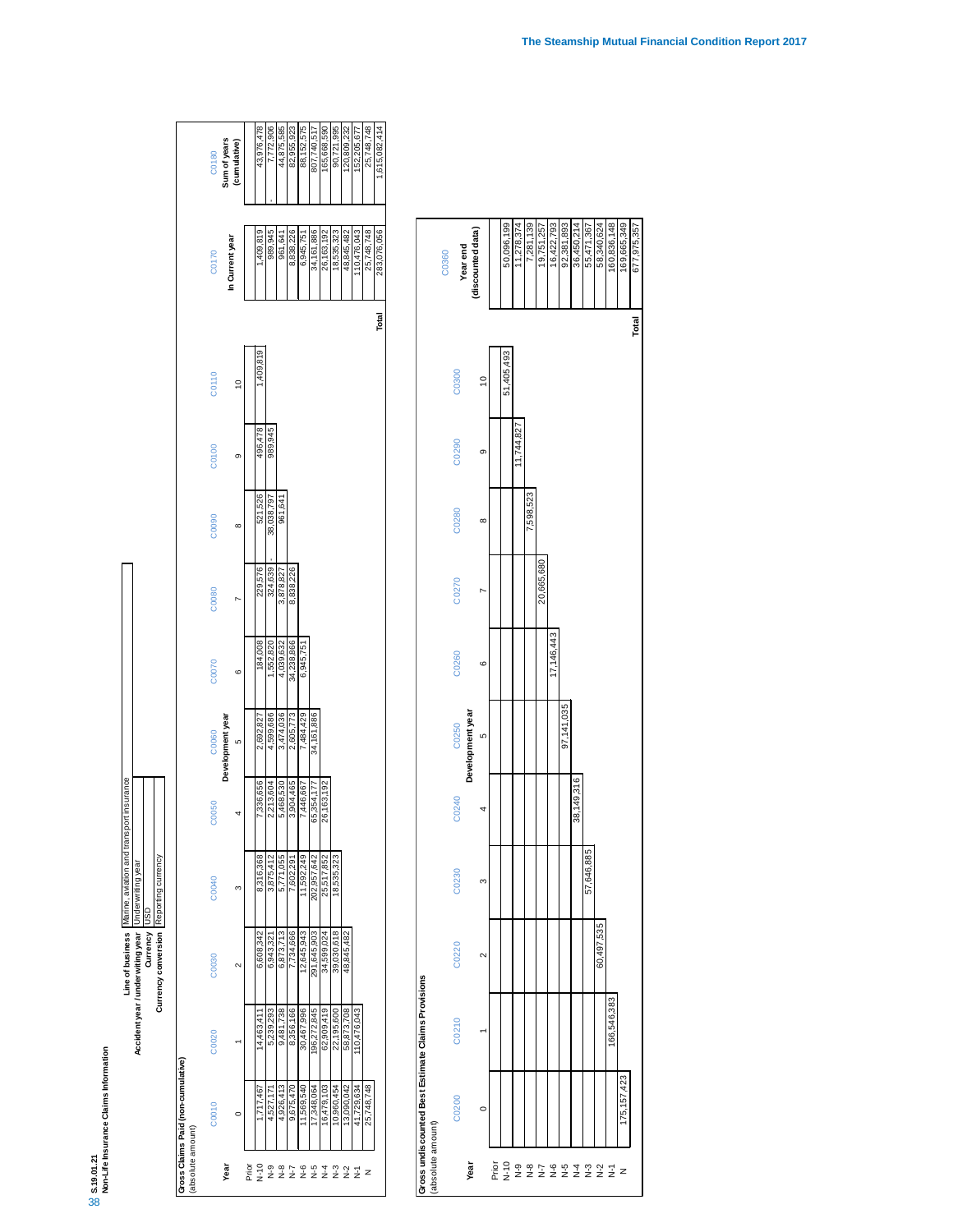S.23.01.01<br>Own Funds 39 **S.23.01.01 Own Funds**

Basic own funds before deduction for participations in other financial sector as foreseen in article 68 of Delegated Regulation 2015/35 Total Tier 2 Tier 3 Basic own funds before deduction for participations in other financial sector as foreseen in article 68 of Delegated Regulation 2015/35

Surplus funds 103,251,839 103,251,839 Reconciliation reserve - - Ordinary share capital (gross of own shares) - Share premium account related to ordinary share capital - Initial funds, members' contributions or the equivalent basic own - fund item for mutual and mutual-type undertakings - Subordinated mutual member accounts - Preference shares - Share premium account related to preference shares - Subordinated liabilities - An amount equal to the value of net deferred tax assets - Other own fund items approved by the supervisory authority as basic own funds not specified above Initial funds, members' contributions or the equivalent basic own - fund item for mutual and mutual-type undertakings Other own fund items approved by the supervisory authority as basic own funds not specified above Share premium account related to ordinary share capital An amount equal to the value of net deferred tax assets Share premium account related to preference shares Ordinary share capital (gross of own shares) Subordinated mutual member accounts Reconciliation reserve Subordinated liabilities Preference shares Surplus funds

**Own funds from the financial statements that should not be represented by the reconciliation reserve and do not meet the criteria to**  Own funds from the financial statements that should not be represented by the reconciliation reserve and do not meet the criteria be classified as Solvency II own funds **be classified as Solvency II own funds**

Own funds from the financial statements that should not be represented by the reconciliation reserve and do not meet the criteria to be Own funds from the financial statements that should not be represented by the reconciliation reserve and do not meet the criteria to be classified as Solvency II own funds classified as Solvency II own funds

# Total basic own funds after deductions

Ancillary own funds **Ancillary own funds**

Supplementary members calls under first subparagraph of Article 96(3) of the Directive 2009/138/EC 71,535,000 71,535,000 Unpaid and uncalled ordinary share capital callable on demand - Unpaid and uncalled preference shares callable on demand  $\alpha$ A legally binding commitment to subscribe and pay for subordinated liabilities on demand - Letters of credit and guarantees under Article 96(2) of the Directive 2009/138/EC - Letters of credit and guarantees other than under Article 96(2) of the Directive 2009/138/EC -Supplementary members calls - other than under first subparagraph of Article 96(3) of the Directive 2009/138/EC - - The manufacture and the manufacture of the manufacture of  $\sigma$ Unpaid and uncalled initial funds, members' contributions or the equivalent basic own fund item for mutual and mutual - type undertakings, Unpaid and uncalled initial funds, members' contributions or the equivalent basic own fund item for mutual and mutual - type undertakings, Supplementary members calls under first subparagraph of Article 96(3) of the Directive 2009/138/EC<br>Supplementary members calls - other than under first subparagraph of Article 96(3) of the Directive 2009/138/EC Letters of credit and guarantees other than under Article 96(2) of the Directive 2009/138/EC A legally binding commitment to subscribe and pay for subordinated liabilities on demand Letters of credit and guarantees under Article 96(2) of the Directive 2009/138/EC Unpaid and uncalled ordinary share capital callable on demand Unpaid and uncalled preference shares callable on demand Total ancillary own funds Other ancillary own funds callable on demand callable on demand

Available and eligible own funds **Available and eligible own funds**

**SCR** 

**Reconcilliation reserve** C0060 Excess of assets over liabilities Reconcilliation reserve

Excess of assets over liabilities 103,251,839 Other basic own fund items 103,251,839 Adjustment for restricted own fund items in respect of matching adjustment portfolios and ring fenced funds Adjustment for restricted own fund items in respect of matching adjustment portfolios and ring fenced funds Foreseeable dividends, distributions and charges Foreseeable dividends, distributions and charges Own shares (held directly and indirectly) Own shares (held directly and indirectly) Other basic own fund items Reconciliation reserve **Reconciliation reserve**

# Expected profits **Expected profits**

**Total Expected profits included in future premiums (EPIFP)** -Expected profits included in future premiums (EPIFP) - Life business<br>Expected profits included in future premiums (EPIFP) - Non- life business Expected profits included in future premiums (EPIFP) - Non- life business Expected profits included in future premiums (EPIFP) - Life business Total Expected profits included in future premiums (EPIFP)

| Total       | unrestricted<br>Tier 1 | Tier 1<br>restricted | Tier 2 | Tier 3 |
|-------------|------------------------|----------------------|--------|--------|
| C0010       | C0020                  | C0030                | C0040  | C0050  |
|             |                        |                      |        |        |
|             |                        |                      |        |        |
|             |                        |                      |        |        |
|             |                        |                      |        |        |
| 103,251,839 | 103,251,839            |                      |        |        |
|             |                        |                      |        |        |
|             |                        |                      |        |        |
|             |                        |                      |        |        |
|             |                        |                      |        |        |
|             |                        |                      |        |        |
|             |                        |                      |        |        |
|             |                        |                      |        |        |
|             |                        |                      |        |        |

| 3<br>í<br>ļ<br>ł<br>١<br>١                                                                                                                        |  |  |   |
|---------------------------------------------------------------------------------------------------------------------------------------------------|--|--|---|
| į<br>i<br>5<br>itins<br>ׅ֘֒<br>Tere Crea<br>Ś<br>5<br>5<br>5<br>Jeductions for participations in financial<br>c                                   |  |  |   |
|                                                                                                                                                   |  |  |   |
| i<br>ń<br>5<br>5<br>5<br>i<br>֖֖֖֖֖֖֖֧ׅ֖֧֖֖֧֪֪֪֪֪֪֪֪֪֪ׅ֧֚֚֚֚֚֚֚֚֚֚֚֚֚֚֚֚֚֚֚֚֚֚֚֚֚֚֚֬֝֝֓֞֝֓֞<br>ì<br>I<br>í<br>l<br>ļ<br><b>A</b><br>otal basic ow |  |  | ۱ |

| equivalent basic own fund item for mutual and mutual - type undertakings,<br>Inpaid and uncalled initial funds, members' contributions or the |            |            |  |
|-----------------------------------------------------------------------------------------------------------------------------------------------|------------|------------|--|
| callable on demand                                                                                                                            |            |            |  |
| Inpaid and uncalled preference shares callable on demand                                                                                      |            |            |  |
| legally binding commitment to subscribe and pay for subordinated liabilities on demand                                                        |            |            |  |
| etters of credit and guarantees under Article 96(2) of the Directive 2009/138/EC                                                              |            |            |  |
| etters of credit and guarantees other than under Article 96(2) of the Directive 2009/138/EC.                                                  |            |            |  |
| supplementary members calls under first subparagraph of Article 96(3) of the Directive 2009/138/EC                                            | 71,535,000 | 71,535,000 |  |
| supplementary members calls - other than under first subparagraph of Article 96(3) of the Directive 2009/138/EC                               |            |            |  |
| Other ancillary own funds                                                                                                                     |            |            |  |
| Total ancillary own funds                                                                                                                     | 71,535,000 | 71,535,000 |  |
|                                                                                                                                               |            |            |  |
|                                                                                                                                               |            |            |  |

| <b>Available and eighter VW in units</b>  |   |        |   |
|-------------------------------------------|---|--------|---|
| Total available own funds to meet the SCR |   | Ì<br>j |   |
| Total available own funds to meet the MCR |   | ᠈<br>Į |   |
| Total eligible own funds to meet the SCR  | š | ʻ<br>Į | 5 |
| Total eligible own funds to meet the MCR  |   | ١<br>j |   |
|                                           |   |        |   |

41

| ង្ល ទ្ទ                                                                  |                                                |
|--------------------------------------------------------------------------|------------------------------------------------|
|                                                                          |                                                |
| Ratio of Eligible own funds to SCR<br>Ratio of Eligible own funds to MCR | 63,677,220<br>15,919,305<br>212,15%<br>648,60% |
|                                                                          |                                                |
| Reconcilliation reserve                                                  |                                                |
| Excess of assets over liabilities                                        | C0060<br>103,251,839                           |
|                                                                          |                                                |

| 839<br>03.251 |  | 839<br>٠ |  |
|---------------|--|----------|--|

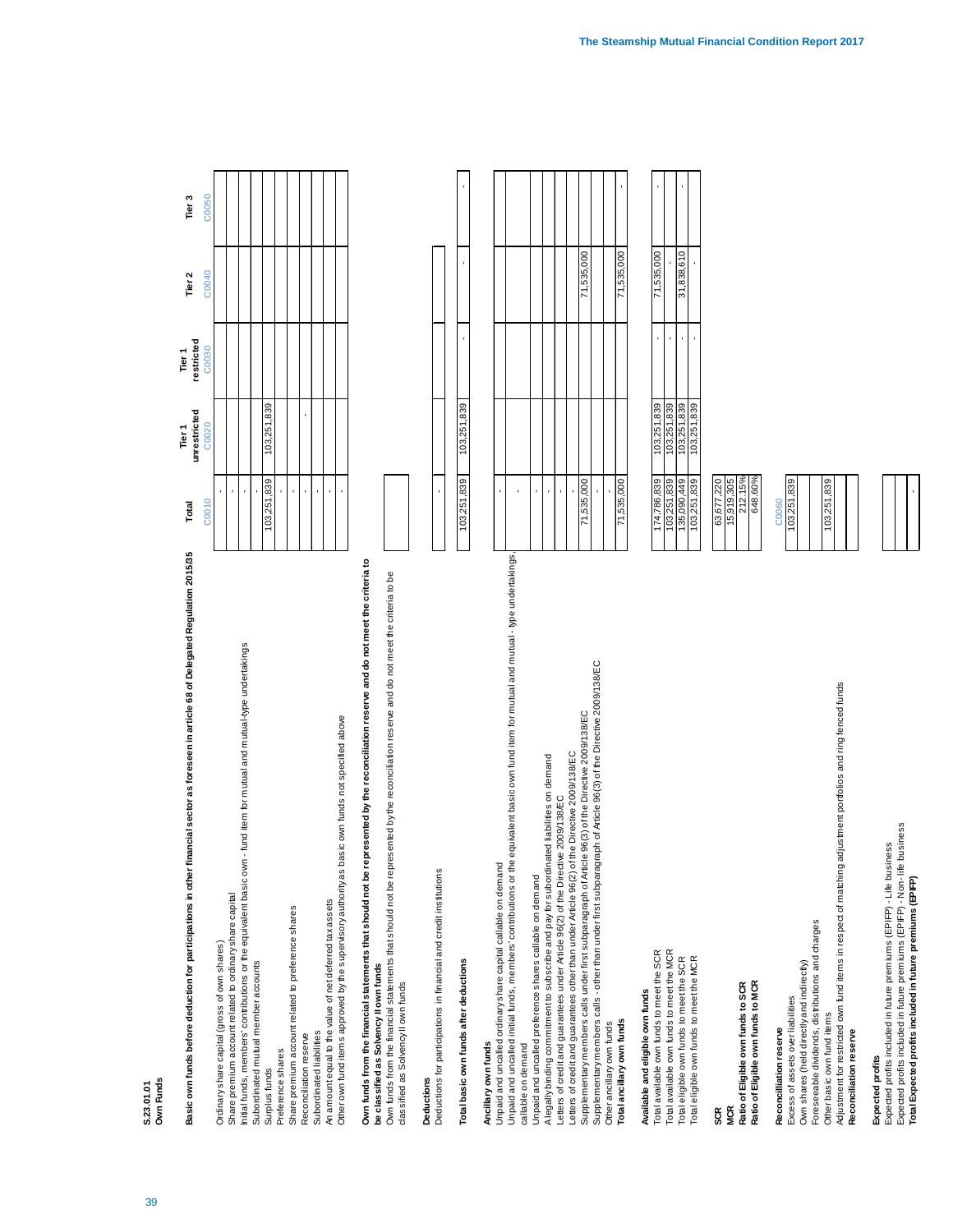#### **S.25.01.21**

**Solvency Capital Requirement - for undertakings on Standard Formula**

|                                                                                             | C0110                                 | C0080      | C0090                |
|---------------------------------------------------------------------------------------------|---------------------------------------|------------|----------------------|
|                                                                                             | Gross solvency<br>capital requirement | <b>USP</b> | <b>Simplications</b> |
| Market risk                                                                                 | 4,352,922                             |            |                      |
| Counterparty default risk                                                                   | 20,548,566                            |            |                      |
| Life underwriting risk                                                                      |                                       |            |                      |
| Health underwriting risk                                                                    |                                       |            |                      |
| Non-life underwriting risk                                                                  | 33,831,237                            |            |                      |
| <b>Diversification</b>                                                                      | 9,750,248                             |            |                      |
| Intangible asset risk                                                                       |                                       |            |                      |
| <b>Basic Solvency Capital Requirement</b>                                                   | 48,982,477                            |            |                      |
| <b>Calculation of Solvency Capital Requirement</b>                                          | C0100                                 |            |                      |
| Operational risk                                                                            | 14,694,743                            |            |                      |
| Loss-absorbing capacity of technical provisions                                             |                                       |            |                      |
| Loss-absorbing capacity of deferred taxes                                                   |                                       |            |                      |
| Capital requirement for business operated in accordance with Art. 4 of Directive 2003/41/EC |                                       |            |                      |
| Solvency Capital Requirement excluding capital add-on                                       | 63,677,220                            |            |                      |
| Capital add-ons already set                                                                 |                                       |            |                      |

**Solvency capital requirement** 63,677,220

#### **Other information on SCR**

Capital requirement for duration-based equity risk sub-module Total amount of Notional Solvency Capital Requirements for remaining part Total amount of Notional Solvency Capital Requirements for ring fenced funds Total amount of Notional Solvency Capital Requirements for matching adjustment portfolios Diversification effects due to RFF nSCR aggregation for article 304

| ——<br>— |
|---------|
|         |
|         |
|         |
|         |